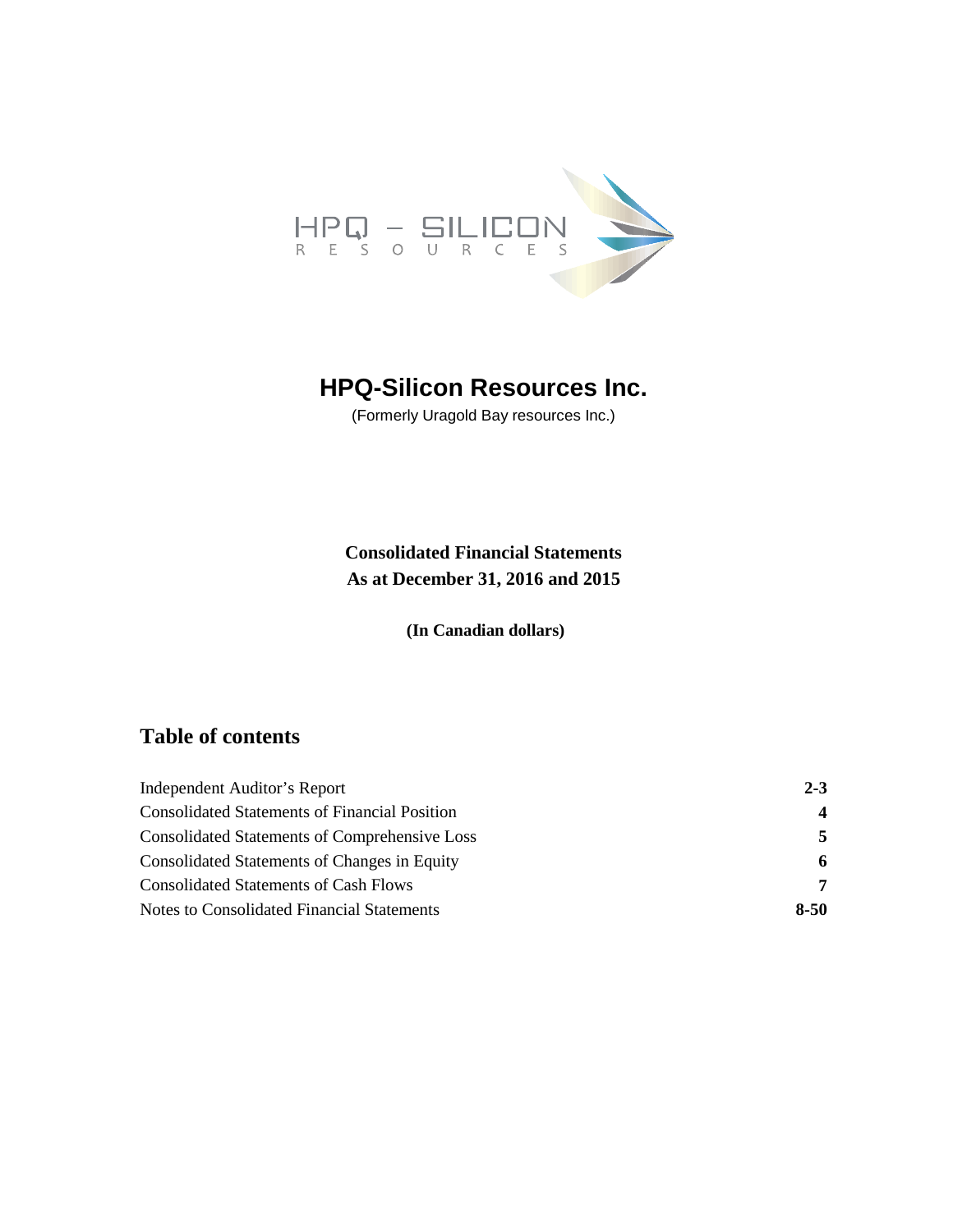

# **Independent Auditor's Report**

To the Shareholders of HPQ-Silicon Resources Inc. **Raymond Chabot Grant Thornton LLP** 50 Dallaire Avenue Rouyn-Noranda, Quebec J9X 4S7

Telephone: 819-762-1714 Fax: 819-762-3306 www.rcgt.com

We have audited the accompanying consolidated financial statements of HPQ-Silicon Resources Inc. (formerly Uragold Bay Resources Inc.), which comprise the consolidated statements of financial position as at December 31, 2016 and 2015 and the consolidated statements of comprehensive loss, the consolidated statements of changes in equity and the consolidated statements of cash flows for the years then ended and a summary of significant accounting policies and other explanatory information.

# **Management's responsibility for the consolidated financial statements**

Management is responsible for the preparation and fair presentation of these consolidated financial statements in accordance with International Financial Reporting Standards (IFRS) and for such internal control as management determines is necessary to enable the preparation of consolidated financial statements that are free from material misstatement, whether due to fraud or error.

# **Auditor's responsibility**

Our responsibility is to express an opinion on these consolidated financial statements based on our audits. We conducted our audits in accordance with Canadian auditing standards. Those standards require that we comply with ethical requirements and plan and perform the audit to obtain reasonable assurance about whether the consolidated financial statements are free from material misstatement.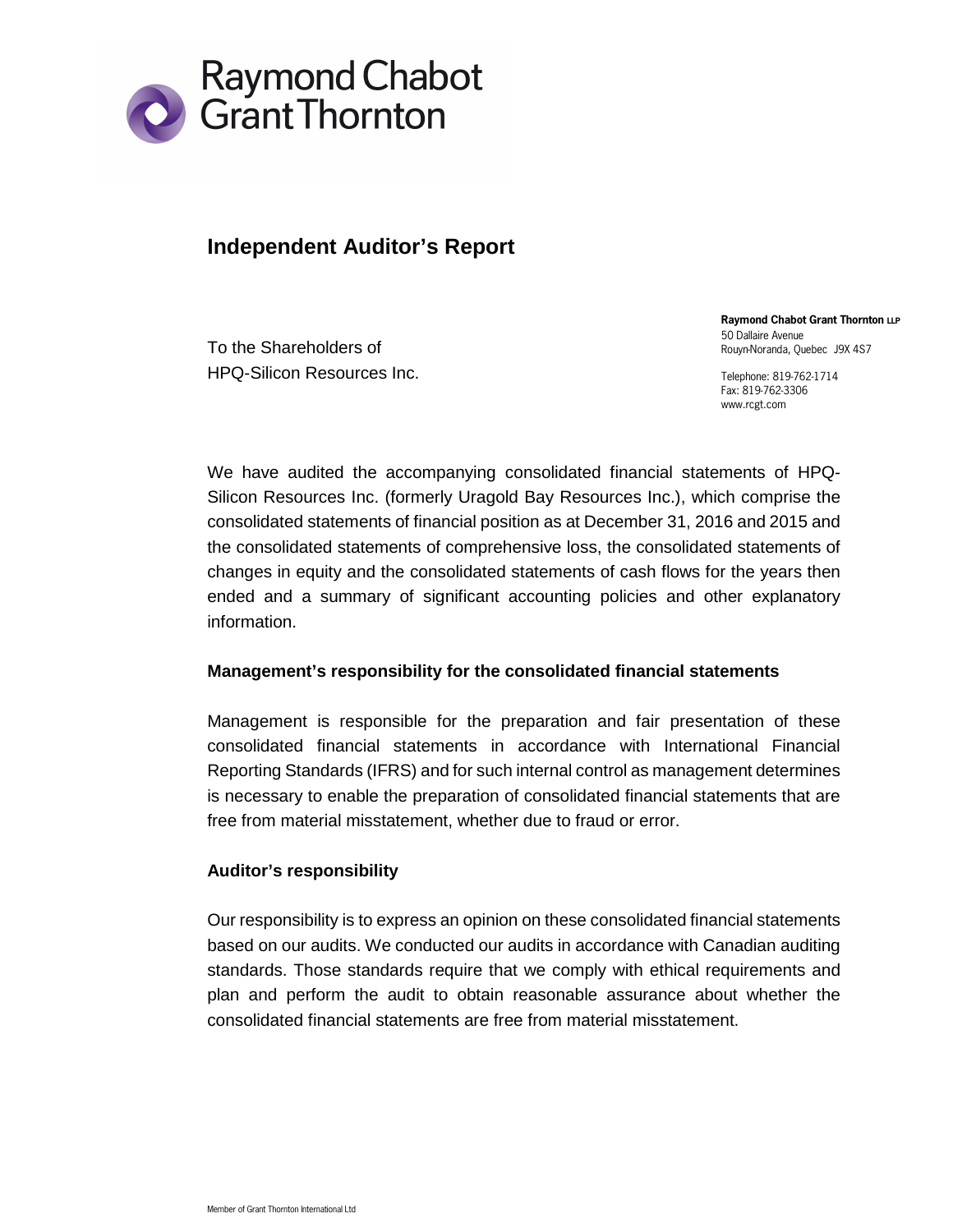An audit involves performing procedures to obtain audit evidence about the amounts and disclosures in the consolidated financial statements. The procedures selected depend on the auditor's judgment, including the assessment of the risks of material misstatement of the consolidated financial statements, whether due to fraud or error. In making those risk assessments, the auditor considers internal control relevant to the entity's preparation and fair presentation of the consolidated financial statements in order to design audit procedures that are appropriate in the circumstances, but not for the purpose of expressing an opinion on the effectiveness of the entity's internal control. An audit also includes evaluating the appropriateness of accounting policies used and the reasonableness of accounting estimates made by management, as well as evaluating the overall presentation of the consolidated financial statements.

We believe that the audit evidence we have obtained in our audits is sufficient and appropriate to provide a basis for our audit opinion.

# **Opinion**

In our opinion, the consolidated financial statements present fairly, in all material respects, the financial position of HPQ-Silicon Resources Inc. as at December 31, 2016 and 2015 and its financial performance and its cash flows for the years then ended in accordance with International Financial Reporting Standards (IFRS).

# **Emphasis of Matter**

Without modifying our opinion, we draw attention to Note 2 in the consolidated financial statements which indicates the existence of a material uncertainty that may cast significant doubt about the Company's ability to continue as a going concern.

1

Raymond Cholot Grant Thornton LLP

Rouyn-Noranda April 28, 2017

<sup>1</sup> Chartered accountant auditor permit no. A119351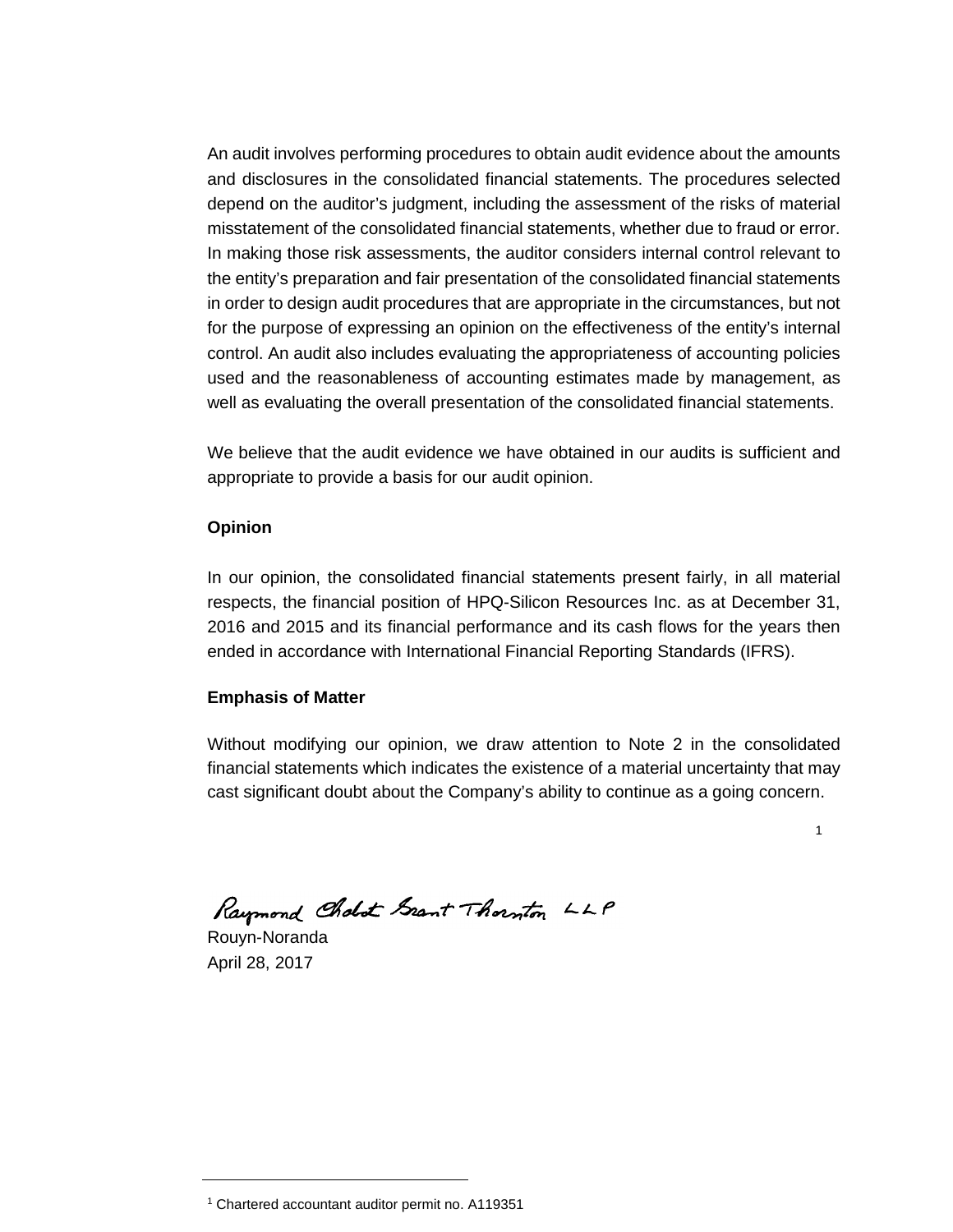# **HPQ-Silicon Resources Inc. (Formerly Uragold Bay Resources Inc**.) **Consolidated Statements of Financial Position**

December 31, 2016 and 2015 (in Canadian dollars)

|                                                                                                           |              | December 31,       | December 31,     |
|-----------------------------------------------------------------------------------------------------------|--------------|--------------------|------------------|
|                                                                                                           | <b>Notes</b> | 2016               | 2015             |
|                                                                                                           |              | \$                 | \$               |
| <b>ASSETS</b>                                                                                             |              |                    |                  |
| <b>Current</b>                                                                                            |              |                    |                  |
| Cash                                                                                                      |              | 472,393            | 177,585          |
| Marketable securities in a quoted company                                                                 |              | 200,000            |                  |
| Goods and services tax receivable<br>Tax credits receivable                                               |              | 261,387            | 36,534<br>33,400 |
| Advance for exploration expenses                                                                          |              | 45,600             | 115,281          |
| Deposit                                                                                                   | 6            |                    | 50,000           |
| Prepaid expenses                                                                                          |              | 153,630            | 88,796           |
| Assets held for sale                                                                                      | $7 - 9$      | 1,908,339          |                  |
| Installments on due to a company                                                                          | 8            | 93,242             | 96,801           |
| Installments on due to directors, officers and companies owned by a                                       | 8            |                    |                  |
| director or an officer                                                                                    |              | 362,953            | 277,249          |
|                                                                                                           |              | 3,497,544          | 875,646          |
| Non-current                                                                                               |              |                    |                  |
| Exploration and evaluation assets                                                                         | 9            | 770,671            | 2,264,590        |
| Property and equipment                                                                                    | 10<br>11     | 1,674,718          |                  |
| Intangible assets                                                                                         |              | 1,898,062          |                  |
|                                                                                                           |              | 4,343,451          | 2,264,590        |
| <b>Total assets</b>                                                                                       |              | 7,840,995          | 3,140,236        |
| <b>LIABILITIES</b><br>Current                                                                             |              |                    |                  |
|                                                                                                           |              |                    |                  |
| Trade and other payables<br>Notes payable                                                                 | 12<br>13     | 393,878<br>180,000 | 346,494          |
| Due to directors, officers and a company owned by a director, without                                     |              |                    |                  |
| interest                                                                                                  | 8            |                    | 92,530           |
| Liability related to flow-through shares                                                                  |              | 161,540            | 517              |
|                                                                                                           |              | 735,418            | 439,541          |
| <b>Non-current</b>                                                                                        |              |                    |                  |
| Due to directors, officers and a company owned by a director, without<br>interest (effective rate of 3 %) |              |                    |                  |
|                                                                                                           | 8            | 1,209,601          | 700,286          |
| Royalties payable                                                                                         | 11           | 860,275            |                  |
| Notes payable                                                                                             | 13           |                    | 230,000          |
|                                                                                                           |              | 2,069,876          | 930,286          |
| <b>Total liabilities</b>                                                                                  |              | 2,805,294          | 1,369,827        |
| <b>EQUITY</b>                                                                                             |              |                    |                  |
| Share capital                                                                                             | 14           | 25,917,327         | 20,541,178       |
| Contributed surplus                                                                                       |              | 1,588,685          | 874,244          |
| Retained deficit                                                                                          |              | (22, 470, 311)     | (19, 645, 013)   |
| <b>Total equity</b>                                                                                       |              | 5,035,701          | 1,770,409        |
| <b>Total liabilities and equity</b>                                                                       |              | 7,840,995          | 3,140,236        |
|                                                                                                           |              |                    |                  |

The accompanying notes are an integral part of the consolidated financial statements.

These consolidated financial statements were approved and authorized for issue by the Board of Directors on April 27, 2017.

#### **ON BEHALF OF THE BOARD**

| (s) Patrick Levasseur    | . Director |
|--------------------------|------------|
| (s) Bernard J. Tourillon | . Director |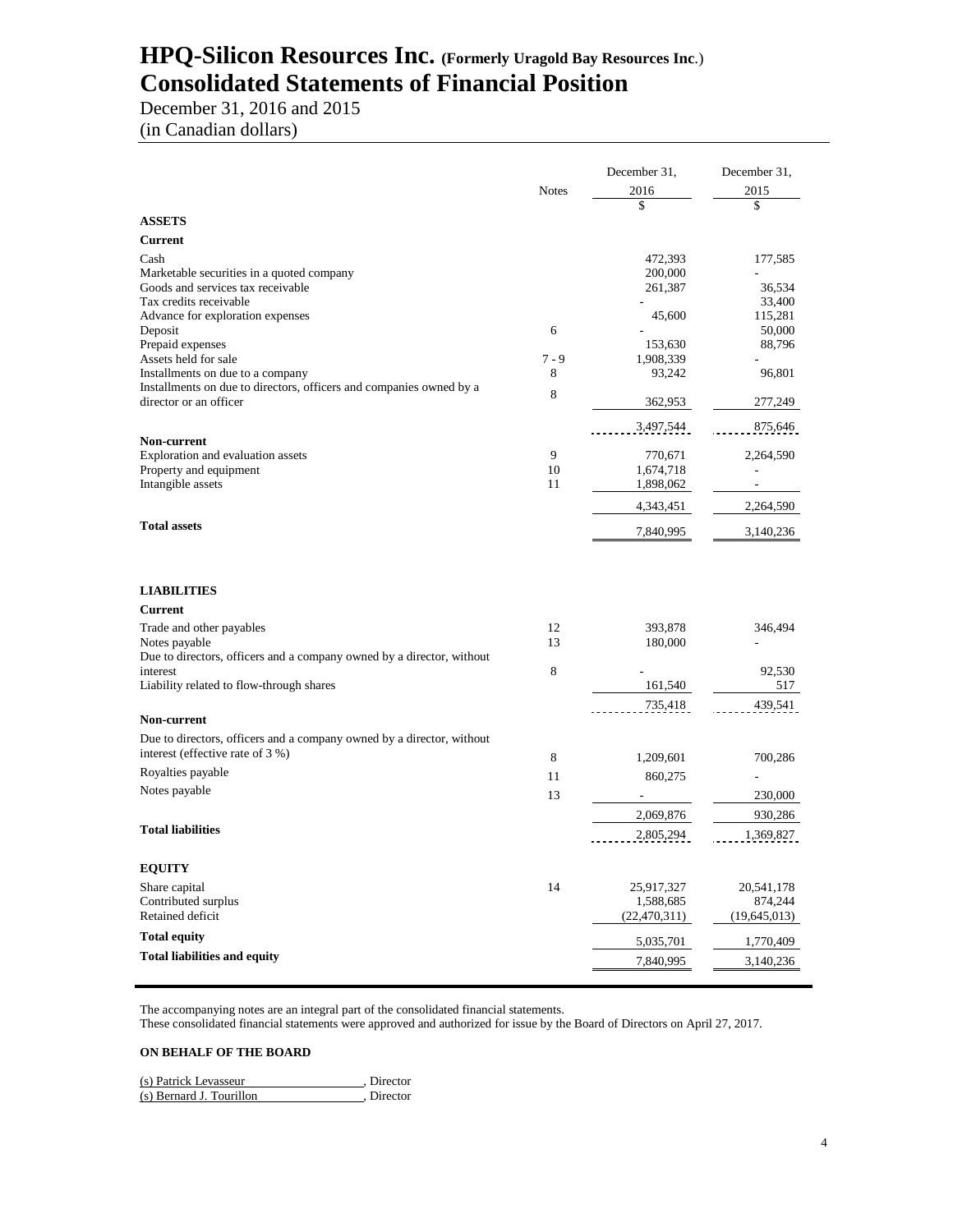# **HPQ-Silicon Resources Inc.(Formerly Uragold Bay Resources Inc**.) **Consolidated Statements of Comprehensive loss**

December 31, 2016 and 2015 (in Canadian dollars)

|                                                                                                                                                                       | <b>Notes</b> | 2016        | 2015        |
|-----------------------------------------------------------------------------------------------------------------------------------------------------------------------|--------------|-------------|-------------|
|                                                                                                                                                                       |              | \$          | \$          |
| <b>Expenses</b>                                                                                                                                                       |              |             |             |
| Salaries and employee benefits expense                                                                                                                                | 15.1         | 1,472,786   | 566,132     |
| Other operating expenses                                                                                                                                              | 17           | 1,026,396   | 697,047     |
| Amortization of property and equipment                                                                                                                                |              | 340         | 350         |
| Write-off of exploration and evaluation assets                                                                                                                        |              | 657         | 2,750       |
| Gain and loss from exchange differences                                                                                                                               |              | 2,041       | 1,519       |
| <b>Operating loss</b>                                                                                                                                                 |              | 2,502,220   | 1,267,798   |
| Other income and expenses                                                                                                                                             |              |             |             |
| Finance income                                                                                                                                                        | 18           | 24,319      | 18,956      |
| Financial costs                                                                                                                                                       | 18           | (112, 298)  | (74, 153)   |
| Gain on debts settlement                                                                                                                                              |              |             | 17,741      |
| Loss on settlement of installments on due to a company<br>Loss on settlement of installments on due to directors,<br>officers and companies owned by a director or an |              |             | (4,021)     |
| officer                                                                                                                                                               |              |             | (12, 157)   |
|                                                                                                                                                                       |              | (87,979)    | (53, 634)   |
| Loss before income tax                                                                                                                                                |              | (2,590,199) | (1,321,432) |
| Deferred income taxes                                                                                                                                                 | 20           | (517)       | (18, 422)   |
| Total comprehensive loss for the period                                                                                                                               |              | (2,589,682) | (1,303,010) |
| Loss per share                                                                                                                                                        |              |             |             |
|                                                                                                                                                                       |              |             |             |
| Basic and diluted loss per share                                                                                                                                      | 19           | (0.02)      | (0.01)      |

The accompanying notes are an integral part of the consolidated financial statements.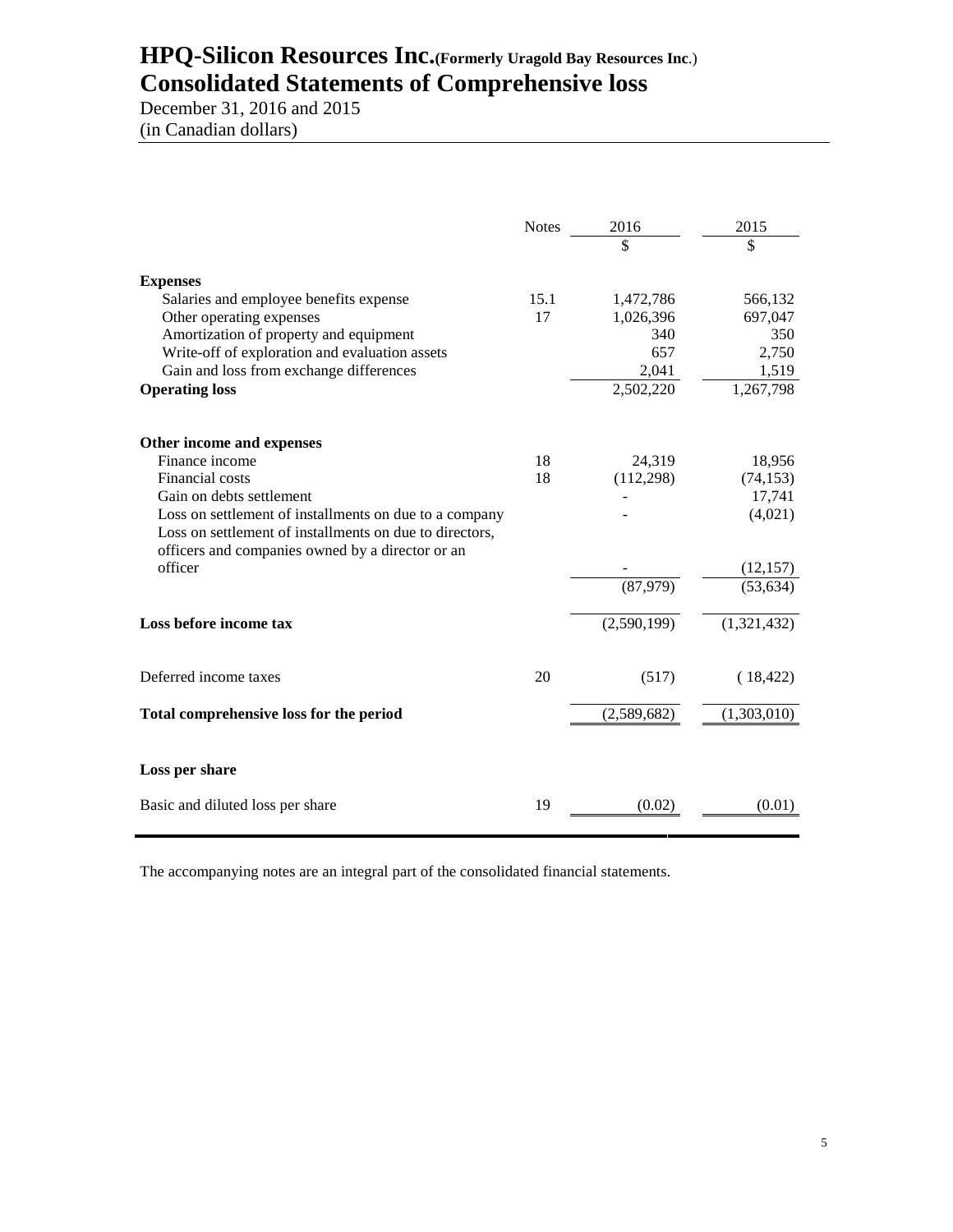# **HPQ-Silicon Resources Inc. (Formerly Uragold Bay Resources Inc**.) **Consolidated Statements of Changes in Equity**

December 31, 2016 and 2015 (in Canadian dollars)

|                                                                            | <b>Notes</b> | Share capital | Contributed<br>surplus<br>\$ | Retained<br>deficit<br>\$   | Total<br>equity<br>\$    |
|----------------------------------------------------------------------------|--------------|---------------|------------------------------|-----------------------------|--------------------------|
| <b>Balance at January 1st, 2015</b>                                        |              | 18,717,584    | 308,586                      | (18, 275, 276)              | 750,894                  |
| Units issued by private placements<br>Units issued by flow-through private | 14.1         | 979,054       | 191,984                      |                             | 1,171,038                |
| placements<br>Units issued for acquisition of mining                       | 14.1<br>14.1 | 329,835       | 5,822                        |                             | 335,657                  |
| rights<br>Issuance for the payment of accounts                             | 14.1         | 426,000       | 258,766                      |                             | 684,766                  |
| payable<br>Share-based payments                                            |              | 73,350        | 15,409<br>119,546            |                             | 88,759<br>119,546        |
| Expiration of options and warrants<br>Issuance cost of units               |              | 15,355        | (35, 450)<br>9,581           | 35,450<br>(102, 177)        | (77, 241)                |
| Net loss and total comprehensive loss for the period                       |              | 20,541,178    | 874,244                      | (18,342,003)<br>(1,303,010) | 3,073,419<br>(1,303,010) |
| <b>Balance at December 31, 2015</b>                                        |              | 20,541,178    | 874,244                      | (19, 645, 013)              | 1,770,409                |
|                                                                            |              |               |                              |                             |                          |
| Units issued by private placements<br>Units issued by flow-through private | 14.1         | 2,676,500     |                              |                             | 2,676,500                |
| placements                                                                 | 14.1         | 1,101,431     | 179,369                      |                             | 1,280,800                |
| Exercise of warrants                                                       | 14.1         | 1,300,952     | (86,718)                     |                             | 1,214,234                |
| Exercise of broker's options                                               | 14.1         | 22,291        | (8,216)                      |                             | 14,075                   |
| Exercise of broker's warrants                                              | 14.1         | 6,559         | (1,365)                      |                             | 5,194                    |
| Exercice of options                                                        | 14.1         | 135,229       | (39, 729)                    |                             | 95,500                   |
| Issuance for the payment of accounts                                       |              |               |                              |                             |                          |
| payable                                                                    | 14.1         | 56,500        |                              |                             | 56,500                   |
| Share-based payments                                                       |              |               | 728,791                      |                             | 728,791                  |
| Expiration of options                                                      |              |               | (81, 584)                    | 81,584                      |                          |
| Issuance cost of units                                                     |              | 76,687        | 23,893                       | (317,200)                   | (216, 620)               |
|                                                                            |              | 5,376,149     | 714,441                      | (235, 616)                  | 5,854,974                |
| Net loss and total comprehensive loss for the perid                        |              |               |                              | (2,589,682)                 | (2,589,682)              |
| <b>Balance at December 31, 2016</b>                                        |              | 25,917,327    | 1,588,685                    | (22, 470, 311)              | 5,035,701                |
|                                                                            |              |               |                              |                             |                          |

The accompanying notes are an integral part of the consolidated financial statements.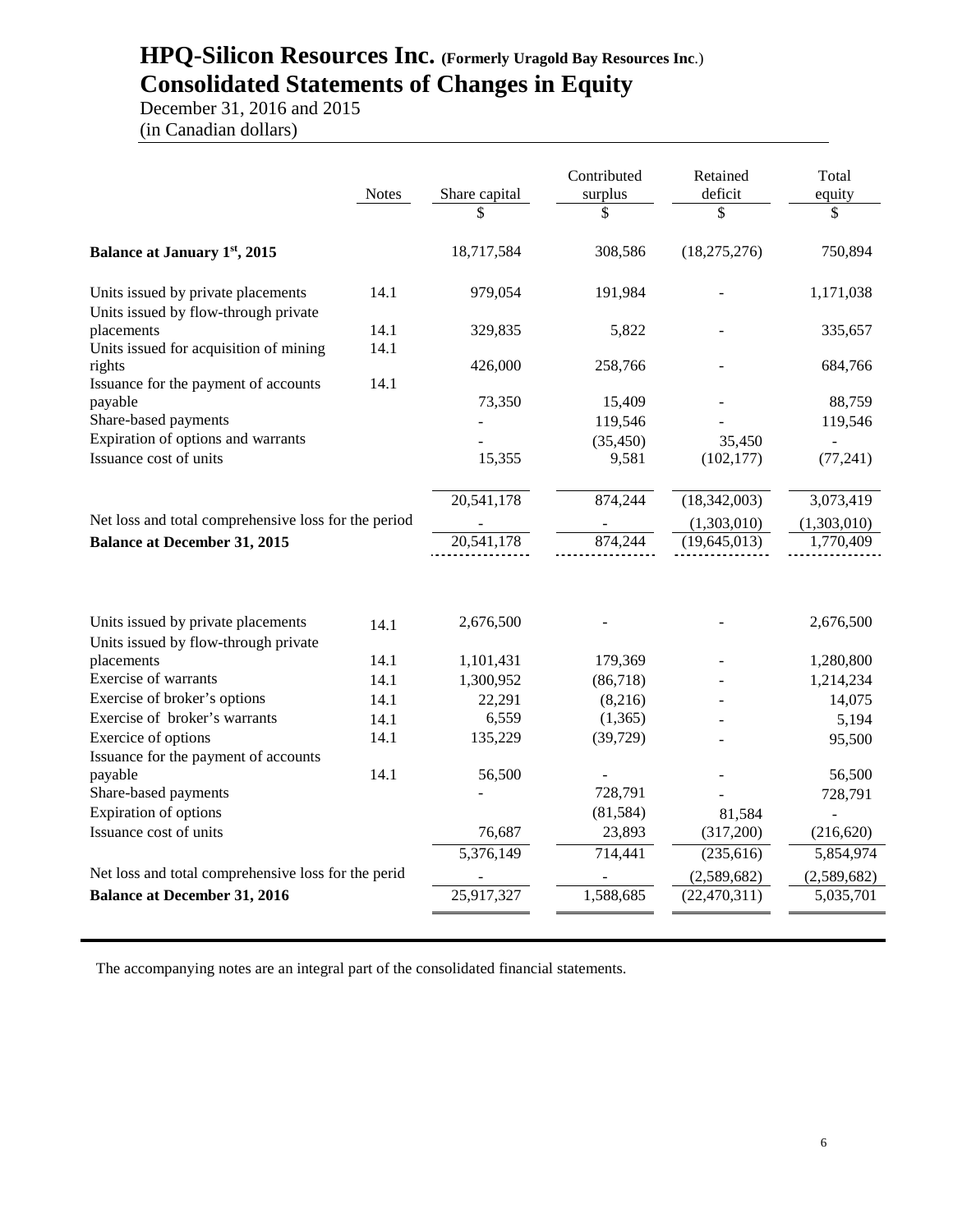# **HPQ-Silicon Resources Inc. (Formerly Uragold Bay Resources Inc**.) **Consolidated Statements of Cash Flows**

December 31, 2016 and 2015

(in Canadian dollars)

|                                                                       | <b>Notes</b> | 2016        | 2015        |
|-----------------------------------------------------------------------|--------------|-------------|-------------|
|                                                                       |              | \$          | \$          |
| <b>OPERATING ACTIVITIES</b>                                           |              |             |             |
| Net loss                                                              |              | (2,589,682) | (1,303,010) |
| Adjustments                                                           |              |             |             |
| Amortization of property and equipment                                |              | 340         | 350         |
| Gain on debts settlement                                              |              |             | (17,741)    |
| Loss on settlement of installments on due to a company                |              |             | 4,021       |
| Loss on settlement of installments on due to directors, officers and  |              |             |             |
| companies owned by a director or an officer                           |              |             | 12,157      |
| Share-based payments                                                  |              | 728,791     | 119,546     |
| Deferred income taxes                                                 |              | (517)       | (18, 422)   |
| Net change in fair value of marketable securities in a quoted company |              | (10,000)    |             |
|                                                                       |              | 657         |             |
| Write-off of exploration and evaluation assets                        |              |             | 2,750       |
| Amortization updating difference – due to directors, officers and a   |              |             |             |
| company owned by a director                                           |              | 13,992      | 12,246      |
| Amortization updating difference - installments on due to directors,  |              |             |             |
| officers and companies owned by a director or an officer              |              | (10, 878)   | (11,903)    |
| Amortization updating difference- installments on due to a company    |              | (3,441)     | (3,208)     |
| Amortization updating difference-royalties payable                    |              | 44,848      |             |
| Updating difference - due to directors, officers and a                |              |             |             |
| company owned by a director                                           |              | (17,708)    | (11,632)    |
| Updating difference - installments on due to directors, officers and  |              |             |             |
| companies owned by a director or an officer                           |              | 4,944       | 15,144      |
| Updating difference – installments on due to a company                |              |             | 4,661       |
| Salaries and employee benefits expense                                |              | 420,501     | 294,384     |
| Interest income on installments on due                                |              |             | (3,845)     |
| Changes in working capital items                                      | 21           | (109, 473)  | (33,740)    |
| Cash flows from operating activities                                  |              | (1,527,626) | (938, 242)  |
|                                                                       |              |             |             |
|                                                                       |              |             |             |
| <b>INVESTING ACTIVITIES</b>                                           |              |             |             |
| Addition to exploration and evaluation assets                         |              | (402, 271)  | (322, 863)  |
| Addition to property and equipment                                    |              | (1,675,058) |             |
| Addition to intangible assets                                         |              | (1,032,635) |             |
| Tax credits received                                                  |              | 13,945      | 43,191      |
| Acquisition the marketable securities in a quoted company             |              | (190,000)   |             |
| Installments on due to a company                                      |              |             | (50,000)    |
| Installments on due to directors, officers and companies owned by a   |              |             |             |
| director or an officer                                                |              | (85,000)    | (162,500)   |
| Repayment of installments on due to directors, officers and companies |              |             |             |
| owned by a director or an officer                                     |              | 5,230       | 94,271      |
| Repayment of installments on due to a company                         |              | 7,000       | 11,000      |
| Cash flows from investing activities                                  |              | (3,358,789) | (386,901)   |
|                                                                       |              |             |             |
| <b>FINANCING ACTIVITIES</b>                                           |              |             |             |
| Issuance of units by private placements and flow-through private      |              |             |             |
| placements                                                            |              | 4,118,840   | 1,525,634   |
|                                                                       |              |             |             |
| Exercise of warrants                                                  |              | 1,214,234   |             |
| Exercise of broker's options                                          |              | 14,075      |             |
| Exercise of broker's warrants                                         |              | 5,194       |             |
| Exercice of options                                                   |              | 95,500      |             |
| Repayment of notes payable                                            |              | (50,000)    |             |
| Issuance cost of units                                                |              | (216,620)   | (77, 241)   |
| Cash flows from financing activities                                  |              | 5,181,223   | 1,448,393   |
|                                                                       |              |             |             |
| Net change in cash                                                    |              | 294,808     | 123,250     |
| Cash beginning of the period                                          |              | 177,585     | 54,335      |
| Cash end of the period                                                |              | 472,393     | 177,585     |
|                                                                       |              |             |             |
|                                                                       |              |             |             |
|                                                                       |              |             |             |

For additional cash flows information refer to Note 21. **Cash operations** Interests paid from operating activities 53,458 61,907

The accompanying notes are an integral part of the consolidated financial statements**.**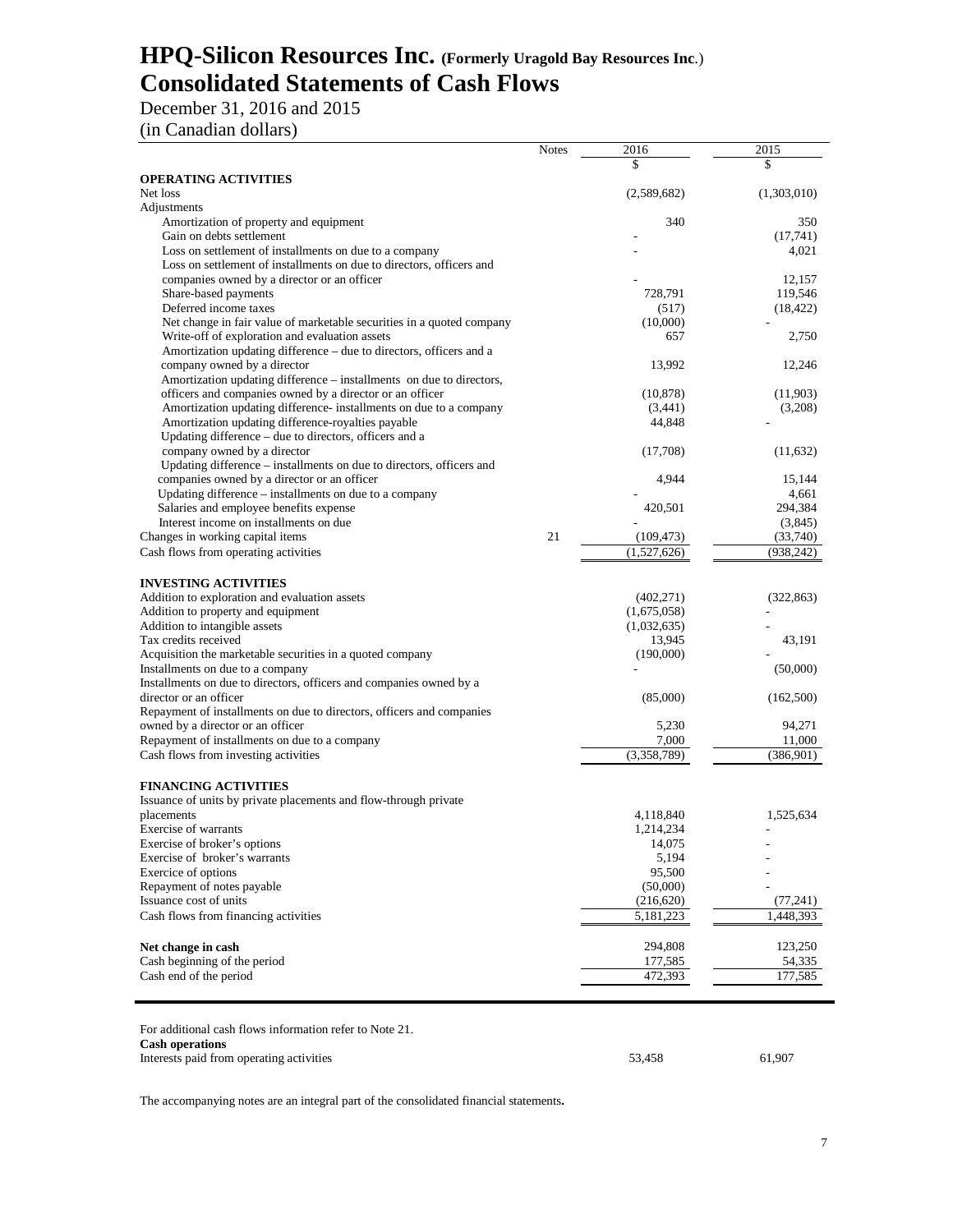December 31, 2016 and 2015

# (in Canadian dollars)

# **1. NATURE OF OPERATIONS**

HPQ-Silicon Resources Inc. ("HPQ") and its subsidiary (hereinafter the "Company") specializes in the exploration of gold and quartz in mining sites located in Québec.

# **2. GOING CONCERN AND STATEMENT OF COMPLIANCE WITH IFRS**

The consolidated financial statements have been prepared in compliance with International Financial Reporting Standards (IFRS) and the basis of the going concern assumption, meaning the Company will be able to realize its assets and discharge its liabilities in the normal course of operations.

Given that the Company has not yet determined whether its properties contain mineral deposits that are economically recoverable, the Company has not yet generated income or cash flows from its operations. As at December 31, 2016, the Company has a negative cumulated retained deficit of \$22,470,311 (\$19,645,013 as at December 31, 2015). The current liquidity of the Company are not sufficient to fund its administrative and exploration and evaluation expenses of the next year. These material uncertainties cast a significant doubt on the Company's ability to continue as a going concern.

The Company's ability to continue as a going concern is dependent upon its ability to raise additional financing to further explore its mineral properties and continued support of suppliers and creditors. Even if the Company has been successful in the past in doing so, there is no assurance that it will manage to obtain additional financing in the future.

In February and March 2017, the Company completed private financing for a total amount of \$ 2,023,000 and received an amount of \$ 161,000 when warrants were exercised. Refer to note 26 for further details.

The carrying amounts of assets, liabilities, revenues and expenses presented in the consolidated financial statements and the classification used in the statement of financial position have not been adjusted as would be required if the going concern assumption was not appropriate. Those adjustments could be material.

# **3. GENERAL INFORMATION**

HPQ is incorporated under the *Canada Business Corporations Act*. The address of the registered office and its principal place of business is 3000 Omer-Lavallee Street, office 306, Montreal, Quebec, Canada. HPQ shares are listed on the TSX Venture Exchange.

During the Annual General Meeting held on June 22, 2016, the shareholders approved the change of the name of the Company from Uragold Bay Resources Inc. to HPQ-Silicon Resources Inc. This change came to effect on July 4, 2016.

# **4. SUMMARY OF ACCOUNTING POLICIES**

#### **4.1 Overall considerations**

The significant accounting policies that have been applied in the preparation of these consolidated financial statements are summarized below.

#### **4.2 Principle consolidation**

The Company's consolidated financial statements include the accounts of the parent company and its wholly owned subsidiary, Beauce Gold Fields Inc. ("BGF"), incorporated in August 2016 under the Canada Business Corporations Act. and specializes in the exploration of gold. The parent company controls a subsidiary if it is exposed, or has rights, to variable returns from its involvement with the subsidiary and has the ability to influence these returns through its power over the subsidiary. All intra-group transactions, balances, revenues and expenses are eliminated upon consolidation. BGF's financial reporting date is July 31st.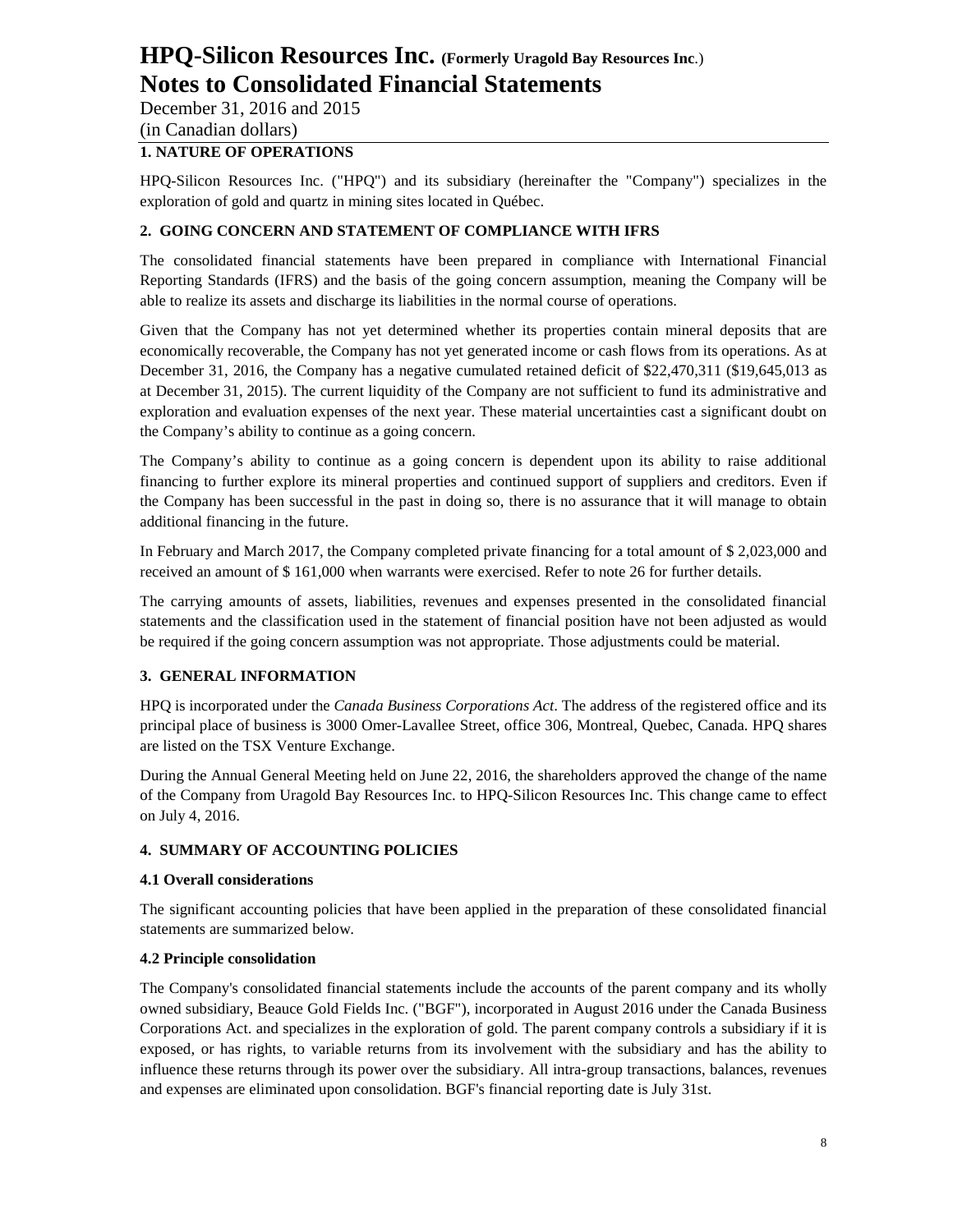December 31, 2016 and 2015 (in Canadian dollars)

#### **4.3 Functional and presentation currency**

These consolidated financial statements are presented in Canadian dollars, which is also the functional currency of the Company.

#### **4.4 Financial instruments**

#### **Recognition, initial measurement and derecognition**

Financial assets and financial liabilities are recognized when the Company becomes a party to the contractual provisions of the financial instrument. Financial assets and financial liabilities are measured initially at fair value plus transaction costs, except for financial assets and financial liabilities carried at fair value through profit or loss, which are measured initially at fair value.

Financial assets are derecognized when the contractual rights to the cash flows from the financial asset expire, or when the financial asset and all substantial risks and rewards are transferred. A financial liability is derecognized when it is extinguished, discharged, cancelled or when it expires.

Financial assets and financial liabilities are measured subsequently as described below.

#### **Financial assets**

For the purpose of subsequent measurement, financial assets are classified into the categories loans and receivables and financial assets at fair value through profit or loss upon initial recognition.

All income and expenses relating to financial assets that are recognized in profit or loss are presented within financial costs or finance income, if applicable.

#### *Loans and receivables*

Loans and receivables are non-derivative financial assets with fixed or determinable payments that are not quoted in an active market. After initial recognition, these are measured at amortized cost using the effective interest method, less provision for impairment. Discounting is omitted where the effect of discounting is immaterial. The Company's cash, deposit (in 2015), advance for exploration expenses, installements on due to a company and installments on due to directors, officers and companies owned by a director or an officer belong to this category of financial instruments.

#### *Financial assets at fair value through profit or loss*

Financial assets at fair value through profit or loss include financial assets that are either classified as heldfor-trading or that meet certain conditions and are designated at fair value through profit or loss upon initial recognition. Marketable securities in a quoted company are classified into this category of financial instruments.

Assets in this category are measured at fair value with gains or losses recognized in profit or loss.

#### *Impairment of financial assets*

All financial assets, except for those at fair value through profit or loss, are reviewed for impairment at least at each reporting date, to identify whether there is any objective evidence that a financial asset or a group of financial assets is impaired.

Objective evidence of impairment could include:

- significant financial difficulty of the issuer or counterparty;
- default or delinquency in interest or principal payments;
- it becoming probable that the borrower will enter bankruptcy or financial reorganization.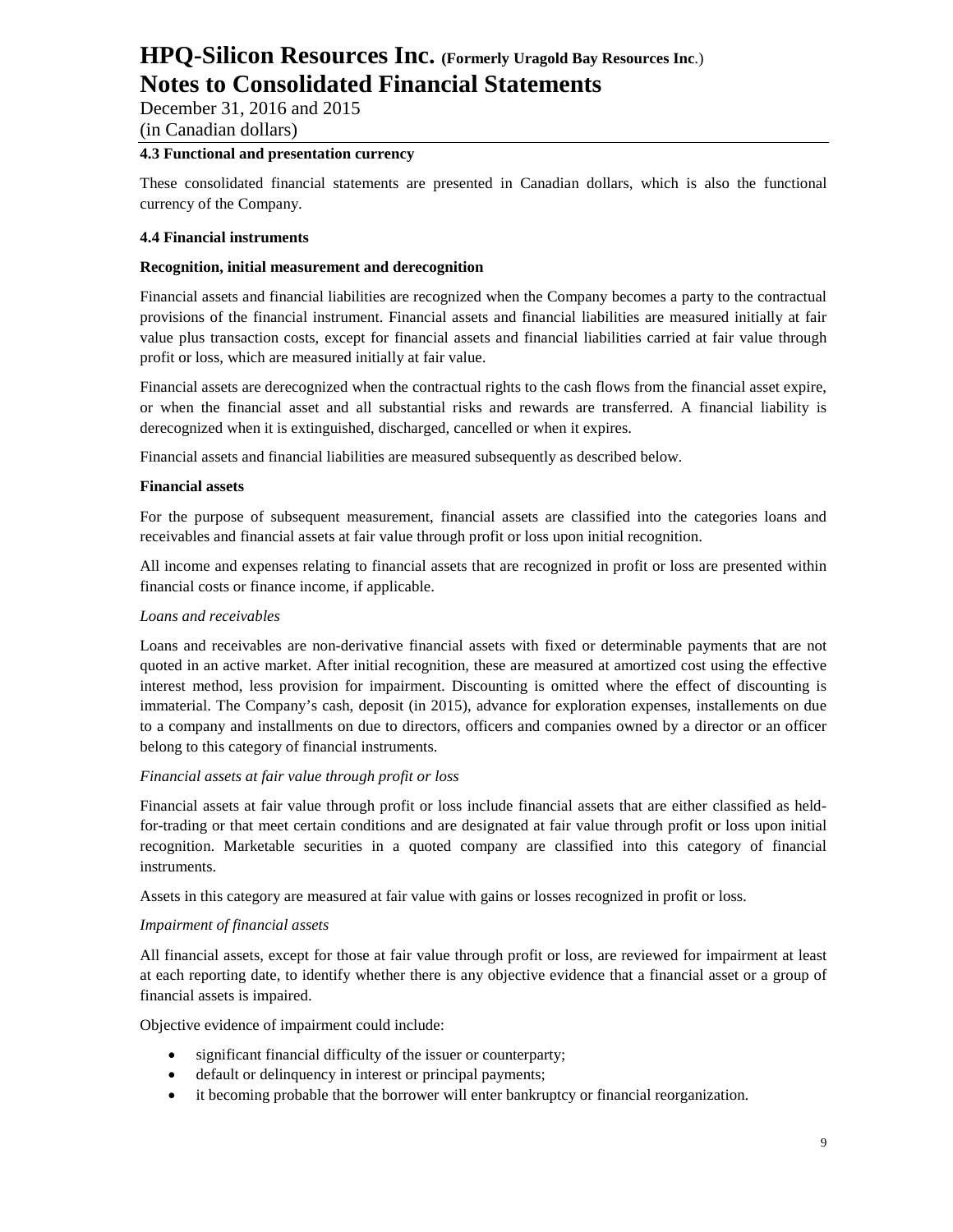December 31, 2016 and 2015

## (in Canadian dollars)

### **Financial liabilities**

The Company's financial liabilities include trade and other payables (excluding salaries and employee benefits expense), notes payable, due to directors, officers and a company owned by a director (excluding salaries and employee benefits expense) and royalties payable.

Financial liabilities are measured subsequently at amortized cost using the effective interest method.

All interest-related charges are reported in profit or loss within financial costs.

### **4.5 Basic and diluted loss per share**

Basic loss per share is calculated by dividing the loss attributable to common equity holders of the Company by the weighted average number of common shares outstanding during the period. Diluted earnings per share is calculated by adjusting loss attributable to common equity holders of the Company, and the weighted average number of common shares outstanding, for the effects of all dilutive potential common shares which include stock options, broker's options, broker's warrants, broker's units and warrants. Dilutive potential common shares shall be deemed to have been converted into common shares at the average market price at the beginning of the period or, if later, at the date of issue of the potential common shares.

### **4.6 Tax credits receivable**

The Company is entitled to a refundable tax credit on qualified exploration expenditures incurred and refundable credit on duties for losses under the Mining Tax Act. The tax credits are recognized as a reduction of the exploration costs incurred based on estimates made by management. The Company records these tax credits when there is reasonable assurance with regards to collections and assessments and that the Company will comply with the conditions associated to them.

#### **4.7 Exploration and evaluation assets and exploration and evaluation expenditures**

Exploration and evaluation expenditures are costs incurred in the course of initial search for mineral deposits before the technical feasibility and commercial viability of extracting a mineral resource are demonstrable. Costs incurred before the legal rights to undertake exploration and evaluation activities are recognized in profit or loss when they are incurred.

Once the legal right to undertake exploration and evaluation activities has been obtained, all costs of acquiring mineral rights and expenses related to the exploration and evaluation of mining properties, less refundable tax credits related to these expenses, are recognized as exploration and evaluation assets. Expenses related to exploration and evaluation include topographical, geological, geochemical and geophysical studies, exploration drilling, trenching, sampling and other costs related to the evaluation of the technical feasibility and commercial viability of extracting a mineral resource. The various costs are capitalized on a property-byproperty basis pending determination of the technical feasibility and commercial viability of extracting a mineral resource. These assets are recognized as intangible assets and are carried at cost less any accumulated impairment losses. No depreciation expenses are recognized for these assets during the exploration and evaluation phase. Exploration and evaluation assets include a land recorded as non-amortizable fixed asset and carried at cost less any accumulated impairment losses.

Whenever a mining property is considered no longer viable, or is abandoned, the capitalized amounts are written down to their recoverable amounts (see Note 4.10), the difference is then immediately recognized in profit or loss.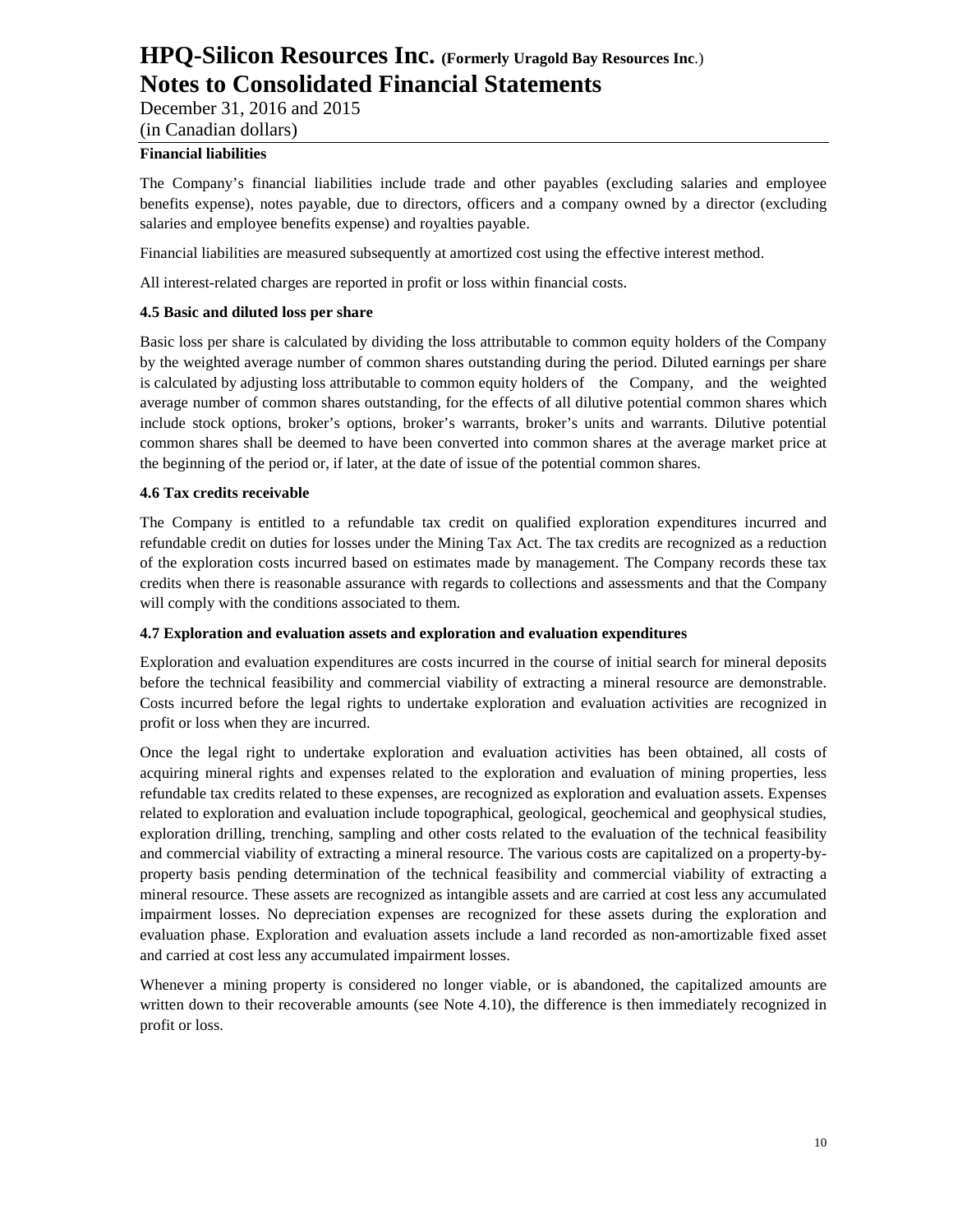December 31, 2016 and 2015

(in Canadian dollars)

### **4.7 Exploration and evaluation assets and exploration and evaluation expenditures (continued)**

When technical feasibility and commercial viability of extracting a mineral resource are demonstrable, exploration and evaluation assets related to the mining property are transferred to property and equipment in Mining assets under construction. Before the reclassification, exploration and evaluation assets are tested for impairment (see Note 4.10), and any impairment loss is recognized in profit or loss before reclassification.

Presently, neither the technical feasibility nor commercial viability of extracting a mineral resource has been demonstrated.

Although the Company has taken steps to verify title to the mining properties in which it holds an interest in accordance with industry practices for the current stage of exploration and development of such properties, these procedures do not guarantee the validity of the Company's titles. Property titles may be subject to unregistered prior agreements and non-compliance with regulatory requirements.

### **Disposal of interest in connection with option agreement**

On the disposal of interest in connection with the option agreement, the Company does not recognize expenses related to the exploration and evaluation performed on the property by the acquirer. In addition, the cash or the shares consideration received directly from the acquirer are credited against the costs previously capitalized to the property, and the surplus is recognized as a gain on the disposal of exploration and evaluation assets in profit or loss.

### **4.8 Property and equipment**

Property and equipment are held at cost less accumulated amortization and accumulated impairment losses.

Cost includes all costs incurred initially to acquire or construct an item of property and equipment, costs directly attributable to bringing the asset to the location and condition necessary for it to be capable of operating in the manner intented by management and costs incurred subsequently to add to or replace part thereof. Recognition of costs in the carrying amount of an item of property and equipment ceases when the asset is in the location and condition necessary for it to be capable of operating in the manner intented by management.

Upon the transfer of exploration and evaluation assets to property and equipment under Mining assets under construction, all subsequent expenditures on the construction, installation or completion of equipment and infrastructure facilities are capitalized within Mining assets under construction. When development stage is completed, all assets included in the mining assets under construction category are then transferred to Mining assets.

Amortization is recognized on a straight-line basis to write the cost to its estimated residual value, with a constant charge over the useful life of the asset. The periods generally applicable are as follows:

Useful

life

Computer equipment 3 years

Equipment under construction will be amortized using the straight-line basis over a period of 10 years when it will be ready for use.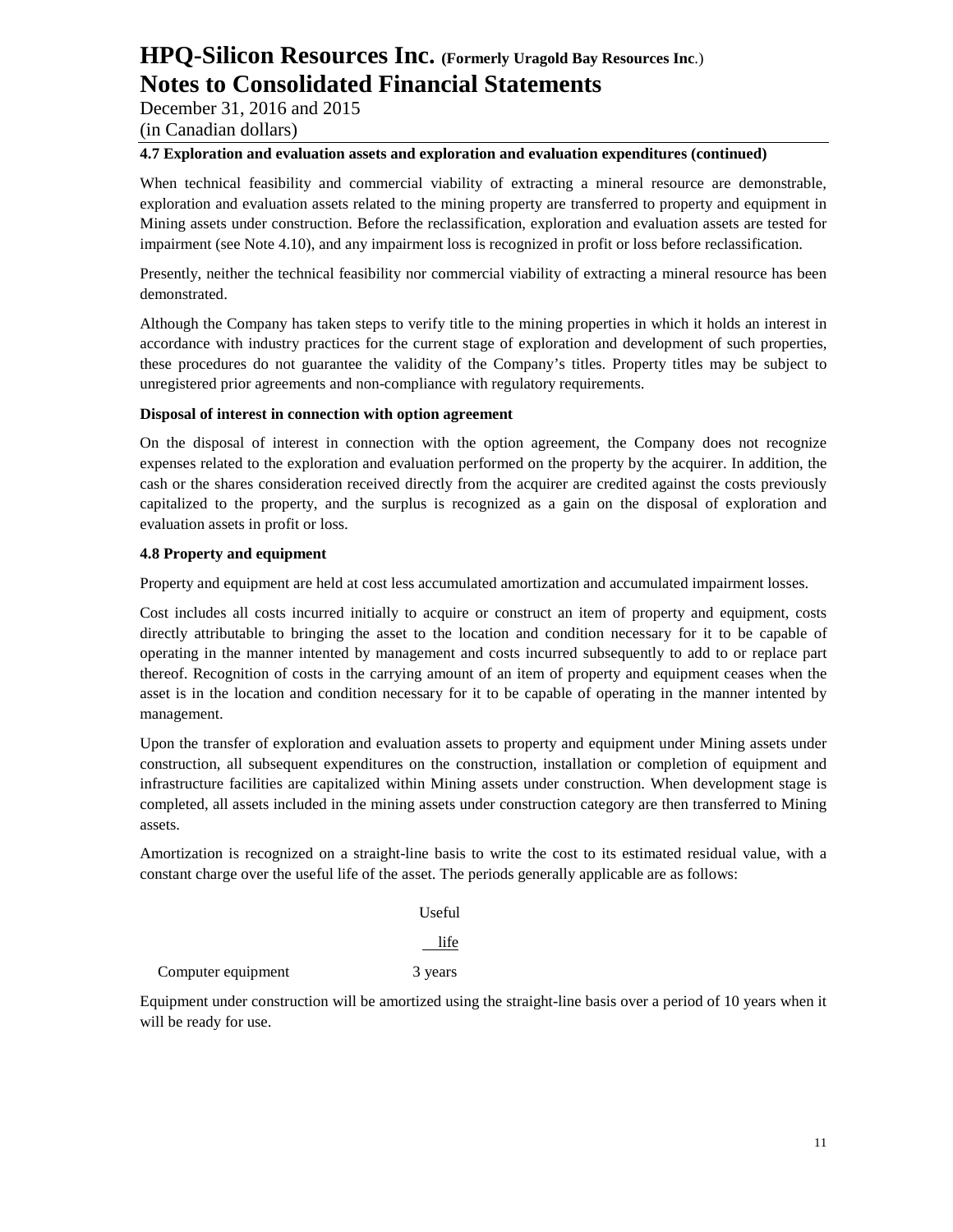December 31, 2016 and 2015 (in Canadian dollars)

### **4.8 Property and equipment (continued)**

The amortization expense for each period is recognized in profit or loss except for certain items of property and equipment related to exploration and evaluation activities where the amortization expense is included in the carrying amount of an exploration and evaluation asset when it relates to a specific exploration and evaluation project.

The residual value, amortization method and useful life of each asset are reviewed at least at each financial year-end.

The carrying amount of an item of property and equipment is derecognized upon disposal or when no future economic benefits are expected from its use or disposal. The gain or loss arising from the derecognition of an item of property and equipment is included in profit or loss when the item is derecognized.

#### **4.9 Intangible assets**

Patents and intellectual property are intangible assets measured at historical cost less accumulated amortization and accumulated impairment losses, if any. The cost of patents consists of the cost of patent applications. The cost of intellectual property is initially comprised of the acquisition cost. Amortization is calculated on a straight-line basis over the estimated useful life of the patent and intellectual property, which is twenty years. The amortization period and amortization method are reviewed annually and adjusted prospectively as required.

#### **4.10 Impairment of exploration and evaluation assets, property and equipment and intangible assets**

For the purposes of assessing impairment, assets are grouped at the lowest levels for which there are largely independent cash inflows (cash-generating units). As a result, some assets are tested individually for impairment and some are tested at a cash-generating unit level.

Whenever events or changes in circumstances indicate that the carrying amount may not be recoverable, an asset or cash-generating unit is reviewed for impairment.

Impairment reviews for exploration and evaluation assets are carried out on a project by project basis, with each project representing a potential single cash generating unit. An impairment review is undertaken when indicators of impairment arise, but typically when one of the following circumstances apply:

- The right to explore the areas has expired or will expire in the near future with no expectation of renewal ;
- No further exploration or evaluation expenditures in the area are planned or budgeted ;
- No commercially viable deposits have been discovered, and the decision has been made to discontinue exploration in the area ;
- Sufficient work has been performed to indicate that the carrying amount of the expenditure carried as an asset will not be fully recovered.

Additionally, when technical feasibility and commercial viability of extracting a mineral resource are demonstrable, the exploration and evaluation assets of the related mining property are tested for impairment before these items are transferred to property and equipment.

An impairment loss is recognized in profit or loss for the amount by which the asset's or cash-generating unit's carrying amount exceeds its recoverable amount. The recoverable amount of an asset or a cashgenerating unit is the higher of its fair value less cost to sell and its value in use.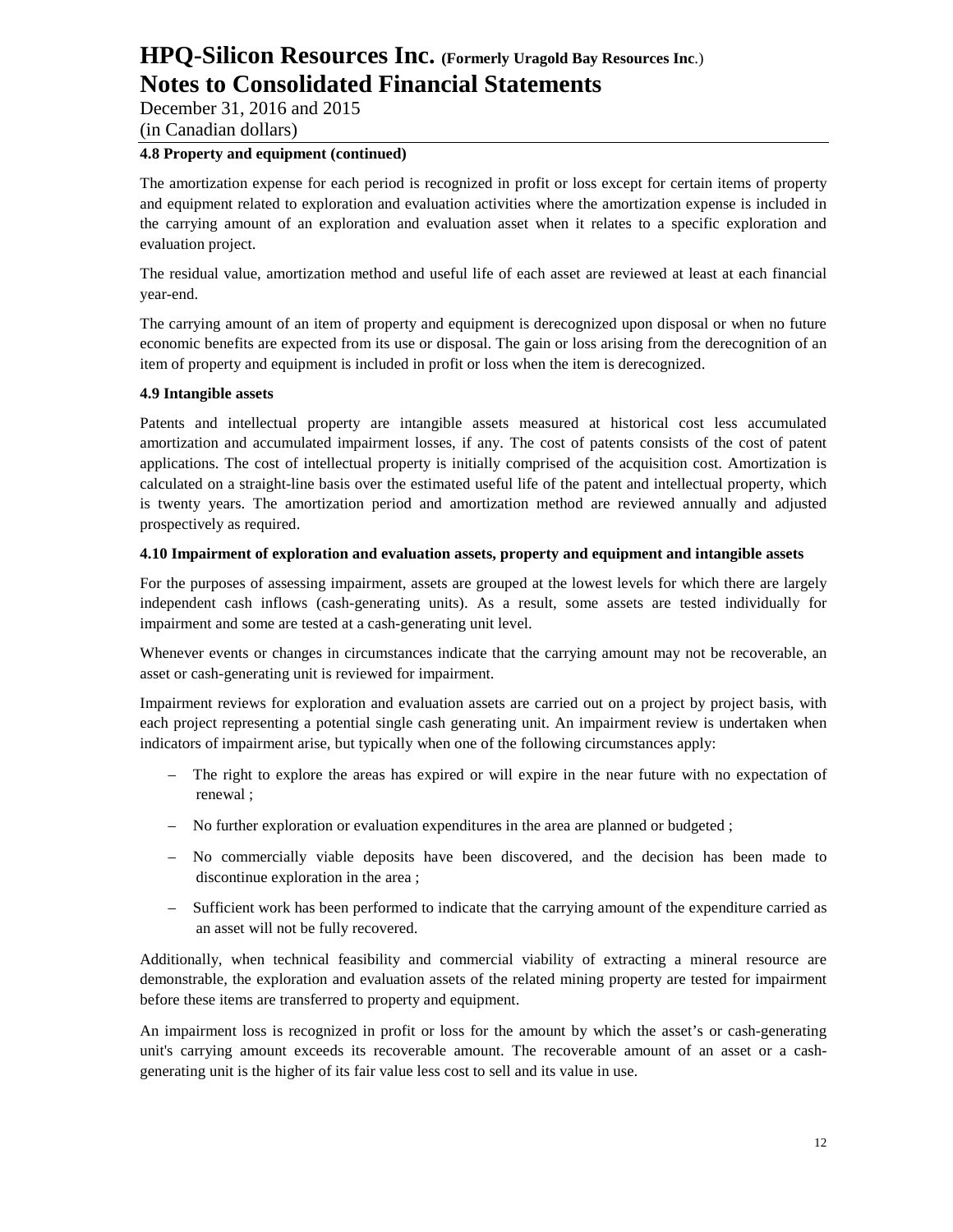December 31, 2016 and 2015 (in Canadian dollars)

### **4.10 Impairment of exploration and evaluation assets, property and equipment and intangible assets (continued)**

An impairment charge is reversed if the asset's or cash-generating unit's recoverable amount exceeds its carrying amount.

### **4.11 Assets held for sale**

Non-current assets classified as held for sale are presented separately and are measured at the lower of their carrying amount immediately prior to their classification as held for sale and their fair value less costs to sell.

### **4.12 Provisions and contingent liabilities**

Provisions are recognized when present legal or constructive obligations as a result of a past event will probably lead to an outflow of economic resources from the Company and amounts can be estimated reliably. Timing or amount of the outflow may still be uncertain. Provisions are measured at the estimated expenditure required to settle the present obligation, based on the most reliable evidence available at the reporting date, including the risks and uncertainties associated with the present obligation. Provisions are discounted when the time value of money is significant.

The Company's operations are governed by government environment protection legislation. Environmental consequences are difficult to identify in terms of amounts, timetable and impact. As of the reporting date, management believes that the Company's operations are in compliance with current laws and regulations. Site restoration costs currently incurred are negligible. When the technical feasibility and commercial viability of extracting a mineral resource have been demonstrated, a restoration provision will be recognized in the cost of the mining property when there is constructive commitment that has resulted from past events, it is probable that an outflow of resources embodying economic benefits will be required to settle the obligation and the amount of the obligation can be measured with sufficient reliability.

In those cases where the possible outflow of economic resources as a result of present obligations is considered improbable or remote, no liability is recognized. Such situations are disclosed as contingent liabilities unless the outflow of resources is remote.

All provisions are reviewed at each reporting date and adjusted to reflect the current best estimate. No provision was recognized in the consolidated statements of financial position at December 31, 2016 and 2015.

#### **4.13 Income taxes**

Tax expense recognized in profit or loss comprises the sum of deferred tax and current tax not recognized directly in equity.

Calculation of current tax is based on tax rates and tax laws that have been enacted or substantively enacted by the end of reporting period. Deferred income tax are calculated using the liability method.

Deferred tax assets are recognized to the extent that it is probable that the underlying tax loss or deductible temporary difference will be utilized against future taxable income. This is assessed based on the Company's forecast of future operating results, adjusted for significant non-taxable income and expenses and specific limits on the use of any unused tax loss or credit.

Deferred tax liabilities are generally recognised in full, although IAS 12 "Income Taxes'' specifies limited exemptions. As a result of these exemptions the Company does not recognise deferred tax on temporary differences relating to goodwill, or to its investments in subsidiaries.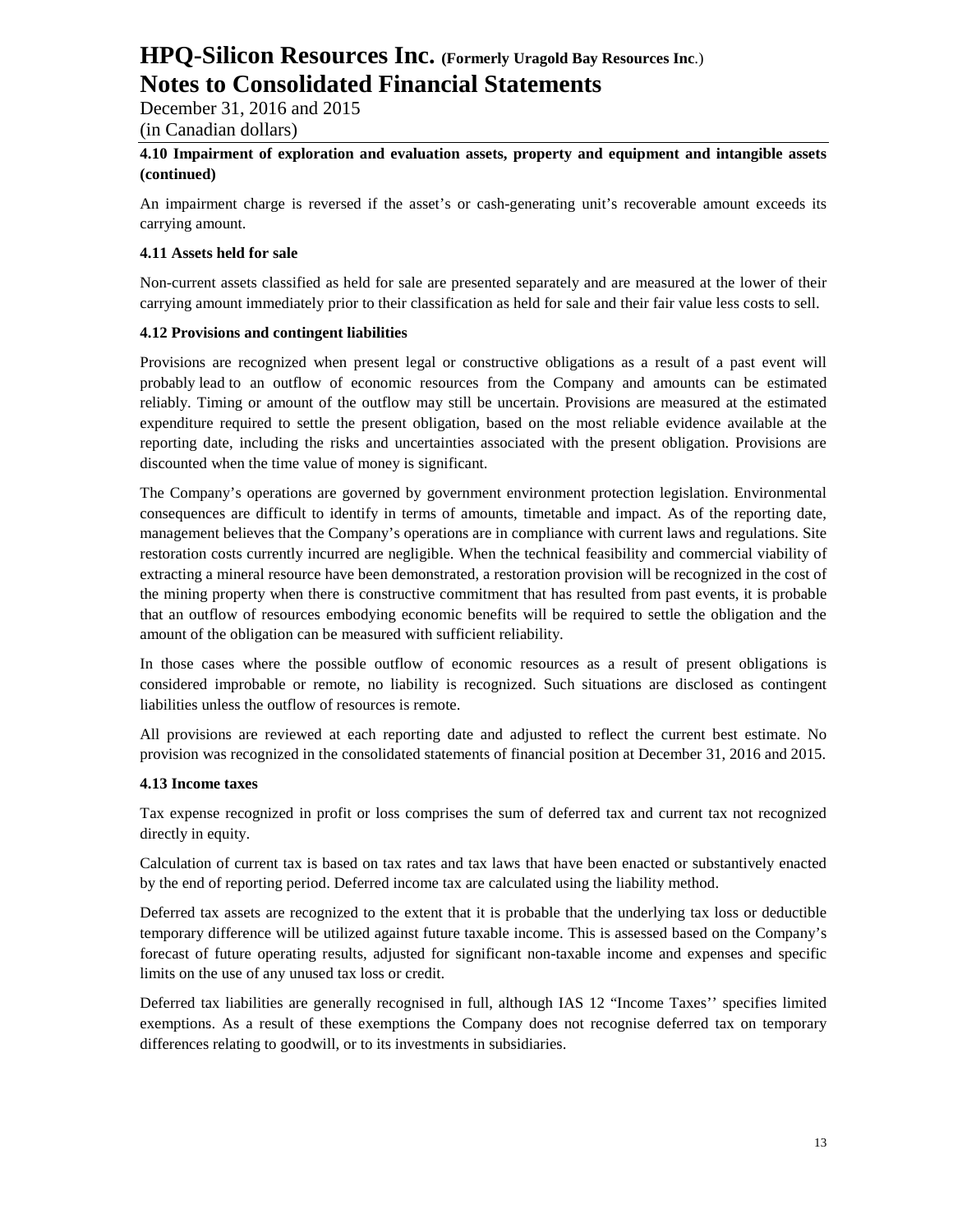December 31, 2016 and 2015

(in Canadian dollars)

# **4.13 Income taxes (continued)**

### **Tax related to flow-through placements**

According to the provisions of tax legislation relating to flow-through placements, the Company has to transfer its right to tax deductions for expenses related to exploration activities to the benefit of the investors. When the Company has fulfilled its obligation to transfer its right, which happens when the Company has incurred eligible expenditures and has renounced or has the intention to renounce to its right to tax deductions, a deferred tax liability is recognized for the taxable temporary difference that arises from difference between the carrying amount of eligible expenditures capitalized in the statement of financial position and its tax basis.

### **4.14 Equity**

Share capital represents the amount received on the issue of shares. If shares are issued when options, broker's options, broker's units or warrants are exercised, the Share capital account also comprises the compensation costs or the value of the stock options, broker's options, warrants or broker's warrants previously recorded as Contributed surplus. In addition, if the shares are issued as consideration for the acquisition of a mineral property and other non-monetary assets, the shares were measured at fair value according to the quoted price on the day of the conclusion of the agreement.

#### **Unit placements**

Proceeds from unit placements are allocated between shares and warrants issued using the residual method. Proceeds are first allocated to the shares according to the quoted price of existing shares at the time of issuance and any residual in the proceeds is allocated to warrants.

### **Flow-through placements**

Issuance of flow-through units represents in substance an issue of common shares, warrants and the sale of the right to tax deductions to the investors. When the flow-through units are issued, the sale of the right to tax deductions is deferred and presented as other liabilities in the statement of financial position. The proceeds received from flow-through units are allocated between share capital, warrants and the other liabilities using the residual method. Proceeds are first allocated to shares according to the quoted price of existing shares at the time of issuance, then to warrants according to the fair value at the date of issuance and the residual proceeds are allocated to the other liabilities. The fair value of the warrants is determined using the Black-Scholes valuation model. The other liabilities recorded initially on the issuance of units is reversed on renouncement of the right to tax deductions to the investors and when eligible expenses are incurred and recognized in profit or loss in reduction of deferred income tax expense.

#### **Other elements of equity**

Contributed surplus includes charges related to share options, broker's options, broker's units, warrants and broker's warrants until such options and warrants are exercised. When they are cancelled or expired, the related compensation cost is transferred in decrease of retained deficit. When options and warrants are exercised, the related compensation cost is transferred to share capital.

Retained deficit includes all current and prior period retained profits or losses, plus issuance costs, net of any underlying income tax benefit from these issuance costs and compensation related to options and warrants cancelled or expired, transferred from Contributed surplus.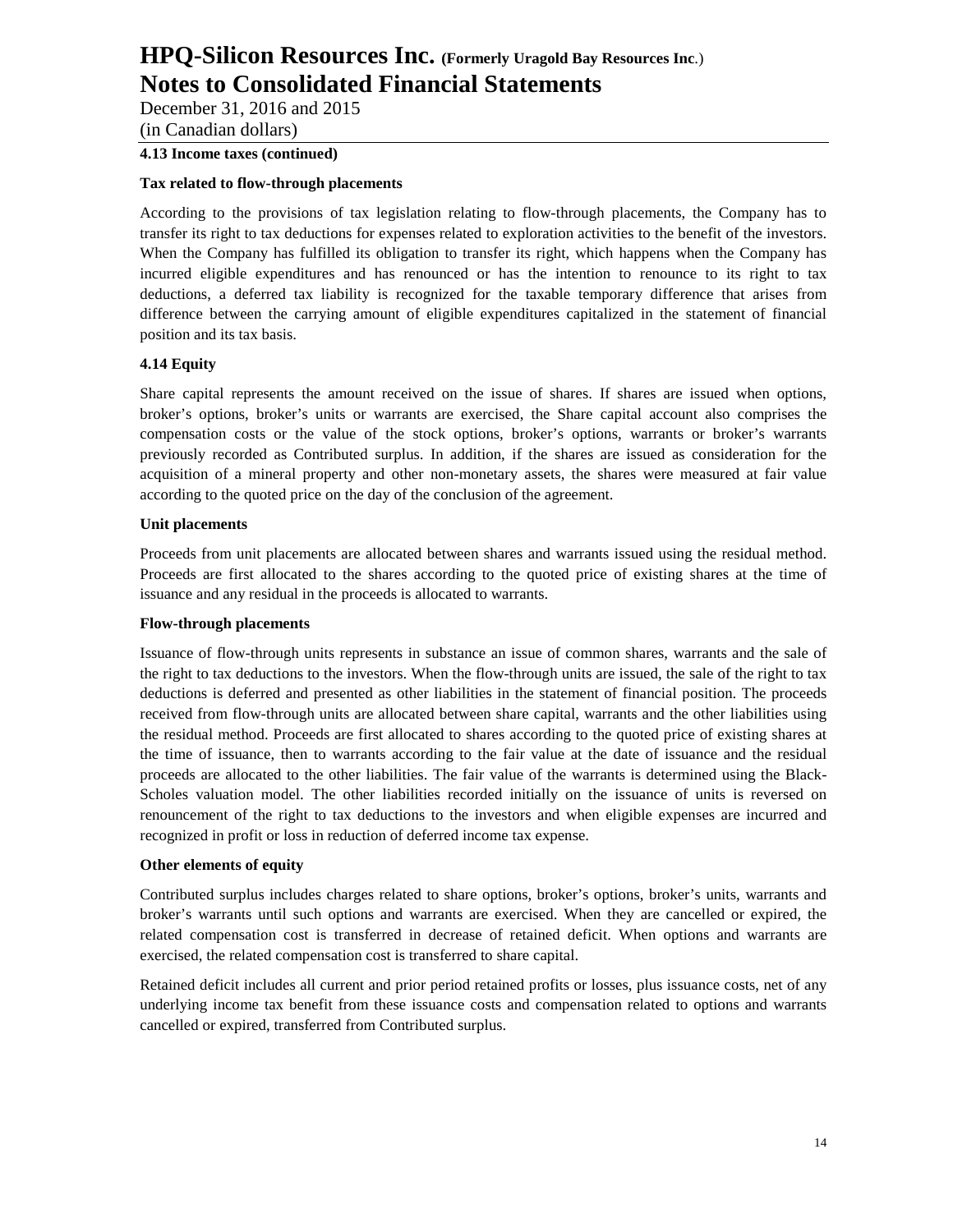December 31, 2016 and 2015 (in Canadian dollars)

#### **4.15 Equity-settled share-based payments**

The Company operates equity-settled share-based payment plan for its eligible directors, officers, employees and consultants. The Company's plan do not feature any option for a cash settlement.

All goods and services received in exchange for the grant of any share-based payments are measured at their fair values, unless that fair value cannot be estimated reliably. If the Company cannot estimate reliably the fair value of the goods or services received, the Company shall measure their value indirectly by reference to the fair value of the equity instruments granted. For the transactions with employees and others providing similar services, the Company measured the fair value of the services rendered by reference to the fair value of the equity instruments granted.

All equity-settled share-based payments (except broker's warrants, unit broker's and broker's options) are ultimately recognized as an expense in profit or loss or capitalized as exploration and evaluation assets, depending on the nature of the payment with a corresponding credit to Contributed surplus, in equity. Equitysettled share based payments to brokers, in respect of an equity financing are recognized as issuance cost of the equity instruments with a corresponding credit to contributed surplus, in equity.

The expense is allocated over the vesting period, based on the best available estimate of the number of share options expected to vest. Estimates are subsequently revised if there is any indication that the number of share options expected to vest differs from previous estimates. Any cumulative adjustment prior to vesting is recognized in the current period. No adjustment was made to any expense recognized in prior period if share options ultimately exercised are different to that estimated on vesting.

#### **4.16 Segmental reporting**

The Company presents and discloses segmental information based on information that is regularly reviewed by the chief operating decision-maker, i.e. the Chairman and the Board of Directors. The Company has determined that there was only one operating segment being the sector of exploration and evaluation of mineral resources.

### **4.17 Standards, amendments and interpretations to existing standards that are not yet effective and have not been adopted early by the Company**

At the date of authorization of these consolidated financial statements, certain new standards, amendments and interpretations to existing standards have been published but are not yet effective, and have not been adopted early by the Company.

Management anticipates that all of the relevant pronouncements will be adopted in the Company's accounting policies for the first period beginning after the effective date of the pronouncement. Information on new standards, amendments and interpretations that are expected to be relevant to the Company's consolidated financial statements is provided below. Certain other new standards and interpretations have been issued but are not expected to have a material impact on the Company's consolidated financial statements.

#### **IFRS 9,** *Financial Instruments*

In July 2014, the IASB published IFRS 9 which replaces IAS 39, Financial Instruments: Recognition and Measurement. IFRS 9 introduces improvements which include a logical model for classification and measurement of financial assets, a single, forward-looking ''expected credit loss'' impairment model and a substantially-reformed approach to hedge accounting. This new standard is effective for annual reporting periods beginning on or after January 1, 2018. Earlier application is permitted. The Company has not yet assessed the impact of this new standard on its consolidated financial statements.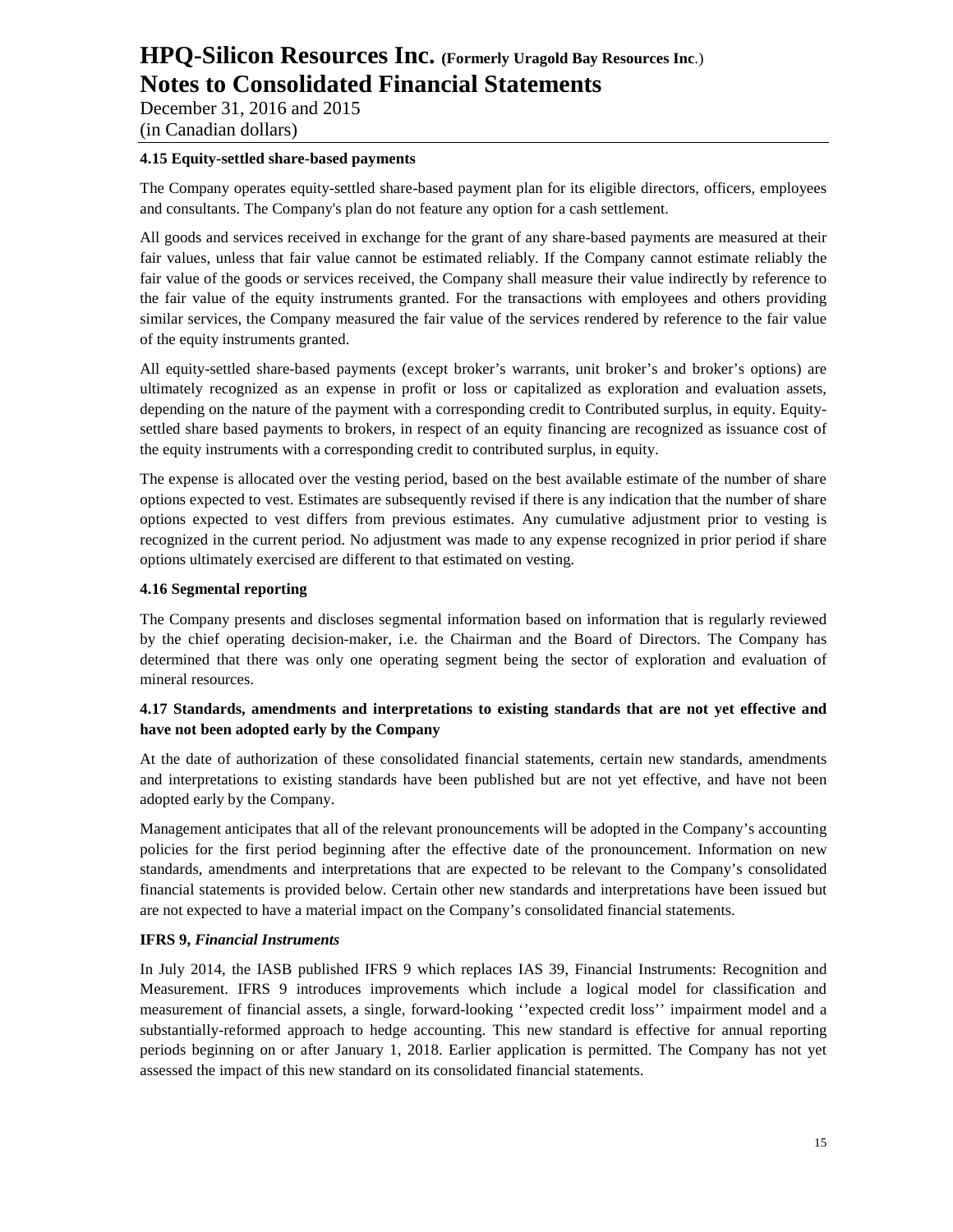December 31, 2016 and 2015

# (in Canadian dollars)

### **5. JUDGMENTS, ESTIMATES AND ASSUMPTIONS**

When preparing the consolidated financial statements, management undertakes a number of judgements, estimates and assumptions about recognition and measurement of assets, liabilities, income and expenses.

### **5.1 Significant management judgments**

The following are significant management judgments in applying the accounting policies of the Company that have the most significant effect on the consolidated financial statements.

### **Recognition of deferred income tax assets and measurement on income tax expense**

Management continually evaluates the likelihood that its deferred tax assets could be realized. This requires management to assess whether it is probable that sufficient taxable income will exist in the future to utilize these losses within the carry-forward period. By its nature, this assessment requires significant judgment. To date, management has not recognized any deferred tax assets in excess of existing taxable temporary differences expected to reverse within the carry-forward period (see Note 4.13).

#### **Going concern**

The assessment of the Company's ability to continue as a going concern and to raise sufficient funds to pay for its ongoing operating expenditures, meets its liabilities for the ensuing year, and to fund planned and contractual exploration programs, involves significant judgment based on historical experience and other factors including expectation of future events that are believed to be reasonable under the circumstances. See Note 2 for more information.

### **5.2 Estimation uncertainty**

Information about estimates and assumptions that have the most significant effect on the recognition and measurement of assets, liabilities, income and expenses are discussed below. Actual results may be substantially different.

#### **Impairment of exploration and evaluation assets**

Determining if there are any facts and circumstances indicating impairment loss or reversal of impairment losses is a subjective process involving judgment and a number of estimates and assumptions in any cases (see Note 4.10).

When an indication of impairment loss or a reversal of an impairment loss exists, the recoverable amount the individual asset or the cash-generating units must be estimated.

In assessing impairment, the Company must make some estimates and assumptions regarding future circumstances, in particular, whether an economically viable extraction operation can be established, the probability that the expenses will be recover from either future exploitation or sale when the activities have not reached a stage that permits a reasonable assessment of the existence of reserves, the Company's capacity to obtain financial resources necessary to complete the evaluation and development and to renew permits. Estimates and assumptions may change if new information becomes available. If, after expenditure is capitalized, information becomes available suggesting that the recovery of expenditure is unlikely, the amount capitalized is written off in profit or loss in the period when the new information becomes available.

See Note 9 for the exploration and evaluation assets impairment analysis.

During the period, the Company recognized to profit or loss a write-off of exploration and evaluation assets of \$657 (\$2,750 for the year ended December 31, 2015). No reversal of impairment losses has been recognized for the reporting periods.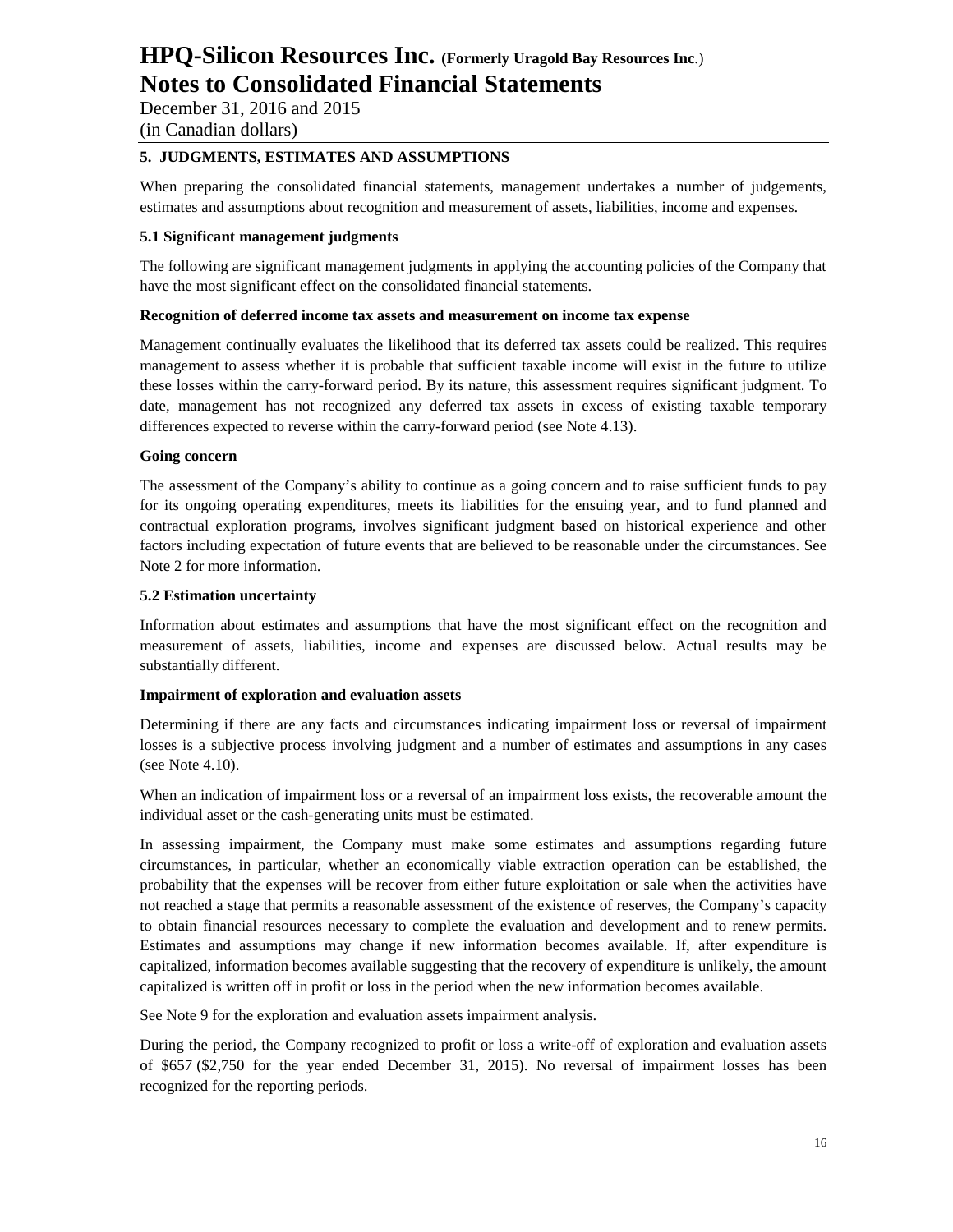December 31, 2016 and 2015 (in Canadian dollars)

#### **5.2 Estimation uncertainty (continued)**

The remaining properties have not been tested for impairment as the Company has the ability to retain properties as it has sufficient financial resources to meet its short-term obligations and expenditures are programmed over Future exercises. The rights to prospect for these properties will not expire in the near future and work has been carried out on these properties over the past three years.

### **Impairment of property, plant and equipment and intangible assets**

An assessment of the facts and circumstances demonstrating the existence of any indication that an asset may have depreciated or recovered is a subjective process that involves judgment and often a number of estimates and assumptions.

In assessing impairment, management estimates the recoverable amount of each cash-generating asset or unit based on future cash flows and uses an interest rate to discount them. The uncertainty in the estimates is related to assumptions about future operating results and the determination of an appropriate discount rate. In 2016, no impairment was recorded on property, equipment and intangible assets.

### **Share-based payments**

The estimation of share-based payment costs requires the selection of an appropriate valuation model and consideration as to the inputs necessary for the valuation model chosen. The Company has made estimates as to the volatility of its own shares, the probable life of share options, broker's options, broker's units, broker's warrants and warrants granted and the time of exercise of those share options and warrants. The model used by the Company is the Black-Scholes valuation model (see Notes 14.3, 14.4, 14.5 and 15.2).

### **Provisions and contingent liabilities**

Judgments are made as to whether a past event has led to a liability that should be recognized in the consolidated financial statements or disclosed as a contingent liability. Quantifying any such liability and provisions involves judgments and estimations. These judgments are based on a number of factors including the nature of the claims or dispute, the legal process and potential amount payable, legal advice received, previous experience and the probability of a loss being realized. Several of these factors are source of estimation uncertainty (see Note 25).

#### **Tax credits receivable**

The calculation of the Company's refundable tax credit on qualified exploration expenditure incurred and refundable tax credit involves a degree of estimation and judgment in respect of certain items whose tax treatment cannot be finally determined until a notice of assessment has been issued by the relevant taxation authority and payment has been received. Difference arising between the actual results following final resolution of some of these items and the assumptions made could necessitate adjustments to the refundable tax credit and refundable tax credit, exploration and evaluation assets, and income tax expense in future periods. See Note 4.6 for more information.

# **6. DEPOSIT**

On September 28, 2015, the Company finalized its development and of exclusive rights agreement with PyroGenesis Canada Inc. ("PyroGenesis"). In 2015, in payment of the minimum royalties planned for the year 2016 of \$50,000, the Company issued 1,000,000 units for a total value of \$50,409. As at December 31, 2015, an amount of \$409 was recorded as loss on debts settlement. (See Note 25 for more information).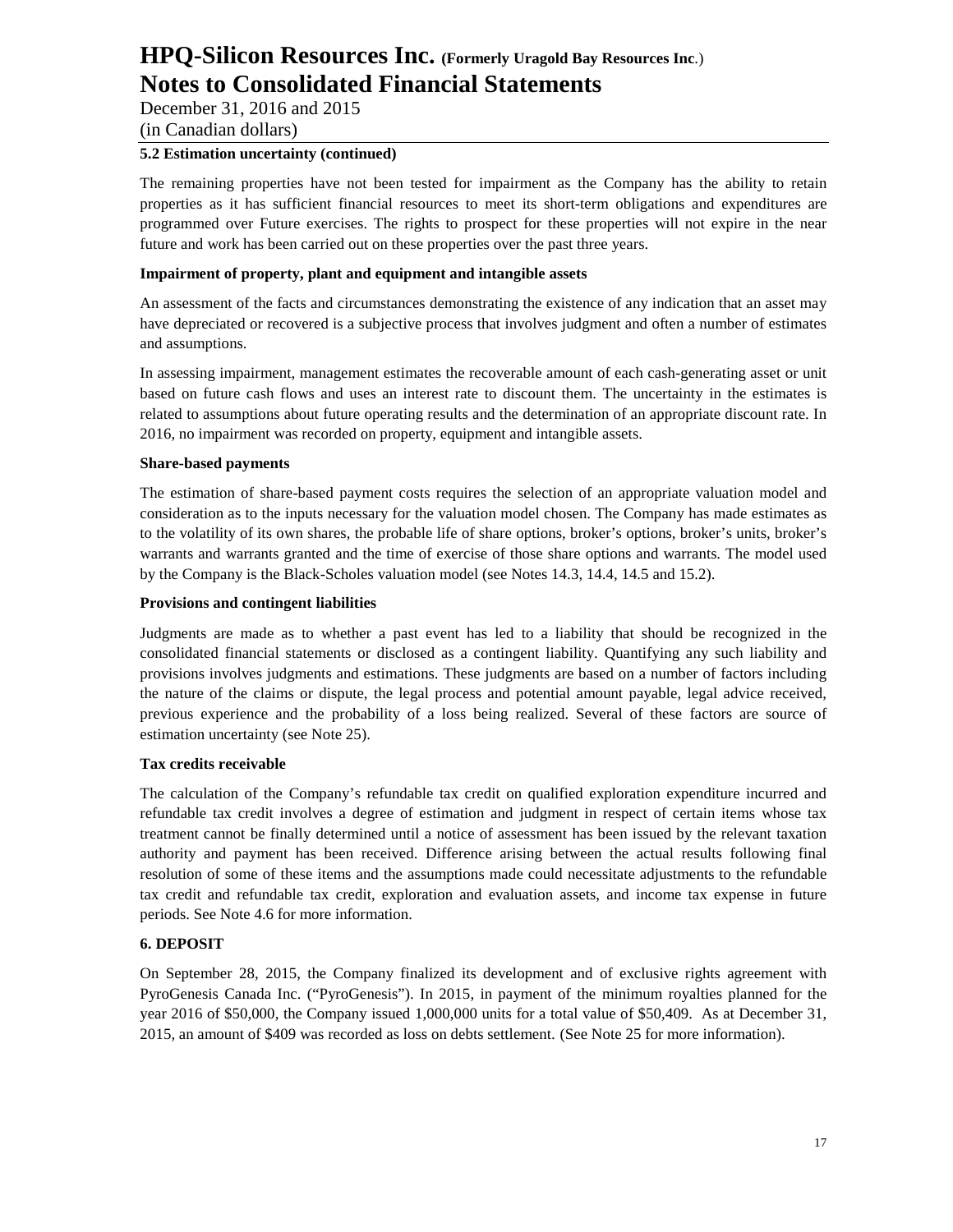December 31, 2016 and 2015 (in Canadian dollars)

### **7. ASSETS HELD FOR SALE**

In March 2017, HPQ agreed to sell its Beauce Placer project to its subsidiary BGF, including the land and the note payable on this land. These transfers must be in consideration of BGF's issuance of 25,000,000 common shares of its capital stock at a price of \$0.10 per share.

The Company has also agreed to grant to BGF a right to prospect and extract base and precious metals, other than quartz, from its Roncevaux property in consideration of a 5% NSR royalty and the issuance of 100,000 common shares by BGF, at a price of \$0.10 per share. BGF will be able to purchase 4% of the NSR by paying HPQ \$4,000,000 in cash.

These transactions are subject to a notice of acceptance to be issued by the TSX Venture Exchange.

BGF has begun the process of listing on the Canadian Securities Exchange ("CSE") and is considering entering into a minimum funding of \$400,000. HPQ expects to distribute approximately 80% of the shares it has received from BGF to its shareholders, based on the approval already received from its shareholders at its annual meeting in June 2016.

The carrying value of the exploration and evaluation assets included in this transaction has been reclassified under the Assets held for sale category in the near term, for a total amoun of \$1,908,339: See Note 9 for further details.

# **8. INSTALLMENTS ON DUE TO A COMPANY, TO DIRECTORS, OFFICERS AND COMPANIES OWNED BY A DIRECTOR OR AN OFFICER AND DUE TO DIRECTORS, OFFICERS AND A COMPANY OWNED BY A DIRECTOR**

Installments on due are the amounts paid by the Company on the payments due to a company, to directors, officers and companies owned by a director or an officer. These installments have a total nominal value of \$482,000 (\$99,000 to a company and \$383,000 to directors, officers and companies owned by a director or an officer; \$409,231 at December 31, 2015 of which \$106,000 to a company and \$303,231 to directors, officers and companies owned by a director or an officer) and for tax purpose, a 1% interest have been raised to these amounts (effective rate of 3%). On December 23, 2015, the parties have agreed that installments on due are without interest (effective rate of 3%) and a total amount of \$16,178 (including \$3,845 related to real interest) was recorded as loss on settlement of installments on due. Creditors have until December 23, 2018 to determine how they wish that the installments on due had to be compensated otherwise compensation must inevitably be made at that time.

The Company due to directors, officers and a company owned by a director salaries and remuneration for a nominal value of \$1,243,141 (\$822,640 at December 31, 2015). The Company has obtained confirmation for said nominal value of \$1,243,141 debts, that they will not request payment thereof prior to 12 months plus one day following December 31, 2016. These amounts are classified as non-current liabilities and presented as due to directors, officers and a company owned by a director.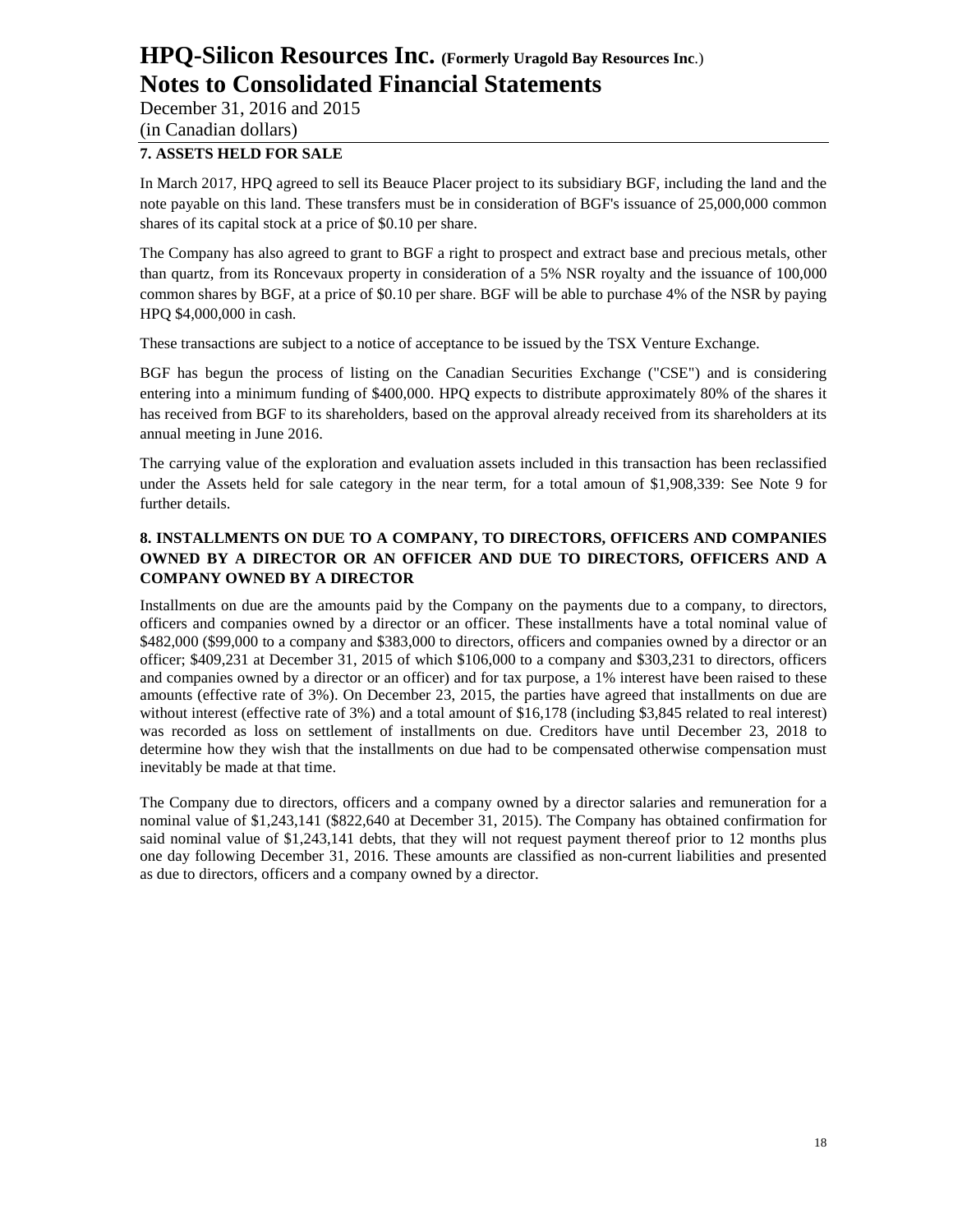December 31, 2016 and 2015 (in Canadian dollars)

| 9. EXPLORATION AND EVALUATION ASSETS          |                                    |           |                |           |                                     |                                           |
|-----------------------------------------------|------------------------------------|-----------|----------------|-----------|-------------------------------------|-------------------------------------------|
|                                               | Balance at<br>January<br>1st, 2016 | Additions | Tax<br>credits | Write-off | Assets held<br>for sale<br>(note 7) | <b>Balance</b> at<br>December<br>31, 2016 |
|                                               | \$                                 | \$        | \$             | \$        | \$                                  | \$                                        |
| Québec                                        |                                    |           |                |           |                                     |                                           |
| Property Roncevaux<br>Mining rights           | 8,214                              | 1,005     |                |           |                                     | 9,219                                     |
| Exploration and                               |                                    |           |                |           |                                     |                                           |
| evaluation expenses                           | 59,255                             | 30,005    | 3,476          |           |                                     | 92,736                                    |
|                                               | 67,469                             | 31,010    | 3,476          |           |                                     | 101,955                                   |
| <b>Property Martinville</b><br>Mining rights  | 440                                |           |                |           |                                     | 440                                       |
| Exploration and<br>evaluation expenses        | 48,946                             | 209,775   |                |           |                                     | 260,835                                   |
|                                               | 49,386                             | 209,775   | 2,114<br>2,114 |           | $\overline{\phantom{a}}$            | 261,275                                   |
|                                               |                                    |           |                |           |                                     |                                           |
| Property Carrière                             |                                    |           |                |           |                                     |                                           |
| Montpetit<br>Mining rights<br>Exploration and | 440                                |           |                |           |                                     | 440                                       |
| evaluation expenses                           | 4,791                              |           | 335            |           |                                     | 5,126                                     |
|                                               | 5,231                              |           | 335            |           |                                     | 5,566                                     |
| <b>Property Drucourt</b>                      |                                    |           |                |           |                                     |                                           |
| Mining rights<br>Exploration and              | 658                                |           |                |           |                                     | 658                                       |
| evaluation expenses                           | 49,168                             | 76,248    | 2,943          |           |                                     | 128,359                                   |
|                                               | 49,826                             | 76,248    | 2,943          |           |                                     | 129,017                                   |
| Property Malvina                              |                                    |           |                |           |                                     |                                           |
| Mining rights<br>Exploration and              | 220                                |           |                |           |                                     | 220                                       |
| evaluation expenses                           | 4,791                              |           | 335            |           |                                     | 5,126                                     |
|                                               | 5,011                              |           | 335            |           |                                     | 5,346                                     |
| Property Silica-other                         |                                    |           |                |           |                                     |                                           |
| Mining rights<br>Exploration and              | 40,471                             | 749       |                | (657)     |                                     | 40,563                                    |
| evaluation expenses                           |                                    | 12,125    | 126            |           |                                     | 12,251                                    |
|                                               | 40,471                             | 12,874    | 126            | (657)     |                                     | 52,814                                    |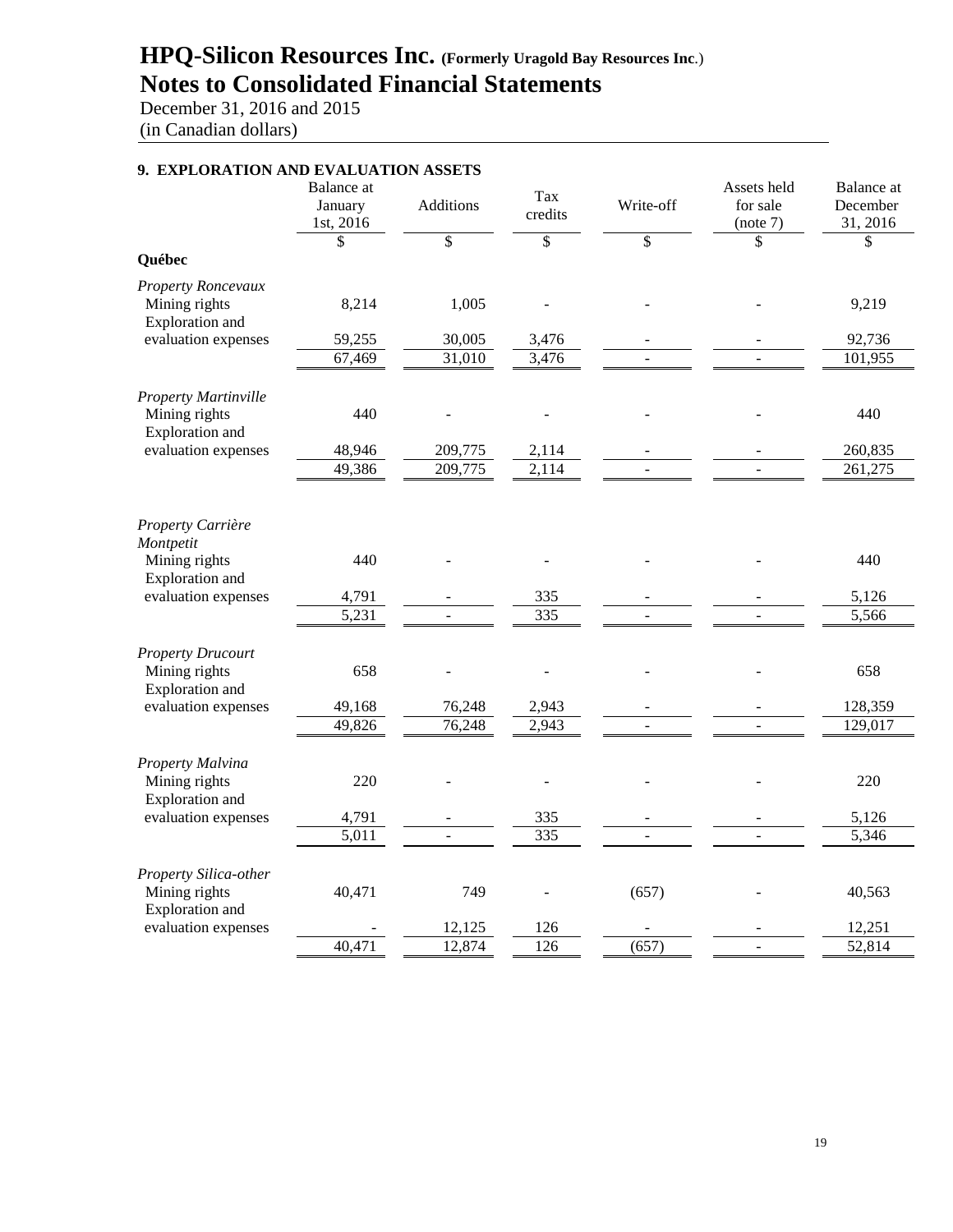December 31, 2016 and 2015

(in Canadian dollars)

# **9. EXPLORATION AND EVALUATION ASSETS (continued)**

|                                        | Balance at<br>January<br>1st, 2016 | <b>Additions</b> | Tax<br>credits | Write-off | Assets held<br>for sale<br>(note 7) | Balance at<br>December<br>31, 2016 |
|----------------------------------------|------------------------------------|------------------|----------------|-----------|-------------------------------------|------------------------------------|
|                                        | \$                                 | \$               | \$             | \$        | \$                                  | \$                                 |
| Property other<br>Mining rights        | 15,225                             |                  |                |           |                                     | 15,225                             |
| Property Other-Beauce<br>Mining rights | 58,772                             | 2,400            |                |           |                                     | 61,172                             |
| Proprerty Bellechasse-Timmins Gold     |                                    |                  |                |           |                                     |                                    |
| Mining rights<br>Exploration and       | 101,112                            |                  |                |           |                                     | 101,112                            |
| evaluation expenses                    | 35,261                             |                  | 1,928          |           |                                     | 37,189                             |
|                                        | 136,373                            |                  | 1,928          |           |                                     | 138,301                            |
| <b>Property Beauce Placer</b>          |                                    |                  |                |           |                                     |                                    |
| Mining rights<br>Exploration and       | 850,439                            | 59,405           |                |           | (909, 844)                          |                                    |
| evaluation expenses                    | 832,637                            | 3,910            | 8,198          |           | (844,745)                           |                                    |
| Land                                   | 153,750                            |                  |                |           | (153,750)                           |                                    |
|                                        | 1,836,826                          | 63,315           | 8,198          |           | (1,908,339)                         |                                    |
| Sommary                                |                                    |                  |                |           |                                     |                                    |
| Mining rights<br>Exploration and       | 1,075,991                          | 63,559           |                | (657)     | (909, 844)                          | 229,049                            |
| evaluation expenses                    | 1,034,849                          | 332,063          | 19,455         |           | (844,745)                           | 541,622                            |
| Land                                   | 153,750                            |                  |                |           | (153,750)                           |                                    |
|                                        | 2,264,590                          | 395,622          | 19,455         | (657)     | (1,908,339)                         | 770,671                            |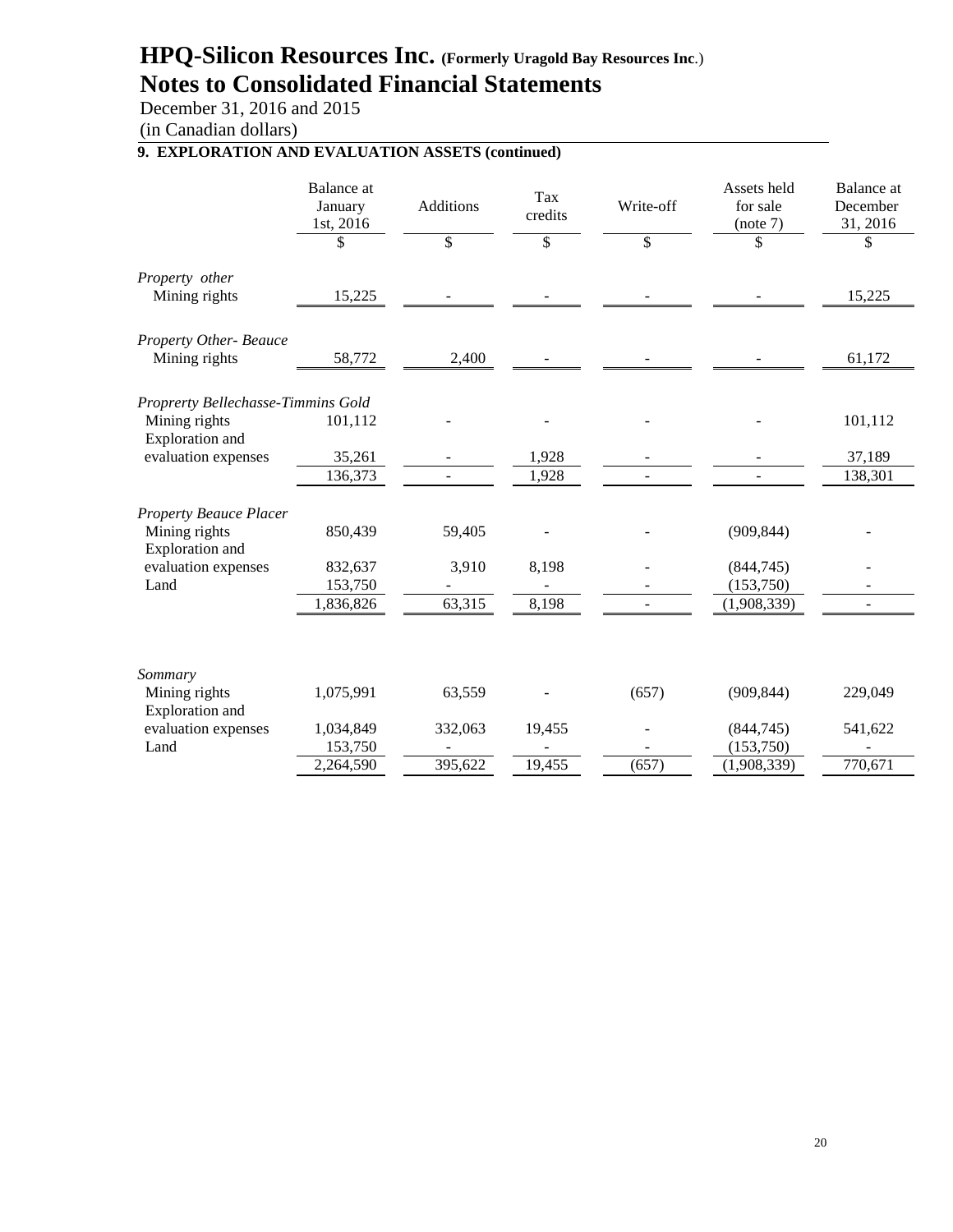December 31, 2016 and 2015 (in Canadian dollars)

### **9. EXPLORATION AND EVALUATION ASSETS (continued)**

|                                              | Balance at<br>January 1st,<br>2015 | Additions | Tax credits | Write-off      | <b>Balance</b> at<br>December 31,<br>2015 |
|----------------------------------------------|------------------------------------|-----------|-------------|----------------|-------------------------------------------|
|                                              | \$                                 | \$        | \$          | \$             | \$                                        |
| Québec                                       |                                    |           |             |                |                                           |
| Property Bellechasse-Timmis Gold             |                                    |           |             |                |                                           |
| Mining rights<br>Exploration and             | 67,000                             | 34,112    |             |                | 101,112                                   |
| evaluation expenses                          | 16,120                             | 24,551    | (5,410)     |                | 35,261                                    |
|                                              | 83,120                             | 58,663    | (5,410)     |                | 136,373                                   |
| <b>Property Beauce Placer</b>                |                                    |           |             |                |                                           |
| Mining rights<br>Exploration and             | 207,246                            | 643,193   |             |                | 850,439                                   |
| evaluation expenses                          | 790,203                            | 52,360    | (9,926)     |                | 832,637                                   |
| Land                                         | 153,750                            |           |             |                | 153,750                                   |
|                                              | 1,151,199                          | 695,553   | (9,926)     |                | $\overline{1,}836,826$                    |
| <b>Property Other-Beauce</b>                 |                                    |           |             |                |                                           |
| Mining rights                                | 705                                | 58,067    |             |                | 58,772                                    |
| <b>Property Drucourt</b>                     |                                    |           |             |                |                                           |
| Mining rights<br>Exploration and             | 548                                | 110       |             |                | 658                                       |
| evaluation expenses                          | 6,354                              | 46,029    | (3,215)     |                | 49,168                                    |
|                                              | 6,902                              | 46,139    | (3,215)     |                | 49,826                                    |
| Property Roncevaux                           |                                    |           |             |                |                                           |
| Mining rights<br>Exploration and             | 492                                | 7,722     |             |                | 8,214                                     |
| evaluation expenses                          | 6,580                              | 56,655    | (3,980)     |                | 59,255                                    |
|                                              | 7,072                              | 64,377    | (3,980)     | $\overline{a}$ | 67,469                                    |
| Property Malvina                             |                                    |           |             |                |                                           |
| Mining rights<br><b>Exploration</b> and      | 110                                | 110       |             |                | 220                                       |
| evaluation expenses                          | 5,486                              |           | (695)       |                | 4,791                                     |
|                                              | $\overline{5,596}$                 | 110       | (695)       |                | 5,011                                     |
| <b>Property Martinville</b><br>Mining rights | 219                                | 221       |             |                | 440                                       |
| Exploration and<br>evaluation expenses       | 5,486                              | 46,030    | (2,570)     |                | 48,946                                    |
|                                              | 5,705                              | 46,251    | (2,570)     |                | 49,386                                    |
|                                              |                                    |           |             |                |                                           |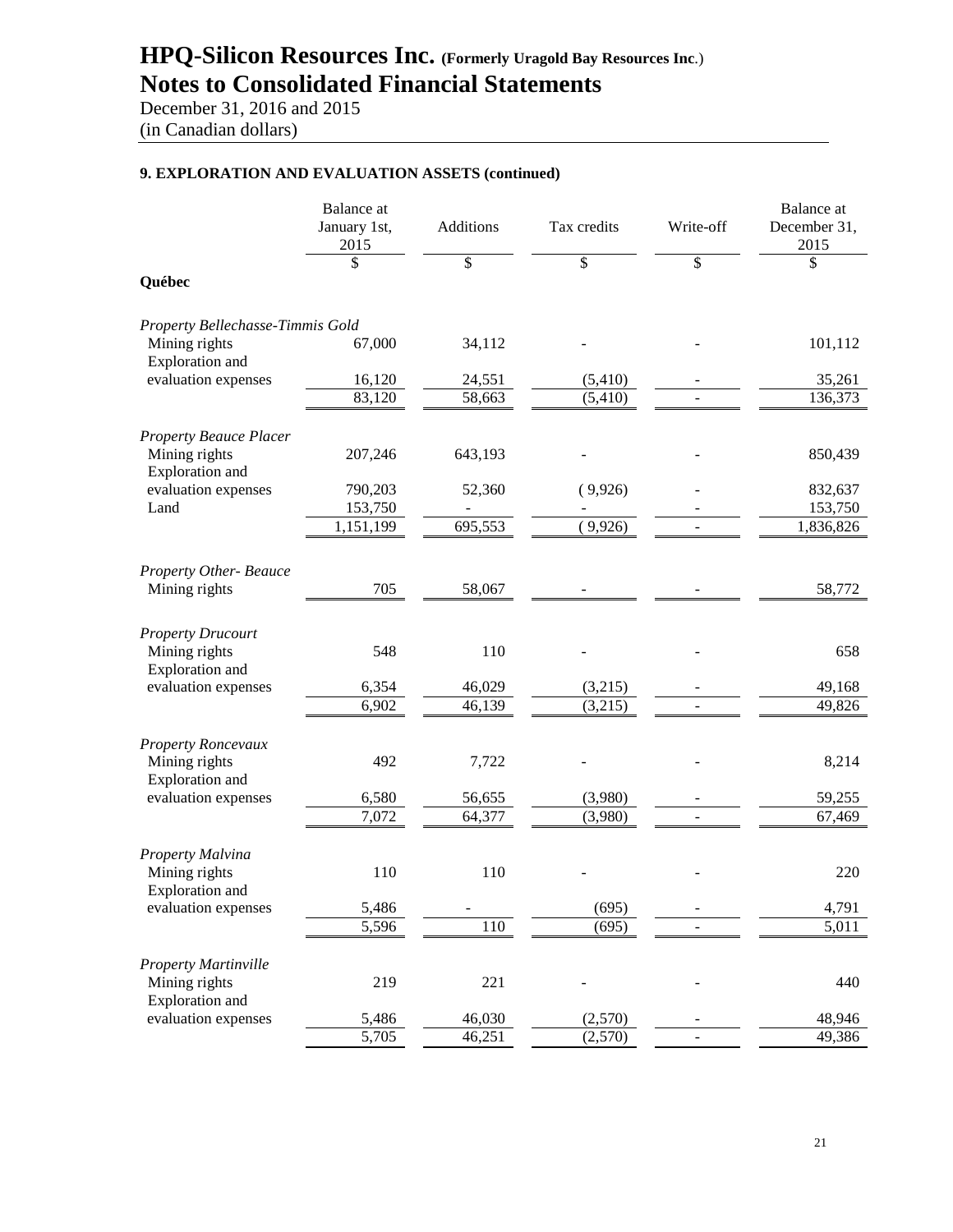December 31, 2016 and 2015 (in Canadian dollars)

## **9. EXPLORATION AND EVALUATION ASSETS (continued)**

|                                    | <b>Balance</b> at<br>January 1st,<br>2015 | <b>Additions</b> | Tax credits | Write-off | <b>Balance</b> at<br>December 31,<br>2015 |
|------------------------------------|-------------------------------------------|------------------|-------------|-----------|-------------------------------------------|
|                                    | \$                                        | \$               | \$          | \$        | \$                                        |
| <b>Property Carriere Montpetit</b> |                                           |                  |             |           |                                           |
| Mining rights<br>Exploration and   | 219                                       | 221              |             |           | 440                                       |
| evaluation expenses                | 5,486                                     |                  | (695)       |           | 4,791                                     |
|                                    | 5,705                                     | 221              | (695)       |           | 5,231                                     |
| Property Silica-other              |                                           |                  |             |           |                                           |
| Mining rights<br>Exploration and   | 2,135                                     | 39,486           |             | (1,150)   | 40,471                                    |
| evaluation expenses                | 1,950                                     |                  | (350)       | (1,600)   |                                           |
|                                    | 4,085                                     | 39,486           | (350)       | (2,750)   | 40,471                                    |
| Property other                     |                                           |                  |             |           |                                           |
| Mining rights                      |                                           | 15,225           |             |           | 15,225                                    |
| Sommary                            |                                           |                  |             |           |                                           |
| Mining rights<br>Exploration and   | 278,674                                   | 798,467          |             | (1,150)   | 1,075,991                                 |
| evaluation expenses                | 837,665                                   | 225,625          | (26, 841)   | (1,600)   | 1,034,849                                 |
| Land                               | 153,750                                   |                  |             |           | 153,750                                   |
|                                    | 1,270,089                                 | 1,024,092        | (26, 841)   | (2,750)   | 2,264,590                                 |

All write-offs are included within Write-off of exploration and evaluation assets in profit or loss.

During the period, management written-off mining rights for the property Silica-other for following reason: abandon of mining claims.

During the last year, management written-off mining rights and exploration and evaluation expenses for the property Silica-other for following reason: abandon of mining claims.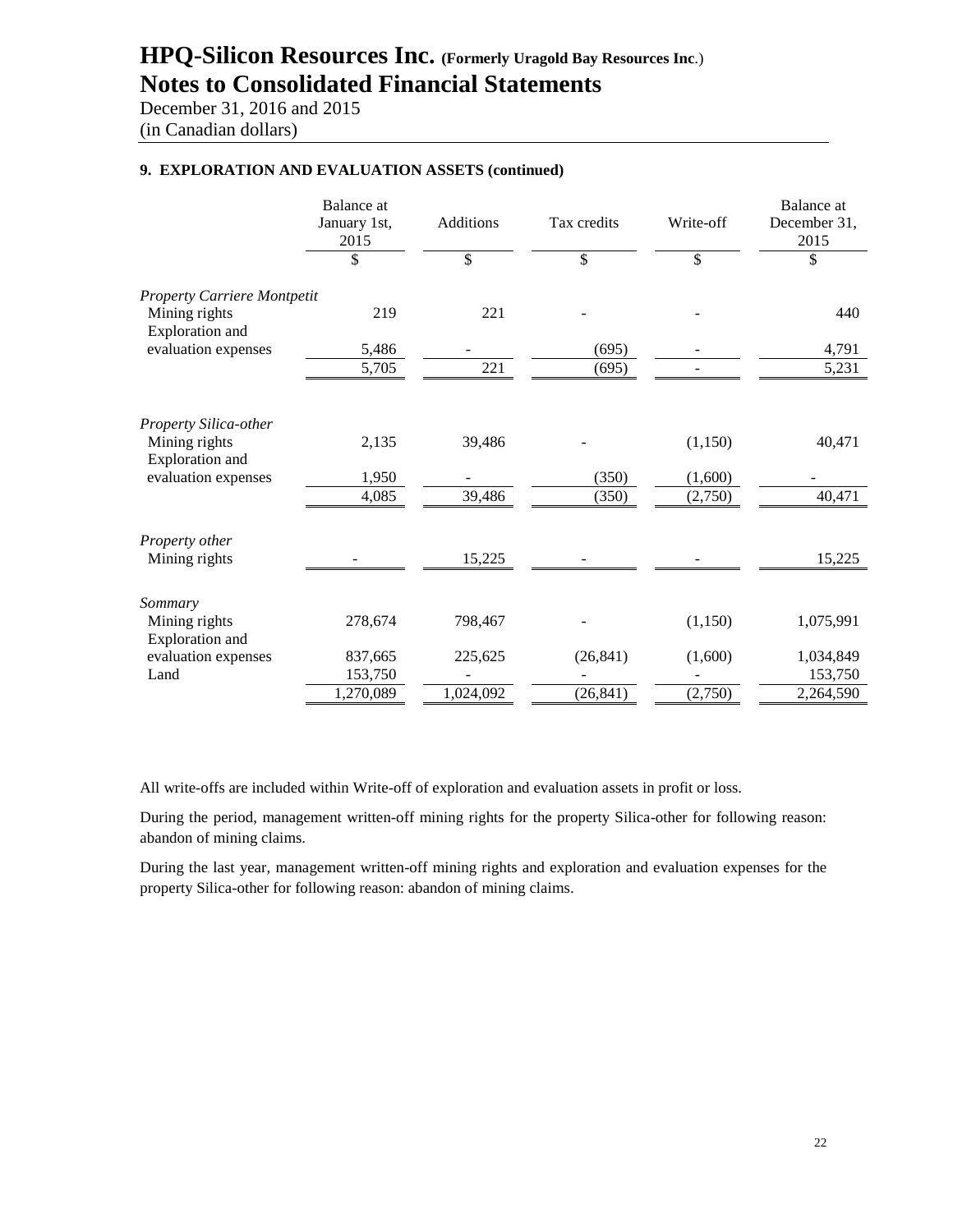December 31, 2016 and 2015 (in Canadian dollars)

# **9. EXPLORATION AND EVALUATION ASSETS (continued)**

#### **Québec**

#### *Property Bellechasse-Timmins Gold*

On April 9, 2014, the Company signed an option and joint venture agreement with Golden Hope Mines Limited ("GNH") concerning the acquisition of a 50 % interest in the Bellechasse-Timmins Gold Deposit, located in the Beauce region. In order to acquire the first 30 % interest, the Company will incur costs estimated at \$400,000 relating to various works, reports and obtaining certain ministerial authorization.

1)NI 43-101 Resources estimate Revision;

- 2)An economic assessment;
- 3)An environmental audit;
- 4)Obtaining required authorisations;
- 5)Obtaining a certificate of authorisation (C.A.);
- 6)A land survey;
- 7)A reclamation and restoration plan;
- 8)A mining lease for the operation of a small mine of up to 600 metric tons of mineral per day.

The Company may acquire an additional interest of 20 %, for a total of 50 %, by obtaining, within 120 days of the end of the first option, the necessary funding at the beginning of commercial production of the property.

During the last quarter of the year 2015, a dispute occurred between the Company and GNH on the question of an extension of time for which the Company belives to be entitled under the agreement between the parties. To safeguard and protect its rights, the Company submitted to the Court a request for injunction against GNH with the conclusions as an extension of a period of 18 months to carry out the planned work, decision by GNH adequate measures to preserve existing technical and geological information on the gold deposit, the prohibition for GNH an agreement with anyone, except for the Company for the operation of the deposit that has the effect, directly or indirectly, affect the rights of the Company and the prohibition to alienate or GNH directly or indirectly diminish the rights that the Company has on the deposit. In 2017, an agreement was reached between the parties. See Note 26 for details.

#### *Property Beauce Placer*

The Company holds a 100 % interest in 23 claims. During the last year, the Company purchased the royalty of 3.5% NSR on 5 claims for the amount of \$50,000 in cash.

On October 8, 2014, the Company signed a definitive agreement transaction with Fancamp Exploration Ltd. for the purchase of 29 claims located in the municipality of Saint-Simon-les-Mines in the region of Beauce in Quebec. Following the approval of regulatory authorities on January 22, 2015, the Company issued 8 M units (for a total value of \$591,762), each unit consisting of one common share and one warrant. For more details, refer to Note 14.1 (a).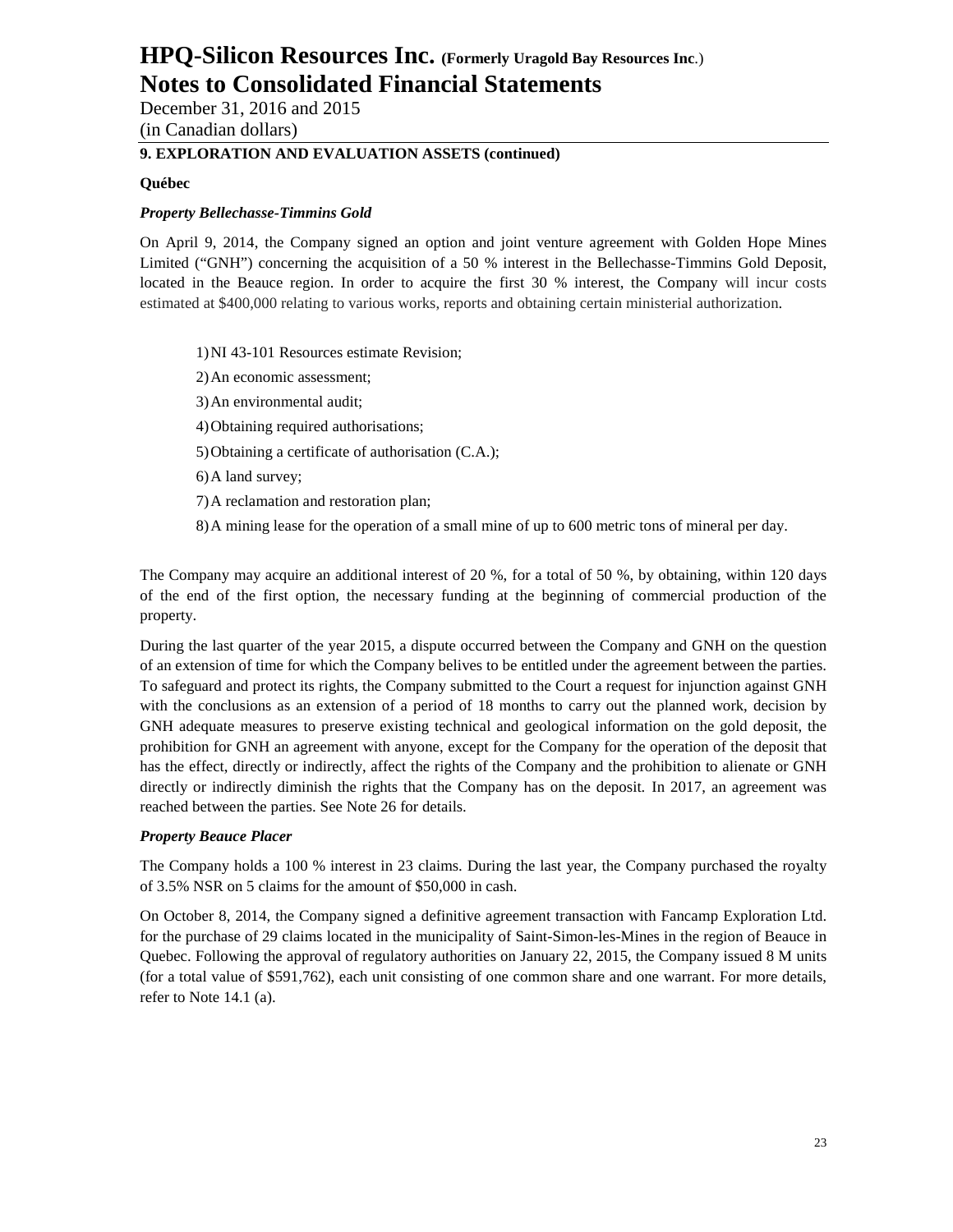December 31, 2016 and 2015 (in Canadian dollars)

### **9. EXPLORATION AND EVALUATION ASSETS (continued)**

### *Property Beauce Placer (continued)*

Under this agreement, the Company shall perform exploration work over a period of 4 years for an amount of \$400,000 allocated as follows: \$50,000 for the first 15 months, \$75,000 for the second year, \$100,000 for the third year and \$175,000 for the fourth year. Also the Company has committed to pay Fancamp Exploration Ltd a royalty of 3.5 % for the duration of the production of gold, as well as, an amount of \$500,000 at the beginning of the production. In March 2016, the Company paid \$25,000 in cash under the terms of the agreement.

Moreover, the Company must assume the payment to a third party of a royalty of 1.5 % of which, at the option of the Company, 1 % will be redeemable for an amount of \$1,000,000.

On October 13, 2016, the Company signed an amended agreement with Fancamp concerning the exploration performance clause stipulated in the agreement dated October 8, 2014. According to this amendment, the exploration clause expires and therefore the Company is no longer required to perform such work.

After the end of the fiscal year, an agreement was reached with the subsidiary of the Company for the sale of this property. See the terms of the sale in Note 7.

#### *Property Other-Beauce*

On February 24, 2015, the Company acquired 5 claims, (the Morin property located in the city of Saint-Augustin-de Woburn) by the issuance of 1,100,000 units (for a total amount of \$56,951). Each unit is consisting of one common share and one half warrant. For more details, refer to Note 14.1 (d).

#### *Property Drucourt*

The Company holds a 100 % interest acquired by staking 8 claims.

#### *Property Roncevaux*

The Company holds a 100 % interest acquired by staking 36 claims (9 claims as at December 31, 2015).

#### *Property Malvina*

The Company holds a 100 % interest acquired by staking 2 claims.

#### *Property Martinville*

The Company holds a 100 % interest acquired by staking 4 claims.

#### *Property Carrière Montpetit*

The Company holds a 100 % interest acquired by staking 4 claims.

#### *Property Silica-other*

On March 5, 2015 the Company acquired 8 claims by the issuance of 400,000 units (for a total amount of \$36,053). Each unit is consisting of one common share and one warrant. For more details, refer to Note 14.1 (e).

Also, the Company holds a 100 % interest acquired by staking 39 claims.

#### *Property Other*

On December 22, 2015, the Company acquired a 100 % interest in 4 claims (Châteaux Richer property, located in the township of Côte de Beaupré).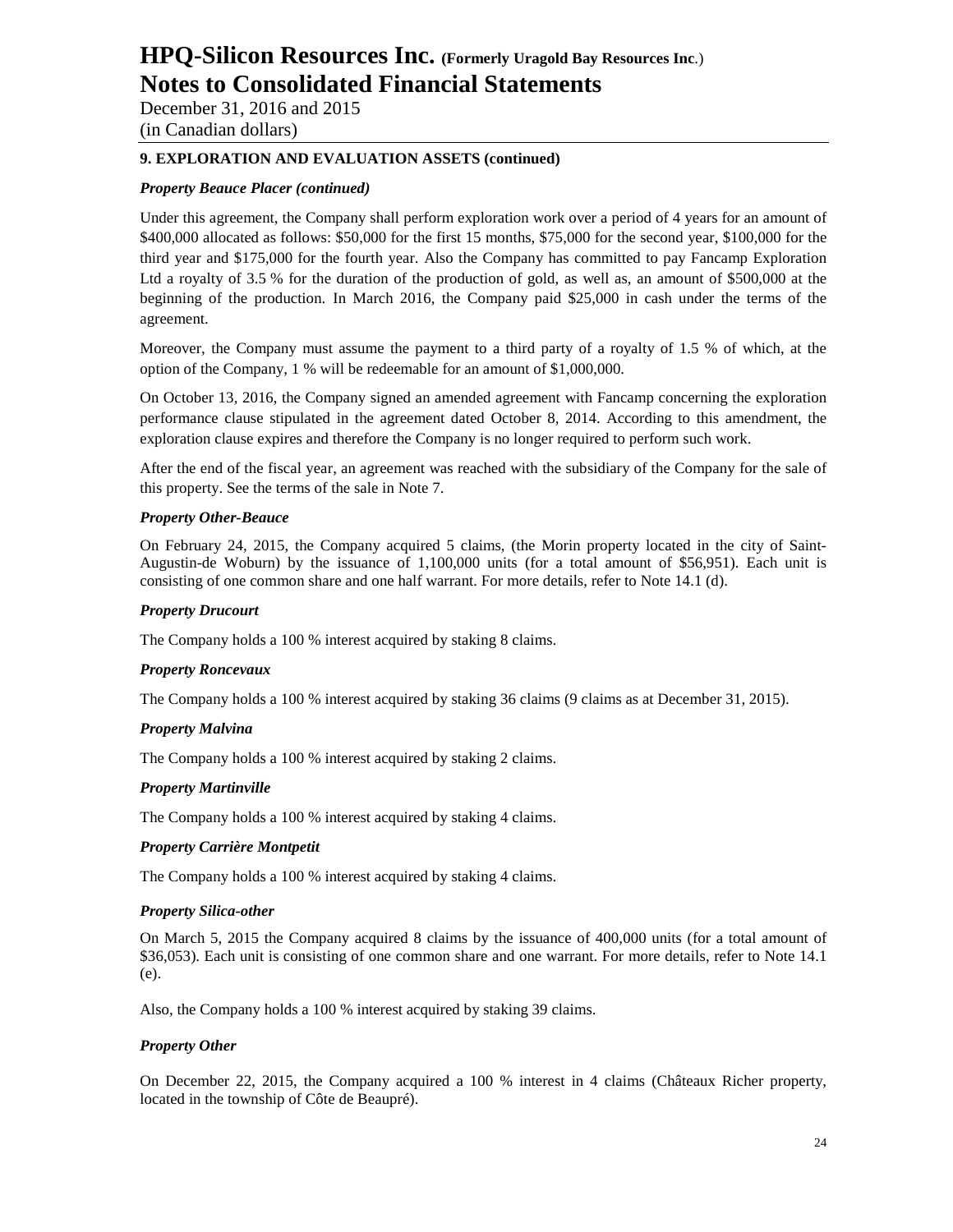December 31, 2016 and 2015 (in Canadian dollars)

### **10. PROPERTY AND EQUIPMENT**

Property and equipment of the Company are composed of computer equipment and assets under construction. The carrying amount is set out as follows:

|                                             | Property and equipment         |              |           |  |
|---------------------------------------------|--------------------------------|--------------|-----------|--|
|                                             | Equipment<br>Computer<br>under |              |           |  |
|                                             | equipment                      | construction | Total     |  |
|                                             | \$                             | \$           | \$        |  |
| Gross carrying amount                       |                                |              |           |  |
| Balance at January 1 <sup>st</sup> , 2016   |                                |              |           |  |
| <b>Additions</b>                            | 3,058                          | 1,672,000    | 1,675,058 |  |
| Balance at December 31, 2016                | 3,058                          | 1,672,000    | 1,675,058 |  |
| Accumulated depreciation and impairment     |                                |              |           |  |
| Balance at January 1, 2016                  |                                |              |           |  |
| Depreciation                                | 340                            |              | 340       |  |
| Balance at December 31, 2016                | 340                            |              | 340       |  |
| <b>Carrying amount at December 31, 2016</b> | 2,718                          | 1,672,000    | 1,674,718 |  |

All depreciation and amortization expenses are presented in Amortization of property and equipment.

#### **11. INTANGIBLE ASSETS**

The Company acquired the technology PUREVAP™ for the transformation of quartz into silicon metal high purety. Pursuant to the purchase agreement, the Company is committed to pay to the seller the greater of an annual royalty equal to 10% of the net revenues (as defined in the agreement) generated from the exploitation of the acquired technology or the minimum annual amounts per the agreement. The minimum annual amounts under the agreement are as follows:

|                | ж,      |
|----------------|---------|
| 2016           | 50,000  |
| 2018           | 150,000 |
| 2019           | 200,000 |
| 2020 and after | 250,000 |

Intellectual property and its related liability, royalties payable, were recognized upon acquisition for a total amount of \$815,427 and were calculated based on estimated cash flows under the agreement over a period 20 years at a rate of 22%. The amount of \$50,000 recorded as a deposit in 2015 was reversed at the cost of intellectual property. During the year, an amount of \$1,000,000 paid in cash was also recorded at the cost of intellectual property.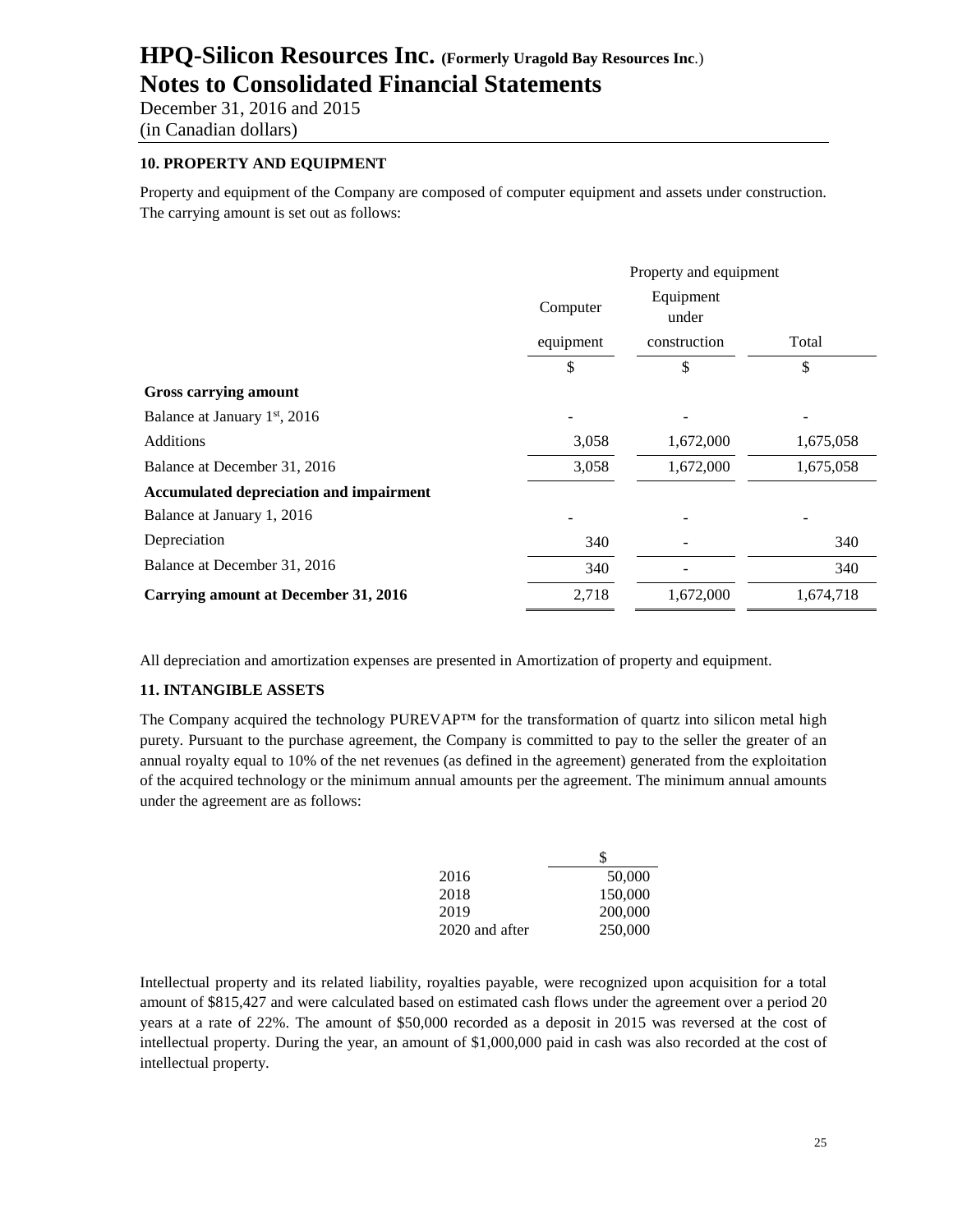December 31, 2016 and 2015 (in Canadian dollars)

### **11. INTANGIBLE ASSETS (continued)**

The company's intangible assets include patents and intellectual property. The carrying amount is as follows:

|                                                     | Intangible assets   |           |           |
|-----------------------------------------------------|---------------------|-----------|-----------|
|                                                     | <b>Intellectual</b> |           |           |
|                                                     | Patents             | property  | Total     |
|                                                     | \$                  | \$        | \$        |
| Gross carrying amount                               |                     |           |           |
| Balance at January 1 <sup>st</sup> , 2016           |                     | -         |           |
| <b>Additions</b>                                    | 32,635              | 1,865,427 | 1,898,062 |
| Balance at December 31, 2016                        | 32,635              | 1,865,427 | 1,898,062 |
| Accumulated depreciation and impairment             |                     |           |           |
| Balance at January 1, 2016 and at December 31, 2016 |                     |           |           |
| Carrying amount at December 31, 2016                | 32,635              | 1,865,427 | 1,898,062 |

All amortization expense will be reported in Amortization of intangible assets at the time the technology will be ready to be used.

# **12. TRADE AND OTHER PAYABLES**

|                | December 31,<br>2016 | December 31,<br>2015 |
|----------------|----------------------|----------------------|
|                |                      |                      |
| Trade accounts | 317,097              | 269,713              |
| Other          | 76,781               | 76,781               |
|                | 393,878              | 346,494              |
|                |                      |                      |

#### **13. NOTES PAYABLE**

On February 6, 2012, the Company signed an estate mortgage to secure a loan for a sum of \$180,000 bearing interest at compound rate of 25 % annually and secured by the land on Beauce Placer's property. On June 30, 2014, the Company has signed a new note payable for an amount of \$50,000 on unpaid interests on capital. On January 6, 2015, the Company deferred the term of the notes payable of \$230,000 until February 6, 2017. The Company is currently in discussion to extend the notes payable by several months as these will be transferred to BGF upon completion of the transaction (see Note 7 for further details). During the period, the Company repaid the note payable of \$50,000.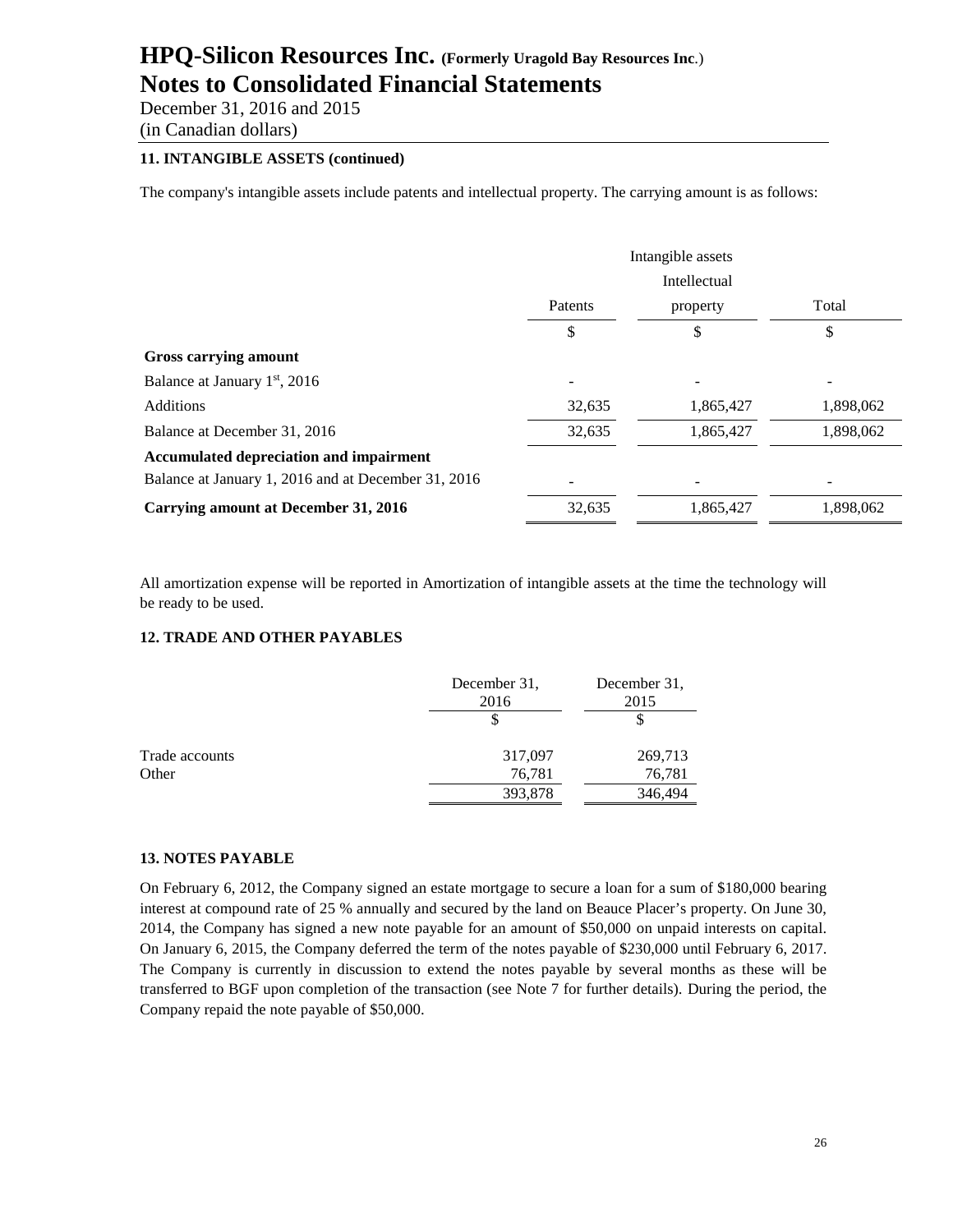December 31, 2016 and 2015 (in Canadian dollars)

### **14. EQUITY**

### **14.1 Share capital**

The share capital of the Company consists only of common shares and an unlimited number of shares without par value. All shares are participating and are equally eligible to receive dividends and the repayment of capital, and represent one vote each at the shareholder's meeting of HPQ.

|                                                                  | December 31. | December 31. |
|------------------------------------------------------------------|--------------|--------------|
|                                                                  | 2016         | 2015         |
|                                                                  | Number of    | Number of    |
|                                                                  | shares       | shares       |
| Shares issued at the beginning                                   | 110,544,431  | 68,790,576   |
| Private placements (b) (g) (j) (m) (n) (r) (v)                   | 19,948,211   | 23,420,750   |
| Flow-through private placements $(f)$ (h) $(q)$ (u)              | 7,055,674    | 6,447,196    |
| Acquisition of mining rights (a) $(d)$ (e)                       |              | 9,500,000    |
| Issuance for the payment of issuance cost of units $(f)(p)$      | 356,686      | 255,909      |
| Issuance for the payment of accounts payable (c) (i) (k) (o) (s) | 420,340      | 1,847,500    |
| Exercise of warrants                                             | 14,792,345   |              |
| Exercise of broker's options                                     | 255,909      |              |
| Exercise of broker's warrants                                    | 87,460       |              |
| Exercice of options                                              | 1,150,000    |              |
| Total shares issued and fully paid                               | 154,611,056  | 110,262,931  |
| Shares to be issued $(l)$ (t)                                    | 88,280       | 282,500      |
| Total shares at the end                                          | 154,699,336  | 110.544.431  |
|                                                                  |              |              |

- (a) On January 22, 2015, the Company issued 8,000,000 units (for a total value of \$591,762) for the acquisition of 32 claims (Beauce Placer property). Each unit consisting of one common share and one warrant. Each warrant shall entitle the seller to purchase one additional common share of the Company at a price \$0.20 per share during the first 24 months from the date of issuance of units, at the price of \$0.30 from the start of the 25th month until the end of the 48th month, and at a price of \$0.40 per share at the start of the 49th month until the end of the 60th month. An amount of \$231,762 related to the warrants was recorded as an increase in contributed surplus.
- (b) On February 13, 2015, the Company completed a private placement for a total amount of \$164,500. The Company issued 3,290,000 units consisting of one common share and one warrant. Each warrant entitles the holder to subscribe to one common share of the Company at a price of \$0.07 per share, during a period of 36 months following the closing of the financing. An amount of \$49,350 related to warrants was recorded as an increase in contributed surplus.
- (c) On February 24, 2015, the Company has settled a debt supplier of \$14,125 by the issuance of 282,500 common shares. An amount of \$4,025 was recorded in profit or loss as gain on debts settlement.
- (d) On February 24, 2015 the Company acquired 5 claims, (the Morin property located in the city of Saint-Augustin-de Woburn) by the issuance of 1,100,000 units (for a total amount of \$56,951). Each unit is consisting of one common share and one half warrant. Each warrant entitles the holder to subscribe to one common share of the Company at a price of \$0.07 per share, during a period of 36 months following the closing of the financing. An amount of \$12,951 related to warrants was recorded as an increase of contributed surplus.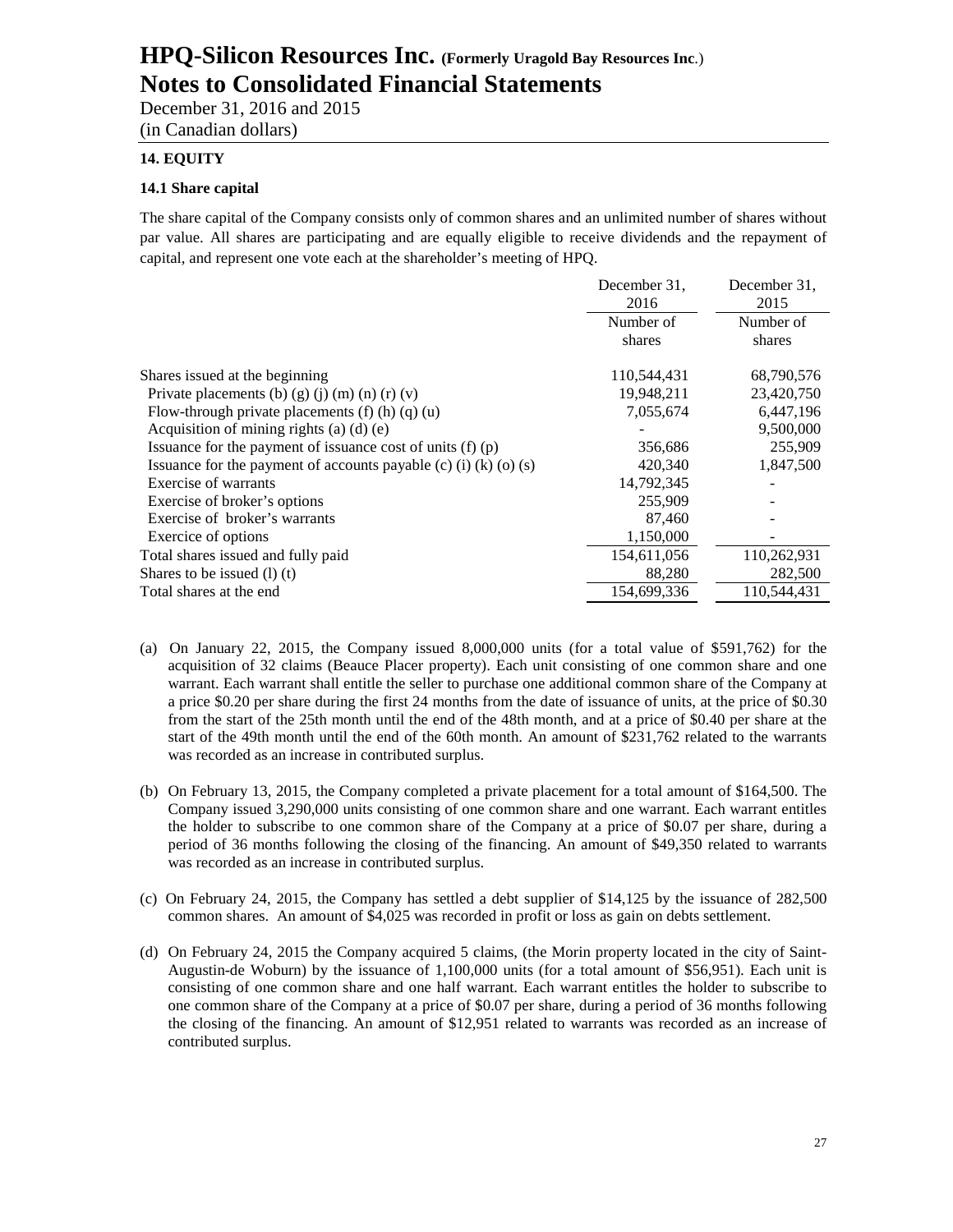December 31, 2016 and 2015 (in Canadian dollars)

#### **14.1 Share capital (continued)**

- (e) On March 5, 2015 the Company acquired 8 claims (property Silica-other) by the issuance of 400,000 units (for a total amount of \$36,053). Each unit is consisting of one common share and one warrant. Each warrant entitles the holder to subscribe to one common share of the Company at a price of \$0.07 per share, during a period of 36 months following the closing of the financing. An amount of \$14,053 related to warrants was recorded as an increase of contributed surplus.
- (f) On May 25, 2015, the Company completed a private financing for a total amount of \$286,505. The Company issued 5,209,184 units consisting of one flow-through share and one half warrant. Each full warrant entitles the holder thereof to subscribe for an equivalent number of common shares of the Company at a price of \$0.10 per share, during a period of 24 months following the closing of the financing. No amount related to warrant was recorded.

In addition, as commission costs, the Company issued to the agent 255,909 common shares (for an amount of \$15,355) and 255,909 broker's options (for an amount of \$8,216). Each broker's option entitles the holder to subscribe to one common share of the Company at a price of \$0.055 per share for a period of 24 months from the date of the closing of the financing.

- (g) On June 16, 2015, the Company completed a private placement for a total amount of \$255,788. The Company issued 5,115,750 units consisting of one common share and one warrant. Each warrant entitles the holder to subscribe to one common share of the Company at a price of \$0.07 per share, during a period of 36 months following the closing of the financing. An amount of \$25,579 related to warrants was recorded as an increase of contributed surplus.
- (h) On July 21, 2015, the Company completed a private financing for a total amount of \$68,091. The Company issued 1,238,012 units consisting of one flow-through share and one half warrant. Each full warrant entitles the holder thereof to subscribe for an equivalent number of common shares of the Company at a price of \$0.10 per share, during a period of 24 months following the closing of the financing. An amount of \$5,822 related to warrants was recorded as an increase of contributed surplus and an amount of \$18,939 related to liability component was recorded in the consolidated statement of financial position.

In addition, as commission costs, the Company issued to the agent 61,900 broker's warrant (for an amount of \$880). Each warrant entitles the holder to subscribe to one common share of the Company at a price of \$0.055 per share for a period of 24 months from the date of closing of the financing.

- (i) On August 24, 2015, the Company has settled a debt supplier of \$28,250 by the issuance of 565,000 common shares. An amount of \$8,475 was recorded in profit or loss as gain on debts settlement.
- (j) On August 31, 2015, the Company completed a private placement for a total amount of \$330,950. The Company issued 6,619,000 units consisting of one common share and one warrant. Each warrant entitles the holder to subscribe to one common share of the Company at a price of \$0.07 per share, during a period of 36 months following the closing of the financing. An amount of \$33,095 related to warrants was recorded as an increase of contributed surplus.
- (k) On October 21, 2015, the Company issued 1,000,000 units composed of one common share and one warrant for a net value of \$50,409 related to a debt settlement with PyroGenesis (See Note 25 for more information). Each warrant entitles the holder thereof to acquire one common share of the Company at a price \$0.07 per share during 36 months. An amount of \$15,409 related to warrants was recorded as an increase of contributed surplus, \$50,000 as deposit in the consolidated statement of financial position and an amount of \$409 was recorded in profit or loss as gain on debts settlement.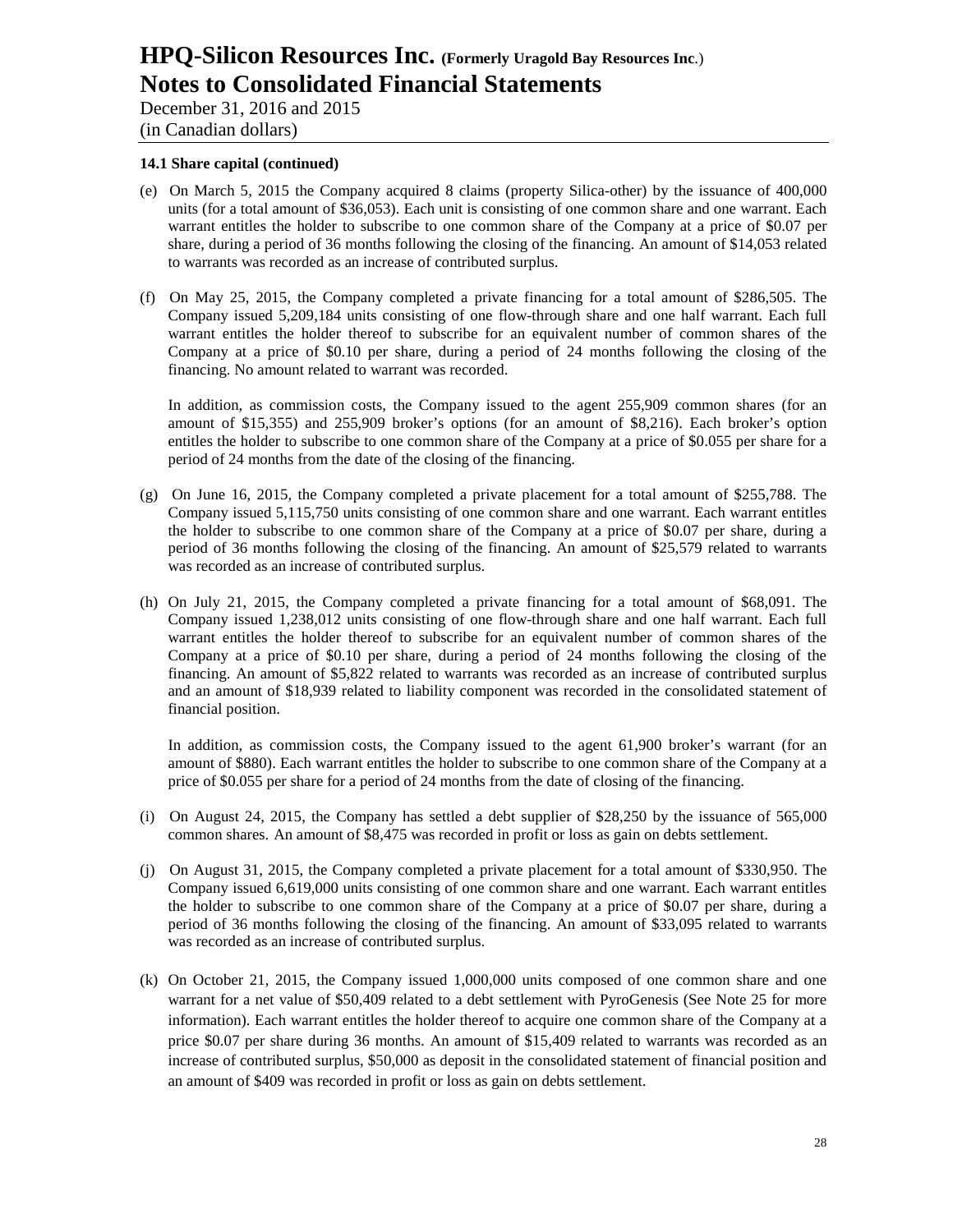December 31, 2016 and 2015 (in Canadian dollars)

#### **14.1 Share capital (continued)**

- (l) On December 17, 2015, the Company has settled a debt supplier of \$14,125 by the issuance of 282,500 common shares. An amount of \$5,650 was recorded in profit or loss as gain on debts settlement. Shares were issued in 2016.
- (m) On December 24, 2015, the Company completed a private placement for a total amount of \$419,800. The Company issued 8,396,000 units consisting of one common share and one warrant. Each warrant entitles the holder to subscribe to one common share of the Company at a price of \$0.07 per share, during a period of 36 months following the closing of the financing. An amount of \$83,960 related to warrants was recorded as an increase of contributed surplus.

In addition, as commission costs, the Company issued to the agent 25,560 broker's warrants (for an amount of \$485). Each warrant entitles the holder to subscribe to one common share of the Company at a price of \$0.07 per share for a period of 36 months from the date of closing of the financing.

- (n) On February 29, 2016, the Company completed a private placement for a total amount of \$350,000. The Company issued 4,375,000 units consisting of one common share and one warrant. Each warrant entitles the holder to subscribe to one common share of the Company at a price of \$0.12 per share, during a period of 36 months following the closing of the financing. No amount related to warrants was recorded.
- (o) On May 4, 2016, the Company has settled a debt supplier of \$28,250 by the issuance of 370,780 common shares. No profit or loss was recorded on this transaction.
- (p) On July 7, 2016, the Company completed a private financing for a total amount of \$868,000. The Company issued 6,200,000 units consisting of one common share and one warrant. Each warrant entitles the holder to subscribe to one common share of the Company at a price of \$0.25 per share, during a period of 24 months following the closing of the financing. No amount related to warrants was recorded.

In addition, as commission costs, the Company issued to the agent 356,686 common shares (for an amount of \$76,687) and 89,172 broker's options (for a value of \$11,078). Each broker's option entitles the holder to subscribe to one common share of the Company at a price of \$0.14 per share for a period of 24 months from the date of closing of the financing.

- (q) On July 7, 2016, the Corporation completed a private financing for a total amount of \$192,340. The Company issued 1,373,856 flow-through share. No amount related to the liability component was recorded.
- (r) On September 7, 2016, the Company completed a private financing for a total amount of \$555,750. The Company issued 2,925,000 units consisting of one common share and one half warrant. Each warrant entitles the holder to subscribe to one common share of the Company at a price of \$0.35 per share, during a period of 18 months following the closing of the financing. No amount related to warrants was recorded.

In addition, as commission costs, the Company issued to the agent 86,000 broker's units (for an amount of \$10,888). Each unit is composed of one common share and one half warrant. Each broker's units entitles the holder to acquire one common share of the Company at a price of \$ 0.19 per share and each warrant entitles the holder to subscribe to one common shares of the Company at a price of \$ 0.35 per share, for 18 months following the closing of the financing.

(s) On October 7, 2016, the Company has settled a debt supllier of \$14,125 by the issuance of 49,560 common shares. No profit or loss was recorded on this transaction.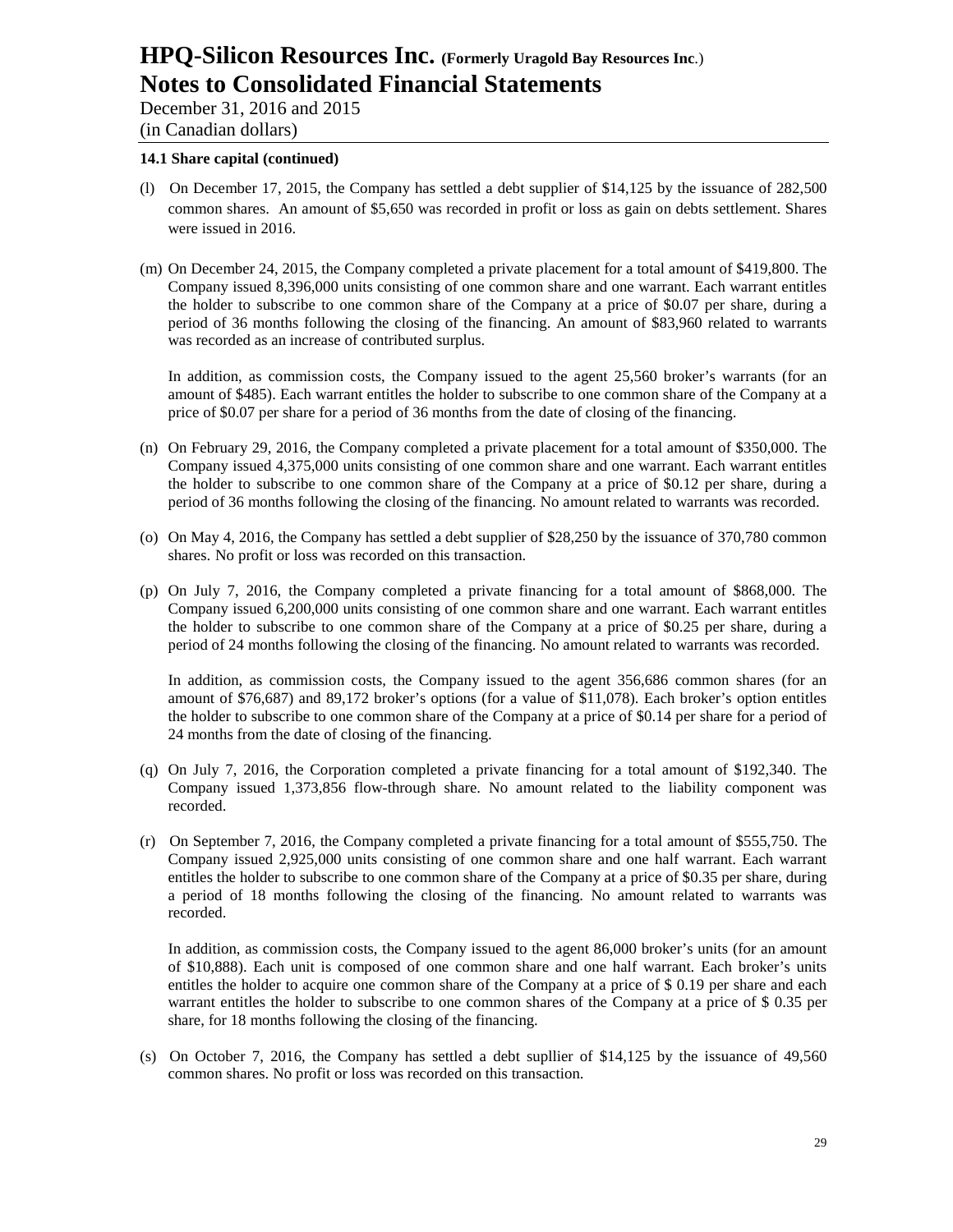December 31, 2016 and 2015

(in Canadian dollars)

#### **14.1 Share capital (continued)**

- (t) On October 15, 2016, the Company has settled a debt supplier of \$14,125 by the issuance of 88,280 common shares. No profit or loss was recorded on this transaction. The common shares are to be issued on December 31, 2016.
- (u) On October 31, 2016, the Company completed a private financing for a total amount of \$1,250,000. The Company issued 5,681,818 units consists of one flow-through share and one half warrant. Each full warrant entitles the holder thereof to subscribe for an equivalent number of common shares of the Company at a price of \$0.30 per share, during a period of 24 months following the closing of the financing. An amount of \$179,369 related to the warrants was recorded as an increase of contributed surplus and an amount of \$161,540 related to liability component was recorded in the consolidated statement of financial position.

In addition, as commission fees, the Company recorded an amount of \$87,500 as units issue costs.

(v) On December 23, 2016, the Company completed a private financing for a total amount of \$902,750. The Company issued 6,448,211 units consisting of one common share and one warrant. Each warrant entitles the holder to subscribe to one common share of the Company at a price of \$0.25 per share, during a period of 24 months following the closing of the financing. No profit or loss was recorded on this transaction.

In addition, as commission costs, the Company issued to the agent 35,440 broker's warrants (for a value of \$1,927). Each warrant entitles the holder to subscribe to one common share of the Company at a price of \$0.25 per share for a period of 24 months from the date of closing of the financing.

During the period ended December 31, 2016, 14,792,345 common shares were issued following the exercise of warrants. The weighted average share price at the exercise was \$0.08 per share.

During the period ended December 31, 2016, 255,909 common shares were issued following the exercise of broker's options. The weighted average share price at the exercise was \$0.055 per share.

During the period ended December 31, 2016, 87,460 common shares were issued following the exercise of broker's warrants. The weighted average share price at the exercise was \$0.06 per share.

During the period ended December 31, 2016, 1,150,000 common shares were issued following the exercise of option. The weighted average share price at the exercise was \$0.08 per share.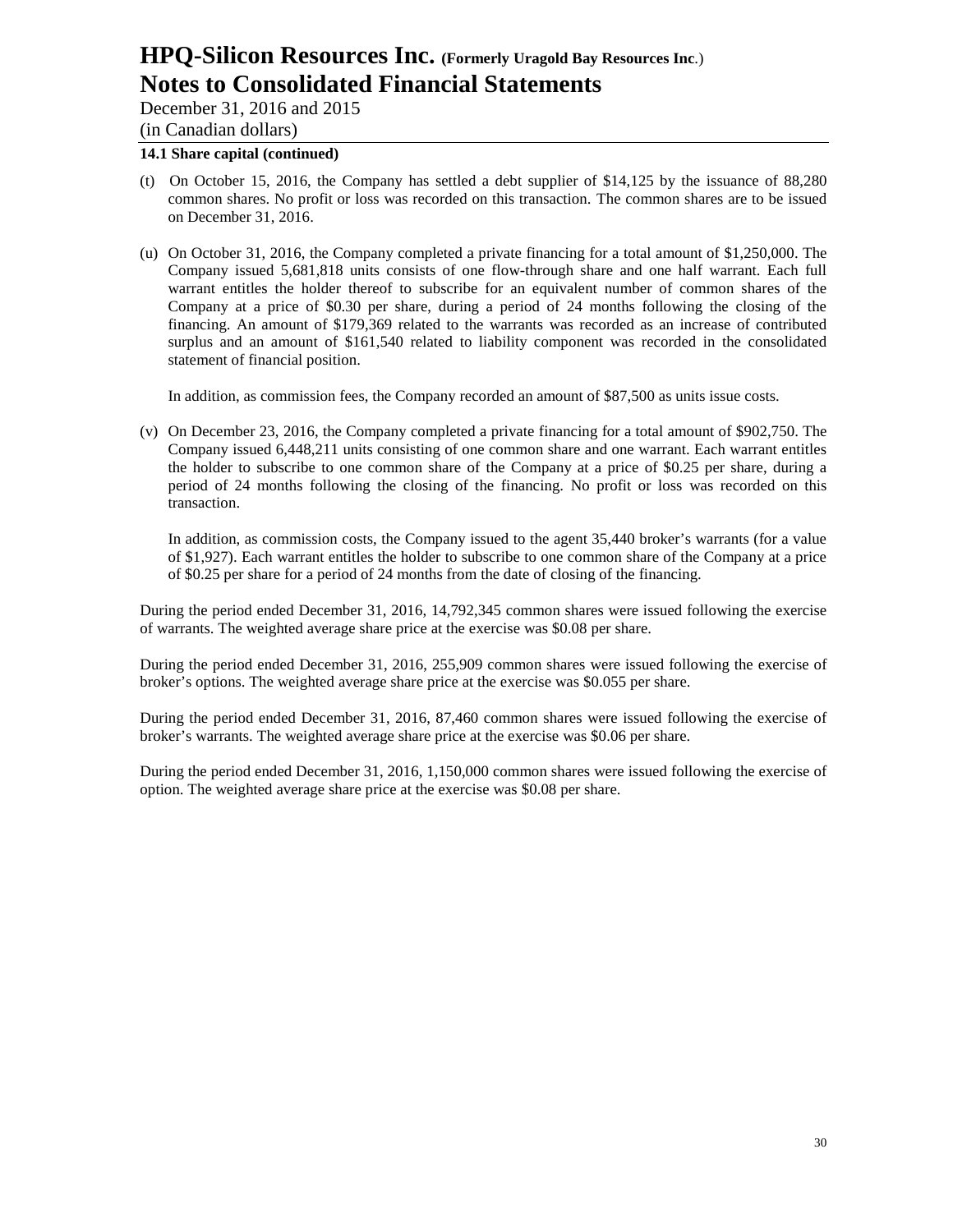December 31, 2016 and 2015

(in Canadian dollars)

# **14.2 Warrants**

Outstanding warrants entitle their holders to subscribe to an equivalent number of common shares, as follows:

|                           |                             | December 31, 2016                           |                             | December 31, 2015                          |
|---------------------------|-----------------------------|---------------------------------------------|-----------------------------|--------------------------------------------|
|                           | Number of<br>warrants<br>\$ | Weighted<br>average<br>exercise price<br>\$ | Number of<br>warrants<br>\$ | Weighted<br>average<br>exercise price<br>S |
| Balance, beginning of     |                             |                                             |                             |                                            |
| reporting year            | 50,862,681                  |                                             | 23,173,749                  | 0.11                                       |
| Granted                   |                             |                                             | 8,000,000                   | 0.20 to 0.40 $^{(1)}$                      |
|                           | 21,326,620                  | 0.24                                        | 25,594,348                  | 0.10                                       |
| Exercised                 | (14,792,345)                | 0.08                                        |                             |                                            |
| Expired                   |                             |                                             | (8,905,416)                 | 0.10                                       |
| Balance, end of reporting |                             |                                             |                             |                                            |
| period                    | 57,396,956                  |                                             | 50,862,681                  |                                            |

(1) See Note 14.1 (a)

The weighted average fair value of \$0.063 (\$0.184 as at December 31, 2015) of the warrants granted with flow-through private financings and property acquisitions (property acquisitions and debts settlement as at December 31, 2015) was estimated on the grant date using the Black-Scholes option pricing model, based on the following weighted average assumptions:

|                                         | 2016         | 2015       |
|-----------------------------------------|--------------|------------|
|                                         |              |            |
| Average share price at date of grant    | \$0.16       | \$0.071    |
| <b>Expected Dividends yield</b>         | $0\%$        | $0\%$      |
| Expected weighted volatility            | 104 %        | 109 %      |
| Average risk-free interest rate         | 0.71 %       | $0.52\%$   |
| Expected average life                   | $2.00$ years | 3.97 years |
| Average exercise price at date of grant | \$0.30       | \$0.16     |

The underlying expected volatility was determined by reference to historical data the Company shares over the expected average life of the warrants.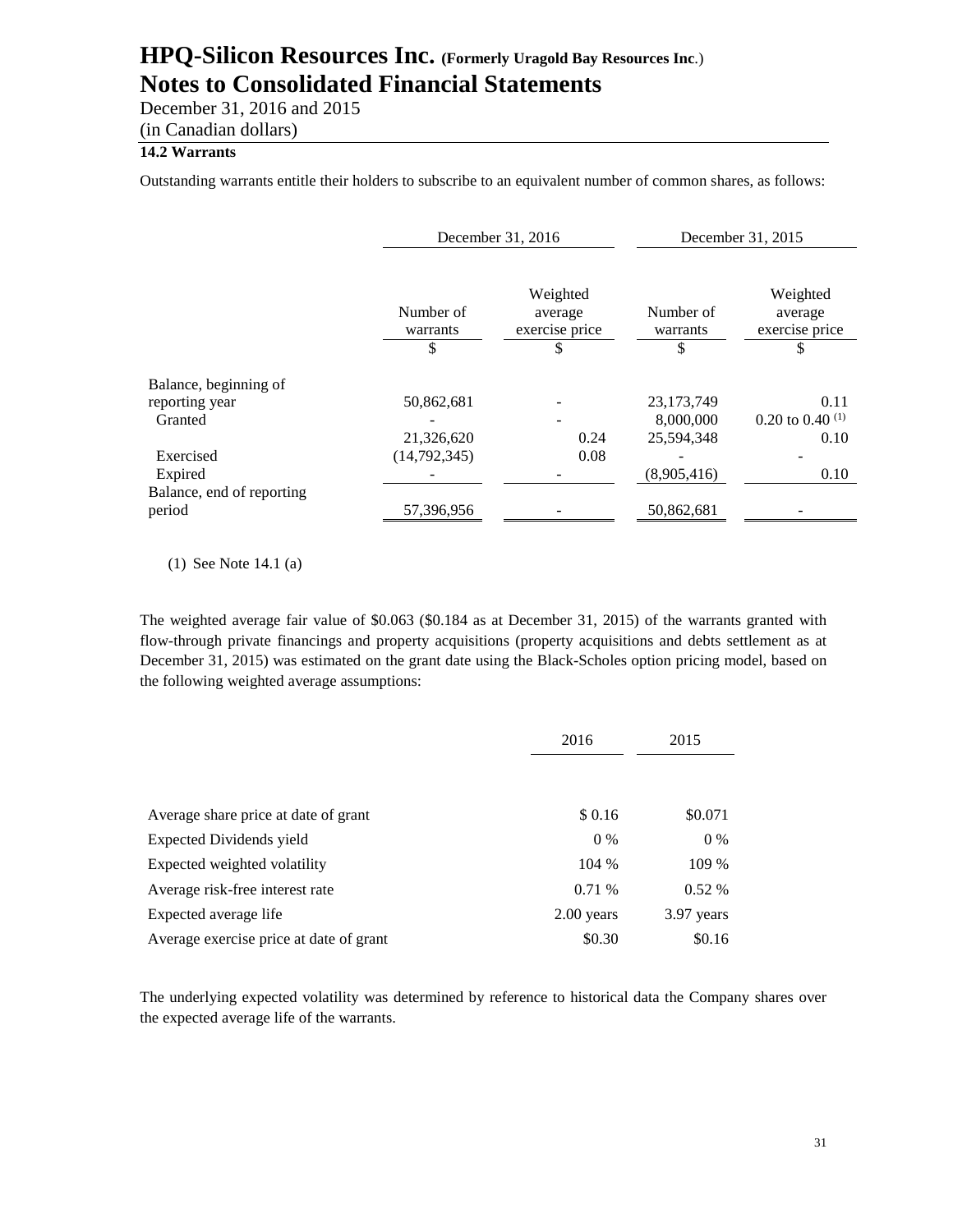December 31, 2016 and 2015

(in Canadian dollars)

# **14.2 Warrants (continued)**

Outlined below are the outstanding warrants which could be exercised for an equivalent number of common shares:

|                        | December 31, 2016 |                  | December 31, 2015 |                   |
|------------------------|-------------------|------------------|-------------------|-------------------|
| <b>Expiration</b> date | Number            | Exercise price   | Number            | Exercise<br>price |
|                        |                   | \$               |                   | \$                |
| May 2016               |                   |                  | 100,000           | 0.10              |
| July 2016              |                   |                  | 3,333,333         | 0.10              |
| May 2017               | 231,817           | 0.10             | 2,604,592         | 0.10              |
| July 2017              | 232,769           | 0.10             | 619,006           | 0.10              |
| December 2017          | 7,175,000         | 0.07             | 10,835,000        | 0.07              |
| February 2018          | 2,700,000         | 0.07             | 3,840,000         | 0.07              |
| March 2018             |                   |                  | 400,000           | 0.07              |
| March 2018             | 1,462,500         | 0.35             |                   |                   |
| June 2018              | 4,615,750         | 0.07             | 5,115,750         | 0.07              |
| <b>July 2018</b>       | 6,200,000         | 0.25             |                   |                   |
| August 2018            | 5,959,000         | 0.07             | 6,619,000         | 0.07              |
| October 2018           |                   |                  | 1,000,000         | 0.07              |
| October 2018           | 2,840,909         | 0.30             |                   |                   |
| December 2018          | 7,156,000         | 0.07             | 8,396,000         | 0.07              |
| December 2018          | 6,448,211         | 0.25             |                   |                   |
| February 2019          | 4,375,000         | 0.12             |                   |                   |
| January 2020           | 8,000,000         | $0.20$ to $0.40$ | 8,000,000         | $0.20$ to $0.40$  |
|                        | 57,396,956        |                  | 50,862,681        |                   |

#### **14.3 Broker's options**

Outstanding broker's options entitle their holder to subscribe to an equivalent number of common shares, as follows:

|                                  | December 31, 2016                                              |       | December 31, 2015 |                                           |
|----------------------------------|----------------------------------------------------------------|-------|-------------------|-------------------------------------------|
|                                  | Weighted<br>Options<br>average<br>number<br>exercise<br>prices |       | Options<br>number | Weighted<br>average<br>exercise<br>prices |
|                                  |                                                                | \$    |                   | \$                                        |
| Balance, beginning of reporting  |                                                                |       |                   |                                           |
| year                             | 255,909                                                        | 0.055 |                   |                                           |
| Granted                          | 89,172                                                         | 0.14  | 255,909           | 0.055                                     |
| Exercised                        | (255,909)                                                      | 0.055 |                   |                                           |
| Balance, end of reporting period | 89,172                                                         | 0.14  | 255,909           | 0.055                                     |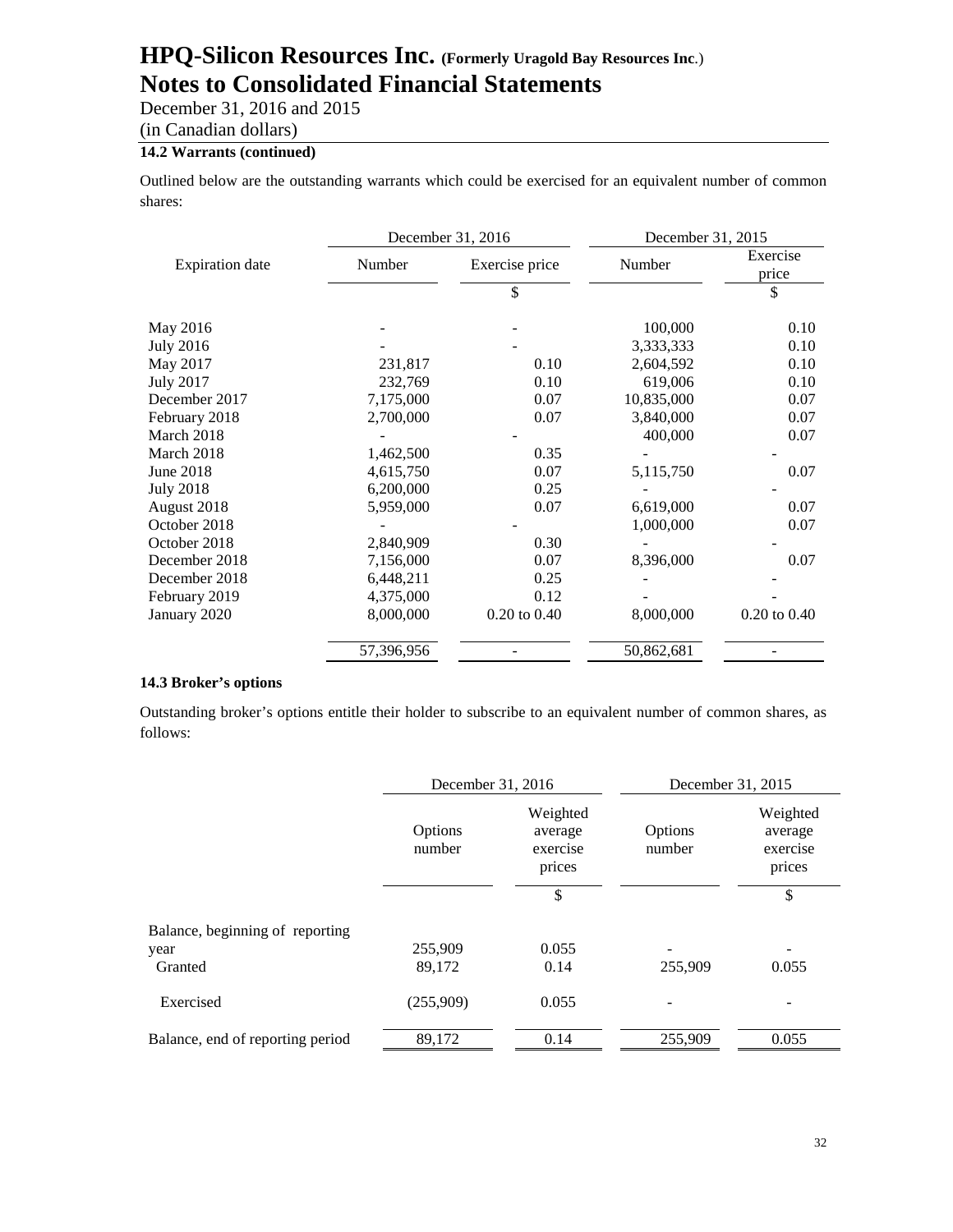December 31, 2016 and 2015

(in Canadian dollars)

# **14.3 Broker's options (continued)**

For the reporting period, the Company recorded an amount of \$11,078 (\$8,216 as at December 31, 2015) as shareholders' equity instruments when broker's options were issued and was recorded as an increase to contributed surplus and a decrease to retained deficit.

The weighted average fair value \$0.124 (\$0.032 as at December 31, 2015) of the broker's options granted was estimated on the grant date using the Black-Scholes option pricing model,based on the following weighted average assumptions:

|                                         | 2016    | 2015    |
|-----------------------------------------|---------|---------|
|                                         |         |         |
| Average share price at date of grant    | \$0.20  | \$0.06  |
| Expected dividends yield                | $0\%$   | $0\%$   |
| Expected weighted volatility            | 104 %   | 98 %    |
| Average risk-free interest rate         | 0.68%   | 0.46%   |
| Expected average life                   | 2 years | 2 years |
| Average exercise price at date of grant | \$0.14  | \$0.055 |

The underlying expected volatility was determined by reference to historical data the Company shares over the expected average life of the agent's options.

Outlined below are the outstanding broker's options which could be exercised for an equivalent number of common shares:

| December 31, 2016 |                | December 31, 2015 |                |
|-------------------|----------------|-------------------|----------------|
| Number            | Exercise price | Number            | Exercise price |
|                   |                |                   | S              |
|                   |                | 255,909           | 0.055          |
| 89,172            | 0.14           |                   |                |
| 89,172            | 0.14           | 255,909           | 0.055          |
|                   |                |                   |                |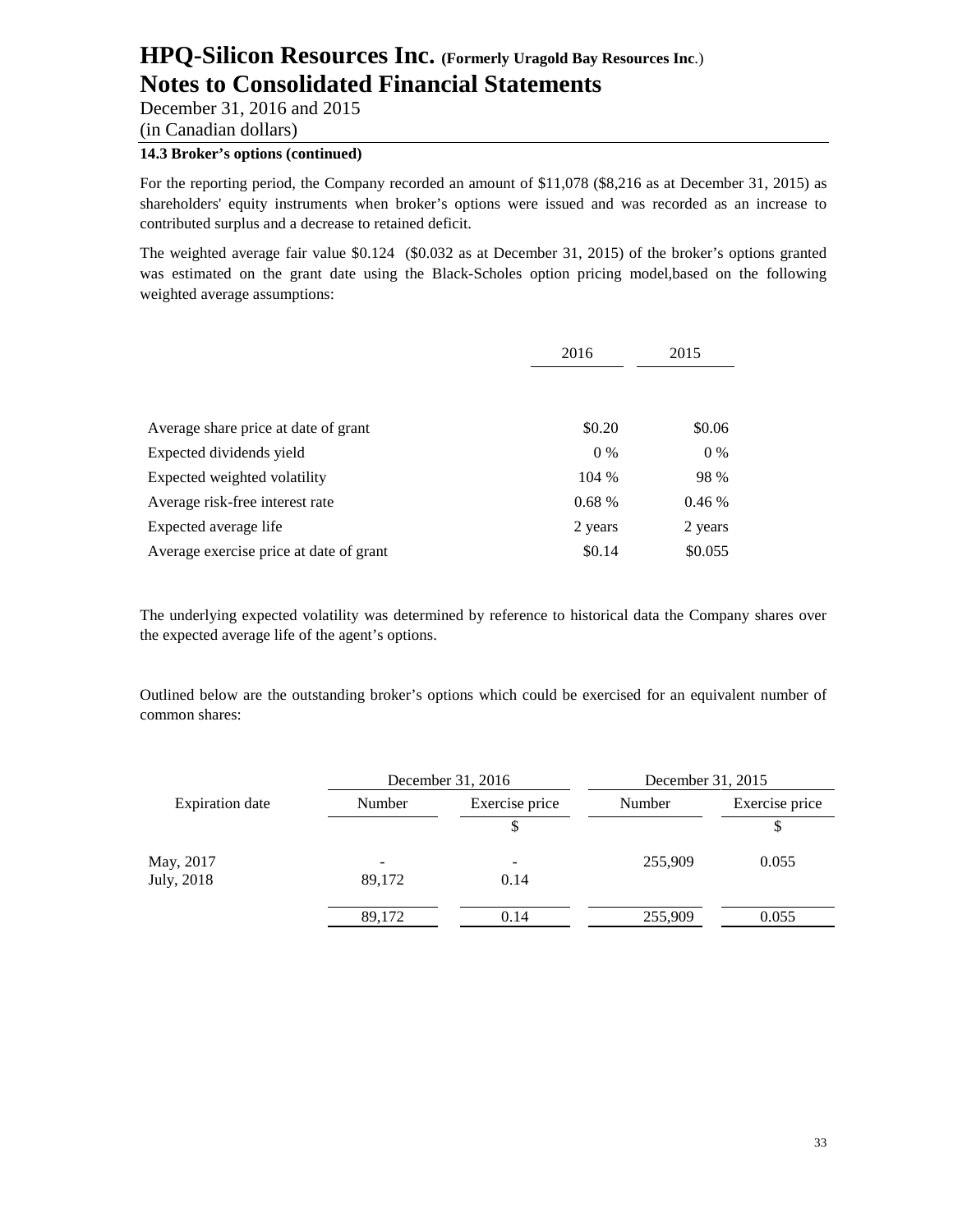December 31, 2016 and 2015 (in Canadian dollars)

#### **14.4 Broker's warrants**

Outstanding the broker's warrants entitle their holder to subscribe to an equivalent number of common shares, as follows:

|                                 | December 31, 2016 |                                           | December 31,2015  |                                           |
|---------------------------------|-------------------|-------------------------------------------|-------------------|-------------------------------------------|
|                                 | Options<br>number | Weighted<br>average<br>exercise<br>prices | Options<br>number | Weighted<br>average<br>exercise<br>prices |
|                                 |                   | \$                                        |                   | \$                                        |
| Balance, beginning of reporting |                   |                                           |                   |                                           |
| year                            | 87,460            | 0.059                                     |                   |                                           |
| Granted                         | 35,440            | 0.25                                      | 87,460            | 0.059                                     |
| Exercised                       | (87, 460)         | 0.059                                     |                   |                                           |
| Balance, end of reporting year  | 35,440            | 0.25                                      | 87,460            | 0.059                                     |

For this period, the Company recorded an amount of \$1,927 (\$1,365 as at December 31, 2015) as shareholders' equity instruments when the broker's warrants were issued and was recorded as an increase to contributed surplus and a decrease to retained deficit.

The weighted average fair value \$0.054 ( \$0.015 as at December 31, 2015) of the broker's warrants granted was estimated on the grant date using the Black-Scholes option pricing model, based on the following weighted average assumptions:

|                                         | 2016         | 2015       |  |
|-----------------------------------------|--------------|------------|--|
| Average share price at date of grant    | \$0.135      | \$0.036    |  |
| <b>Expected Dividends yield</b>         | $0\%$        | $0\%$      |  |
| Expected weighted volatility            | 105 %        | 97 %       |  |
| Average risk-free interest rate         | 0.71 %       | 0.87%      |  |
| Expected average life                   | $2.00$ years | 2.29 years |  |
| Average exercise price at date of grant | \$0.25       | \$0.06     |  |

The underlying expected volatility was determined by reference to historical data the Company shares over the expected average life of the broker's warrants.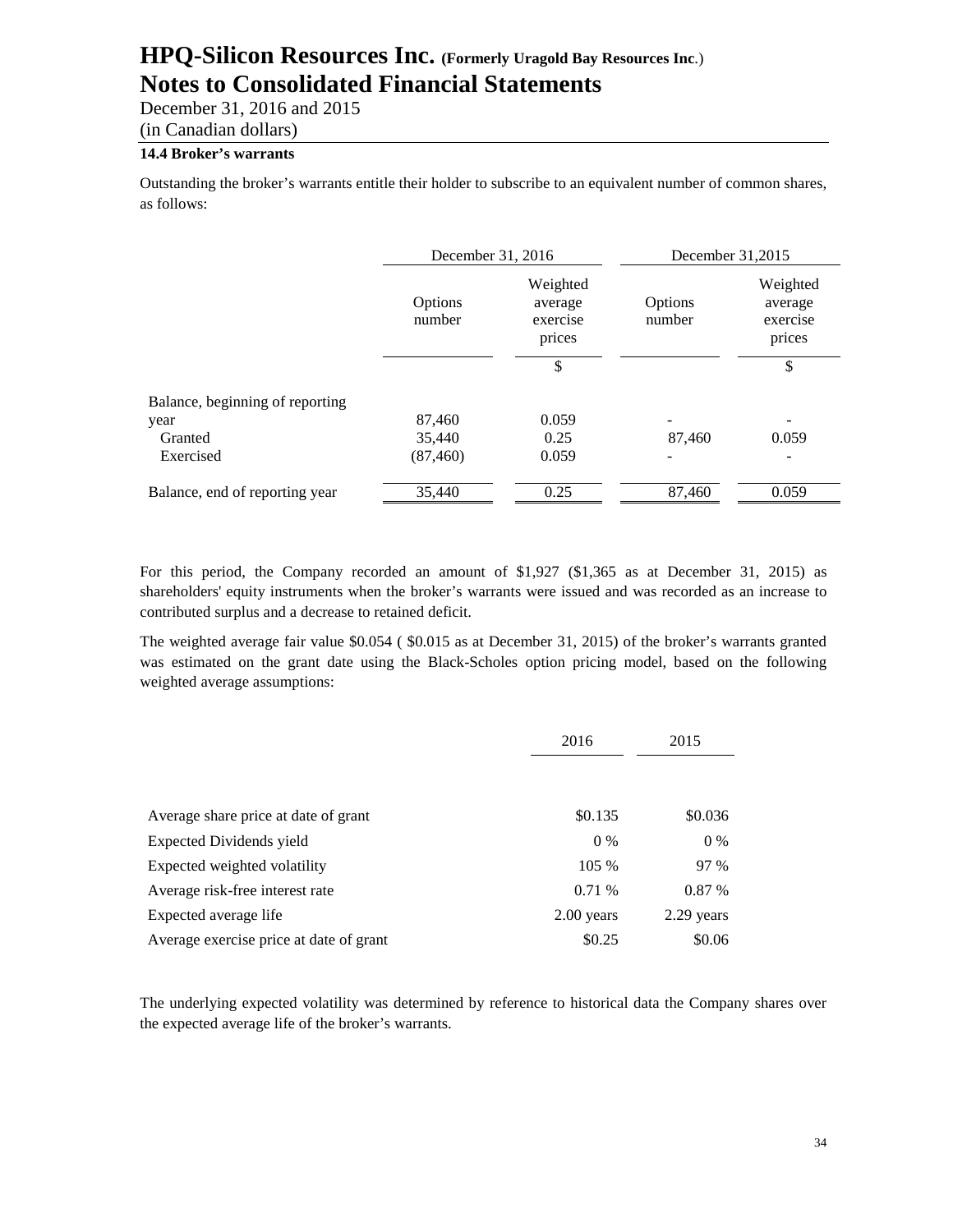December 31, 2016 and 2015

(in Canadian dollars)

# **14.4 Broker's warrants (continued)**

Outlined below are the outstanding broker's warrants which could be exercised for an equivalent number of ordinary shares:

|                        |        | December 31, 2016 |        | December 31, 2015 |  |
|------------------------|--------|-------------------|--------|-------------------|--|
| <b>Expiration</b> date | Number | Exercise price    | Number | Exercise price    |  |
|                        |        |                   |        |                   |  |
| July, 2017             |        |                   | 61,900 | 0.055             |  |
| December, 2018         |        |                   | 25,560 | 0.07              |  |
| December, 2018         | 35,440 | 0.25              |        |                   |  |
|                        | 35,440 | 0.25              | 87,460 | 0.059             |  |

#### **14.5 Broker's units**

Broker's units entitle the holder to subscribe for an exercise price of \$0.19 to an equivalent number of units. Each unit is composed of one common share and one-half warrant. Each broker's unit entitles the holder to acquire one common share of the Company at a price of \$0.19 per share and each warrant entitles the holder to subscribe to one common shares of the Company at a price of \$0.35 per share, for 18 months following the closing of the financing.

Broker's units are detailed as follows:

| December 31, 2016 |                                           |
|-------------------|-------------------------------------------|
| Options<br>number | Weighted<br>average<br>exercise<br>prices |
|                   | \$                                        |
|                   |                                           |
|                   | 0.19                                      |
| 86,000            | 0.19                                      |
|                   | 86,000                                    |

For the year, the Company recorded an amount of \$10,988 (Nil as at December 31, 2015) as issuance cost of equity instruments when the broker's units were and was recorded as an increase to contributed surplus and a decrease to retained deficit.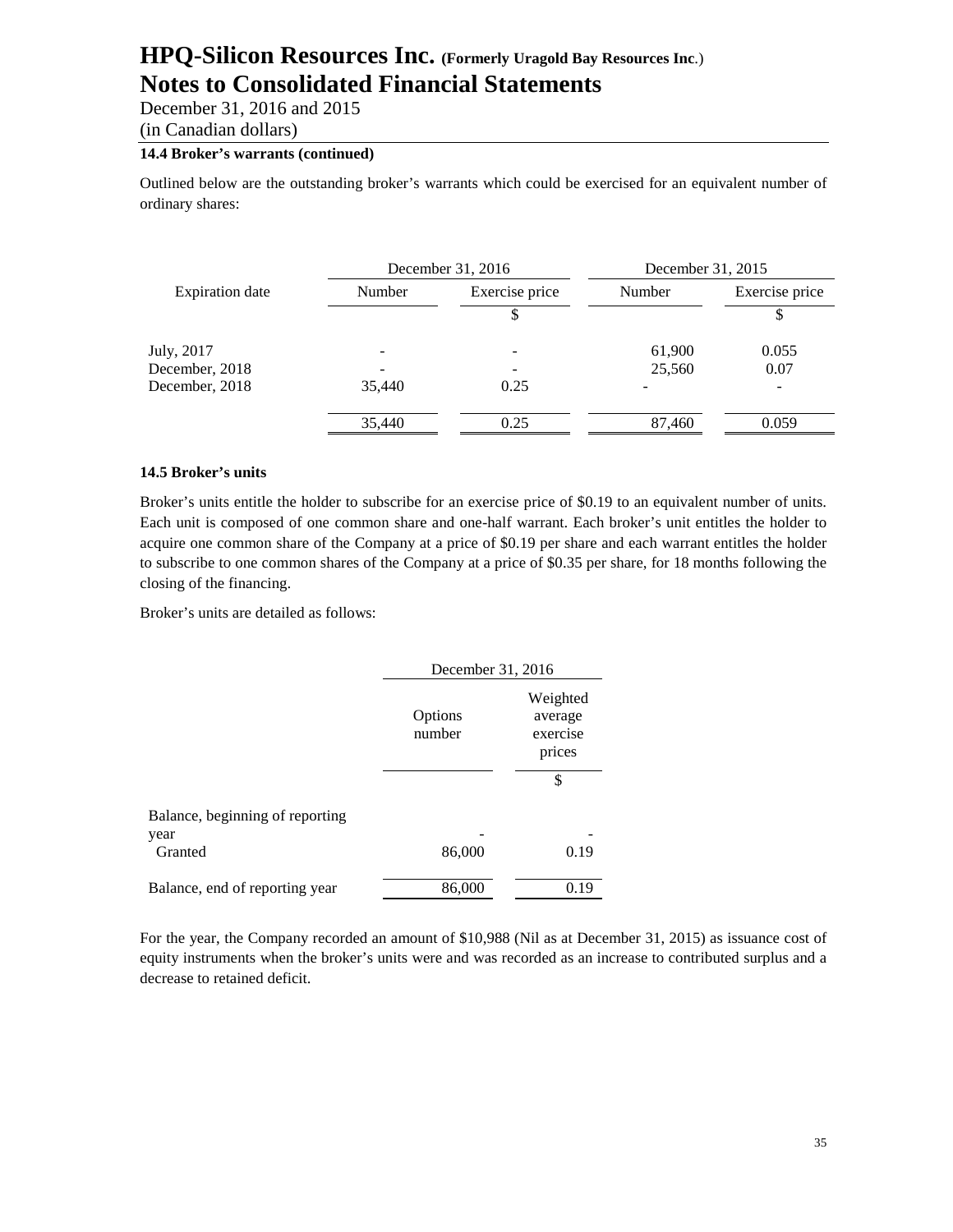December 31, 2016 and 2015

(in Canadian dollars)

# **14.5 Broker's units (continued)**

The weighted average fair value of \$0.084 of the broker's units granted was estimated on the grant date using the Black-Scholes option pricing model based on the following weighted average assumptions:

|                                         | 2016      |  |
|-----------------------------------------|-----------|--|
| Average share price at date of grant    | \$0.19    |  |
| Expected Dividends yield                | $0\%$     |  |
| Expected weighted volatility            | $104\%$   |  |
| Average risk-free interest rate         | 0.68%     |  |
| Expected average life                   | 1.5 years |  |
| Average exercise price at date of grant | \$0.24    |  |

The underlying expected volatility was determined by reference to historical data the Company shares over the expected average life of the broker's units.

Broker's units are detailed as follows:

|                        | December 31, 2016        |      |  |
|------------------------|--------------------------|------|--|
| <b>Expiration</b> date | Exercise price<br>Number |      |  |
|                        |                          |      |  |
| March, 2018            | 86,000                   | 0.19 |  |
|                        | 86,000                   |      |  |

#### **15. EMPLOYEE REMUNERATION**

#### **15.1 Salaries and employee benefits expense**

Salaries and employee benefits expense recognized are analysed below:

|                                                               | December 31, |           |
|---------------------------------------------------------------|--------------|-----------|
|                                                               | 2016         | 2015      |
|                                                               | \$           | \$        |
| Salaries and benefits                                         | 476,851      | 241,074   |
| Management fees                                               | 300,000      | 150,000   |
| Remuneration of director                                      | 70,500       | 52,000    |
| Share-based payments                                          | 638,199      | 119,546   |
| Change of the present value of the installments on due to     |              |           |
| directors, officers and companies owned by a director or an   |              |           |
| officer at effective rate                                     | 4.944        | 15,144    |
| Change of the present value of installments at effective rate | (17,708)     | (11, 632) |
|                                                               | 1,472,786    | 566.132   |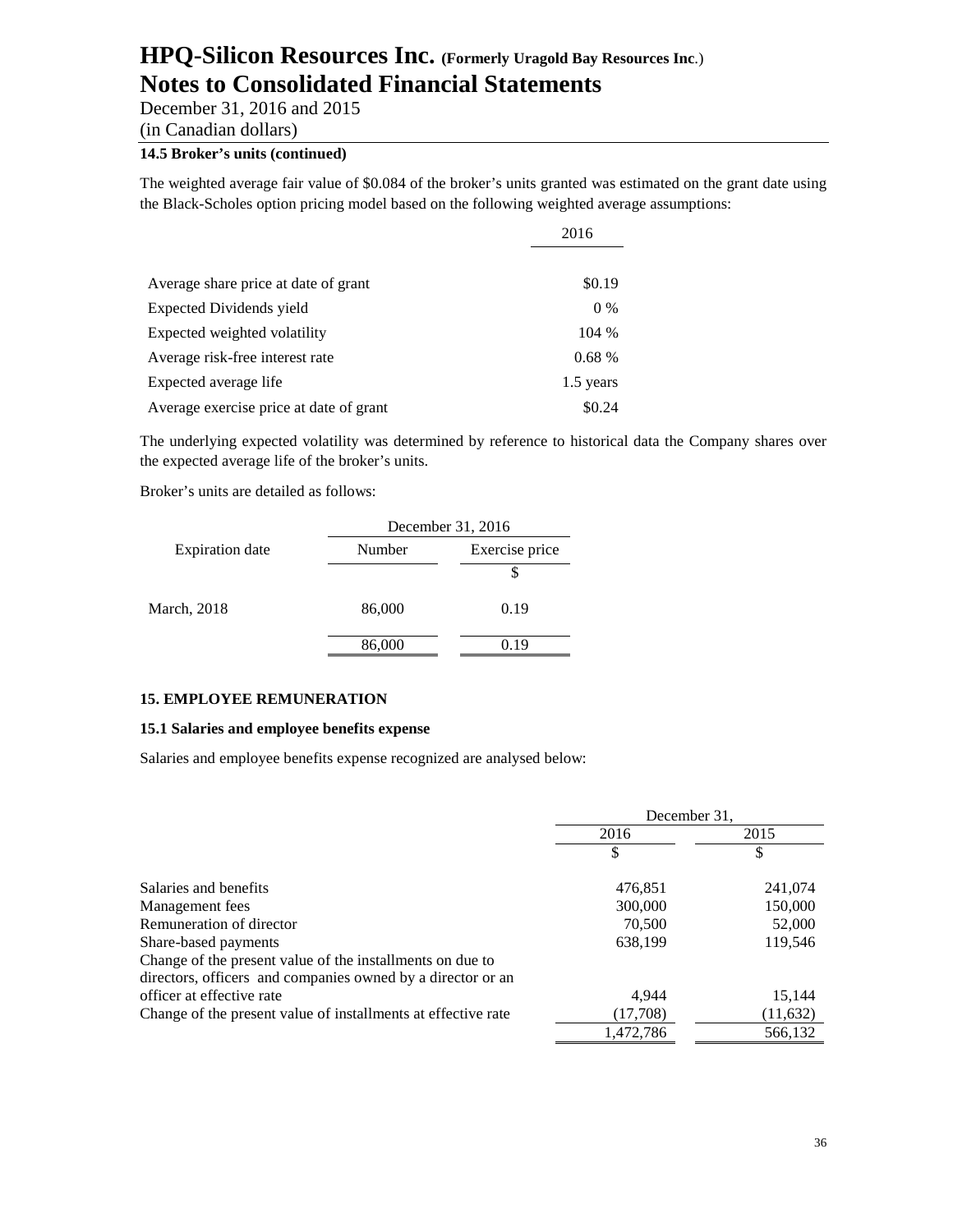December 31, 2016 and 2015 (in Canadian dollars)

### **15.2 Share-based payments**

On September 13, 2016, the Company adopted a new share-based payment plan under which the Board of Directors may award to directors, officers, employees and consultants, options entitling its holder to purchase common shares of the Company. The maximum number of shares issuable under the plan is 14,000,000 common shares (10,080,000 as at December 31, 2015).

The exercise price of each option is determined by the Board of Directors and cannot be less than the market price of common shares as defined by TSX Venture Exchange policies on the day prior the award, and the term of the options cannot exceed ten years.

The maximum number of common shares that can be issued to a beneficiary, during any 12-month period is limited to 5 % of issued and outstanding shares.

The maximum numbers of shares that can be issued to consultant during any 12-month period is limited to 2 % of issued and outstanding shares; moreover, the options granted to consultants performing investor relations activities may be exercised by stages over a period of 12 months after the grant, at a rate of 25 % per quarter.

All share-based payments will be settled in equity. The Company has no legal or constructive obligation to repurchase or settle the options in cash.

The Company's share options are as follows for the reporting periods presented:

|                               | December 31, 2016    |                                          | December 31, 2015    |                                          |
|-------------------------------|----------------------|------------------------------------------|----------------------|------------------------------------------|
|                               | Number of<br>options | Weighted<br>average<br>exercise<br>price | Number of<br>options | Weighted<br>average<br>exercise<br>price |
|                               |                      | \$                                       |                      | \$                                       |
| Outstanding, beginning of     |                      |                                          |                      |                                          |
| reporting period              | 7,562,500            | 0.13                                     | 3,912,500            | 0.19                                     |
| Granted                       | 6.200,000            | 0.28                                     | 4,050,000            | 0.07                                     |
| Exercised                     | (1,150,000)          | 0.08                                     |                      |                                          |
| Expired                       | (962,500)            | 0.40                                     | (200,000)            | 0.10                                     |
| Cancelled                     |                      |                                          | (200,000)            | 0.12                                     |
| Outstanding, end of reporting |                      |                                          |                      |                                          |
| period                        | 11,650,000           | 0.19                                     | 7,562,500            | 0.13                                     |
| Exercisable                   | 11,400,000           | 0.19                                     | 7,562,500            | 0.13                                     |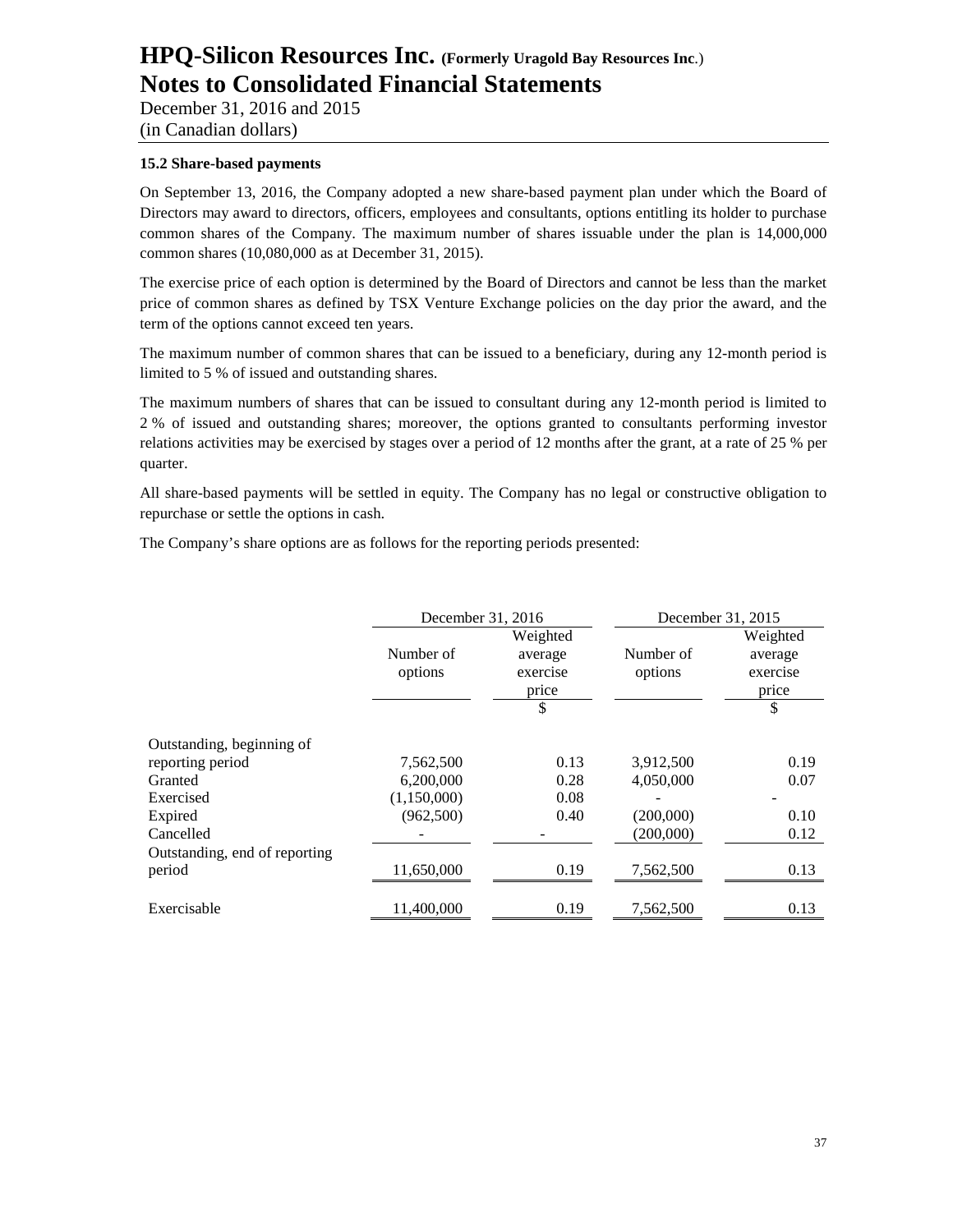December 31, 2016 and 2015 (in Canadian dollars)

# **15.2 Share-based payments (continued)**

The table below summarizes the information related to outstanding share options as at December 31, 2016:

| Outstanding options |          |             |  |
|---------------------|----------|-------------|--|
|                     |          | Weighted    |  |
|                     | Weighted | average     |  |
|                     | average  | remaining   |  |
| Number of           | exercise | contractual |  |
| options             | price    | life        |  |
|                     | \$       | (years)     |  |
|                     |          |             |  |
| 3,200,000           | 0.07     | 3.70        |  |
| 2,250,000           | 0.12     | 1.03        |  |
| 600,000             | 0.15     | 1.97        |  |
| 400,000             | 0.19     | 4.70        |  |
| 5,200,000           | 0.30     | 4.76        |  |
| 11,650,000          | 0.19     | 3.60        |  |

The table below summarizes the information related to outstanding share options as at December 31, 2015:

| Outstanding options |          |             |  |
|---------------------|----------|-------------|--|
|                     |          | Weighted    |  |
|                     | Weighted | average     |  |
|                     | average  | remaining   |  |
| Number of           | exercise | contractual |  |
| options             | price    | life        |  |
|                     | \$       | (years)     |  |
|                     |          |             |  |
| 4,050,000           | 0.07     | 4.70        |  |
| 2,550,000           | 0.12     | 2.01        |  |
| 962,500             | 0.40     | 0.93        |  |
| 7,562,500           | 0.13     | 3.28        |  |

The weighted fair value of the granted options of \$ 0.12 (\$0.029 as at December 31, 2015) was determined using the Black-Scholes option pricing model based on the following weighted average assumptions:

|                                         | 2016       | 2015    |
|-----------------------------------------|------------|---------|
|                                         |            |         |
| Average share price at date of grant    | \$0.176    | \$0.045 |
| Expected dividend yield                 | $0\%$      | $0\%$   |
| Expected weighted volatility            | 103 %      | 96 %    |
| Average risk-free interest rate         | 0.71%      | 0.65%   |
| Expected average life                   | 4.76 years | 5 years |
| Average exercise price at date of grant | \$0.28     | \$0.07  |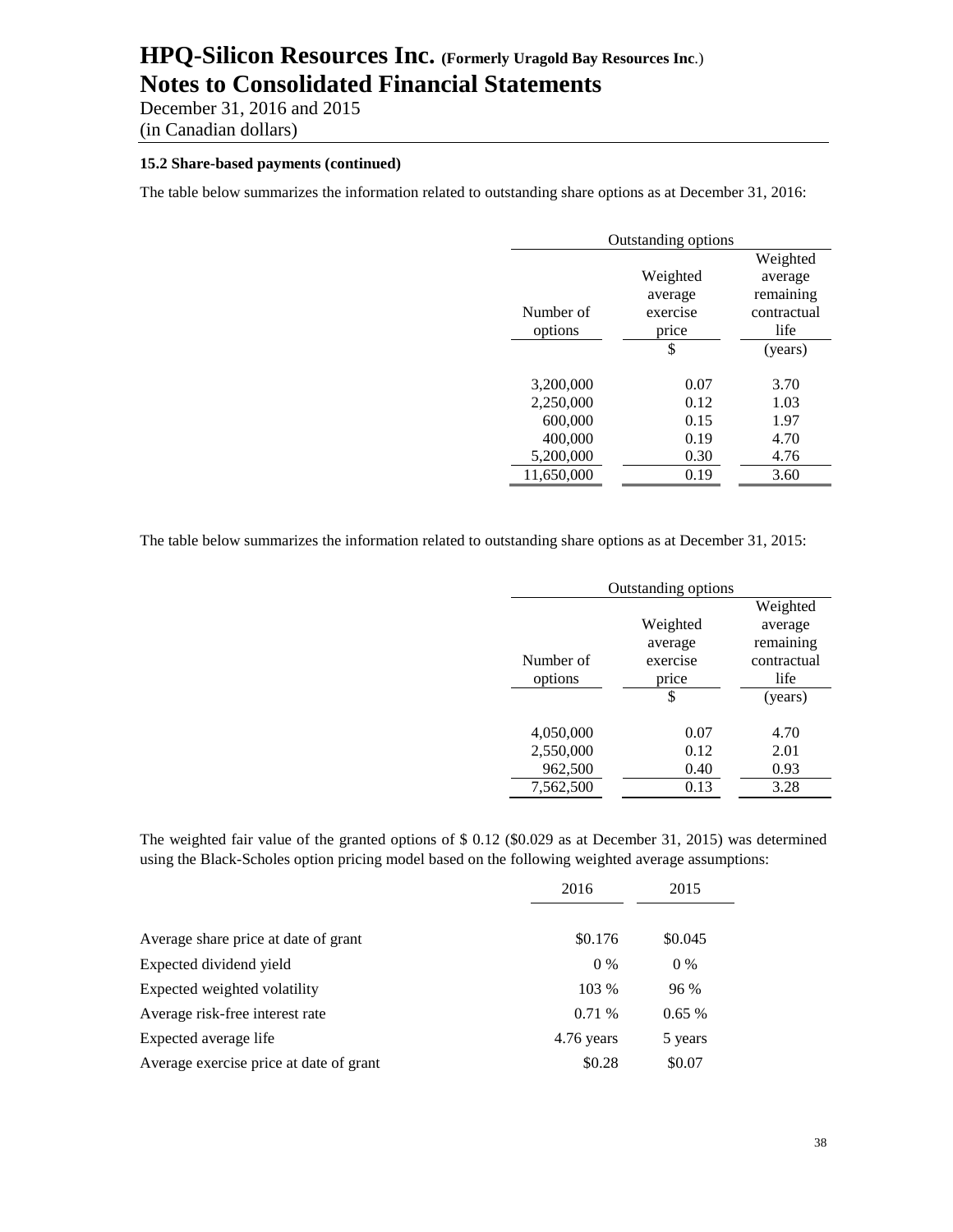December 31, 2016 and 2015 (in Canadian dollars)

### **15.2 Share-based payments (continued)**

The underlying expected volatility was determined by reference to historical data of the Company's shares over the expected average life of the options. No special features inherent to the options granted were incorporated into measurement of fair value.

An amount of \$712,437 (\$119,546 as at December 31,2015) of employee remuneration expenses (all of which related to equity-settled share-based payment transactions) were included in profit or loss and credited to contributed surplus (\$638,199 as salaries and employee benefits expense and \$ 74,238 as professional and consultation fees; salaries and employee benefits expense in 2015). In addition, the Company granted 500,000 options to a consultant for a value of \$32,709. An amount of \$16,354 was recorded in profit or loss and credited to contributed surplus for the 250,000 options that were acquired during this period.

### **16. FAIR VALUE MEASUREMENT**

#### **16.1 Financial instruments measured at fair value**

The hierarchy groups financial assets and liabilities into three levels based on the significance of inputs used in measuring the fair value of the financial assets and liabilities. The fair value hierarchy levels are as follows:

- Level 1: Quoted prices (unadjusted) in active markets for identical assets or liabilities at the reporting date;
- Level 2: Inputs other than quoted prices included within Level 1 that are observable for the asset or liability, either directly or indirectly; and
- Level 3: Inputs for the assets or liabilities that are not based on observable market data.

The fair value of the marketable securities in a quoted company was estimated based on the market price at the closing date.

Marketable securities in a quoted company measured at fair value in the consolidated statement of financial position as at December 31, 2016 are classified as Level 1.

#### **16.2 Financial instruments measured at amortized cost for which a fair value is disclosed**

The fair value of installments on due to directors, officers and companies owned by a director or officer, installments on due to a company, due to directors, officers and a companies owned by a director, officer in non-current, royalties payable and notes payable in non-current (in 2015) was estimated using an analysis of discounted cash flows with an interest rate for similar financial instruments. The fair value approximates the carrying value at the end of the period. Financial instruments are classified in Level 2 of the fair value hierarchy.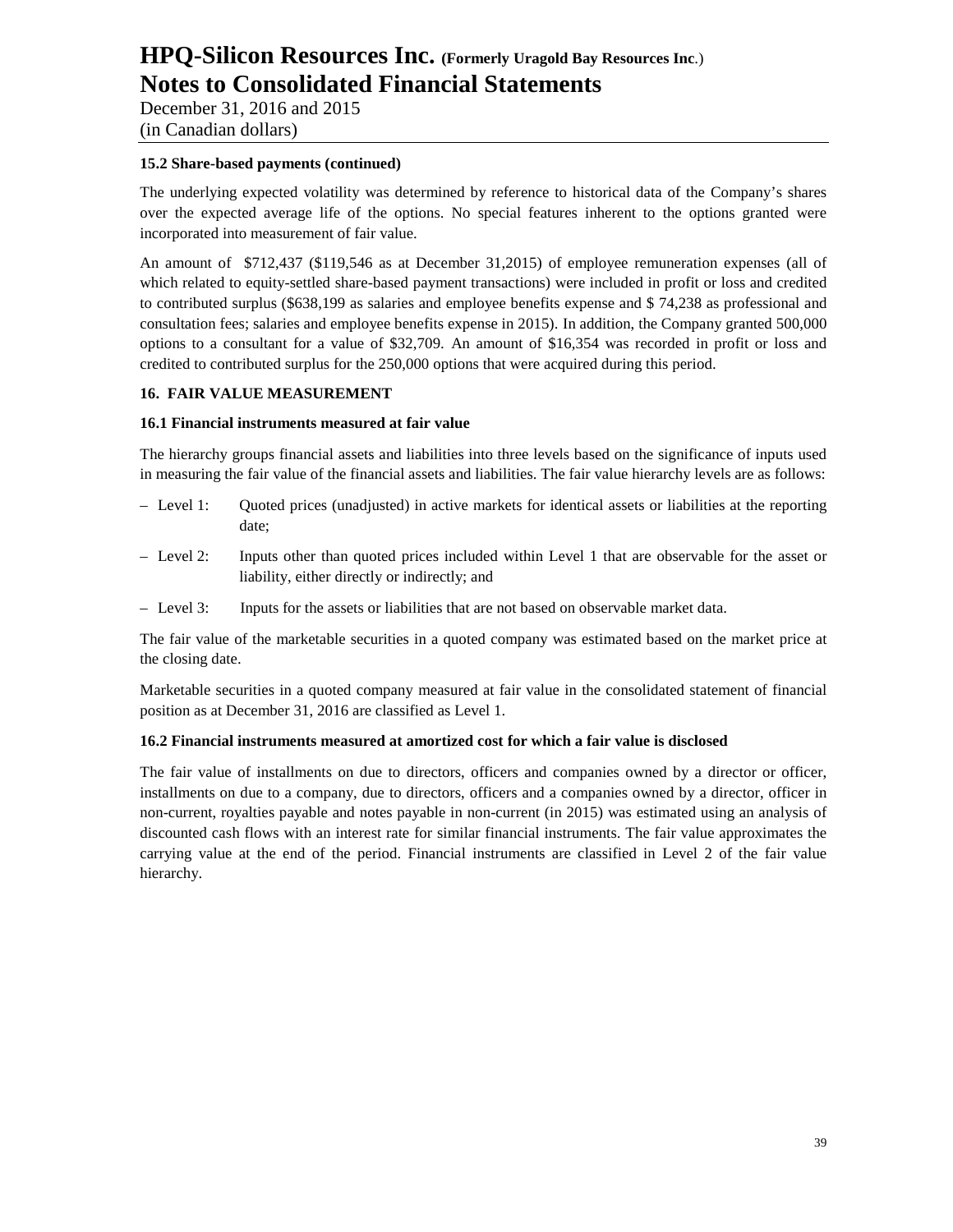December 31, 2016 and 2015 (in Canadian dollars)

# **17. OTHER OPERATING EXPENSES**

Other operating expenses are detailed as follows:

|                                                             | December 31, |         |
|-------------------------------------------------------------|--------------|---------|
|                                                             | 2016         | 2015    |
|                                                             | S            | S       |
| Professional and consultation fees (1)                      | 770,584      | 514,411 |
| Investors relations fees (2)                                | 24,754       |         |
| Traveling expenses                                          | 74,796       | 40,490  |
| Office expenses                                             | 89,614       | 84,128  |
| Information to shareholders and registration fees           | 62,319       | 50,408  |
| Bank charges                                                | 4,329        | 2.949   |
| Change in the present value of the installments on due to a |              |         |
| company, at the effective rate (3)                          |              | 4,661   |
|                                                             | 1,026,396    | 697,047 |

#### (1) Including stock-based payments of \$74,238 in 2016

(2) Including stock-based payments of \$16,354 in 2016

(3) Relating to professional and consultation fees

#### **18. FINANCE INCOME AND FINANCIAL COSTS**

Finance income may be analyzed as follows for the reporting periods presented:

|                                                                 | December 31. |        |
|-----------------------------------------------------------------|--------------|--------|
|                                                                 | 2016         | 2015   |
|                                                                 | \$           | \$     |
| Interest income from installments on due                        |              | 3,845  |
| Net change in fair value of marketable securities in a quoted   |              |        |
| company                                                         | 10,000       |        |
| Amortization change in the present value of the installments on |              |        |
| due to directors, officers and companies owned by a director or |              |        |
| an officer at the effective rate                                | 10,878       | 11,903 |
| Amortization change in the present value of the installments on |              |        |
| due to a company at the effective rate                          | 3.441        | 3,208  |
|                                                                 | 24.319       | 18.956 |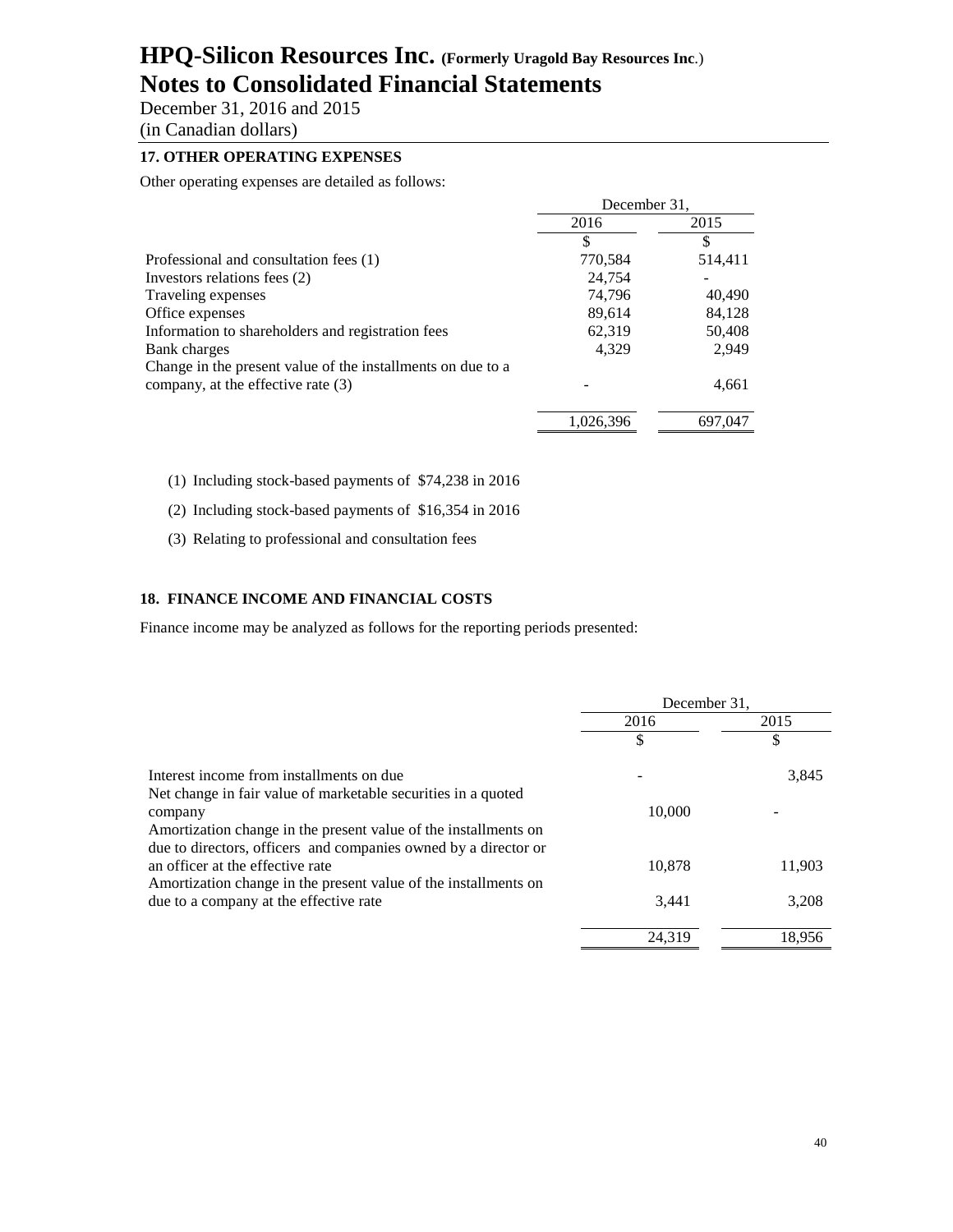December 31, 2016 and 2015

(in Canadian dollars)

# **18. FINANCE INCOME AND FINANCIAL COSTS (continued)**

Financial costs may be analyzed as follows for the reporting periods presented:

|                                                                                                                 | December 31. |           |
|-----------------------------------------------------------------------------------------------------------------|--------------|-----------|
|                                                                                                                 | 2016         | 2015      |
|                                                                                                                 |              |           |
| Interest charges on notes payable                                                                               | (53, 458)    | (61, 907) |
| Amortization change of the present value of royalties payable                                                   | (44, 848)    |           |
| Amortization change of the present value of the due to directors,<br>officers and companies owned by a director | (13,992)     | (12,246)  |
|                                                                                                                 | (112,298)    | (74,153)  |

#### **19. LOSS PER SHARE**

The calculation of basic loss per share is based on the loss for the period divided by the weighted average number of shares in circulation during the period. In calculating the diluted loss per share, dilutive potential common shares such as warrants, agent's options, broker's warrants, broker's units and share options have not been included as they would have the effect of decreasing the loss per share. Decreasing the loss per share would be antidilutive. Details of options and warrants issued that could potentially dilute earnings per share in the future are given in Notes 14.2 to 14.5 and 15.2.

Both the basic and diluted loss per share have been calculated using the loss as the numerator, i.e. no adjustment to the loss were necessary in 2016 and 2015.

December 31,

|                                               | 2015          | 2014          |
|-----------------------------------------------|---------------|---------------|
| Net loss                                      | \$(2,589,682) | \$(1,303,010) |
| Weighted average number of outstanding shares | 129,753,298   | 89,857,959    |
| Basic and diluted loss per share              | \$(0.02)      | \$(0.01)      |

See Note 26 for transactions involving shares completed after December 31, 2016.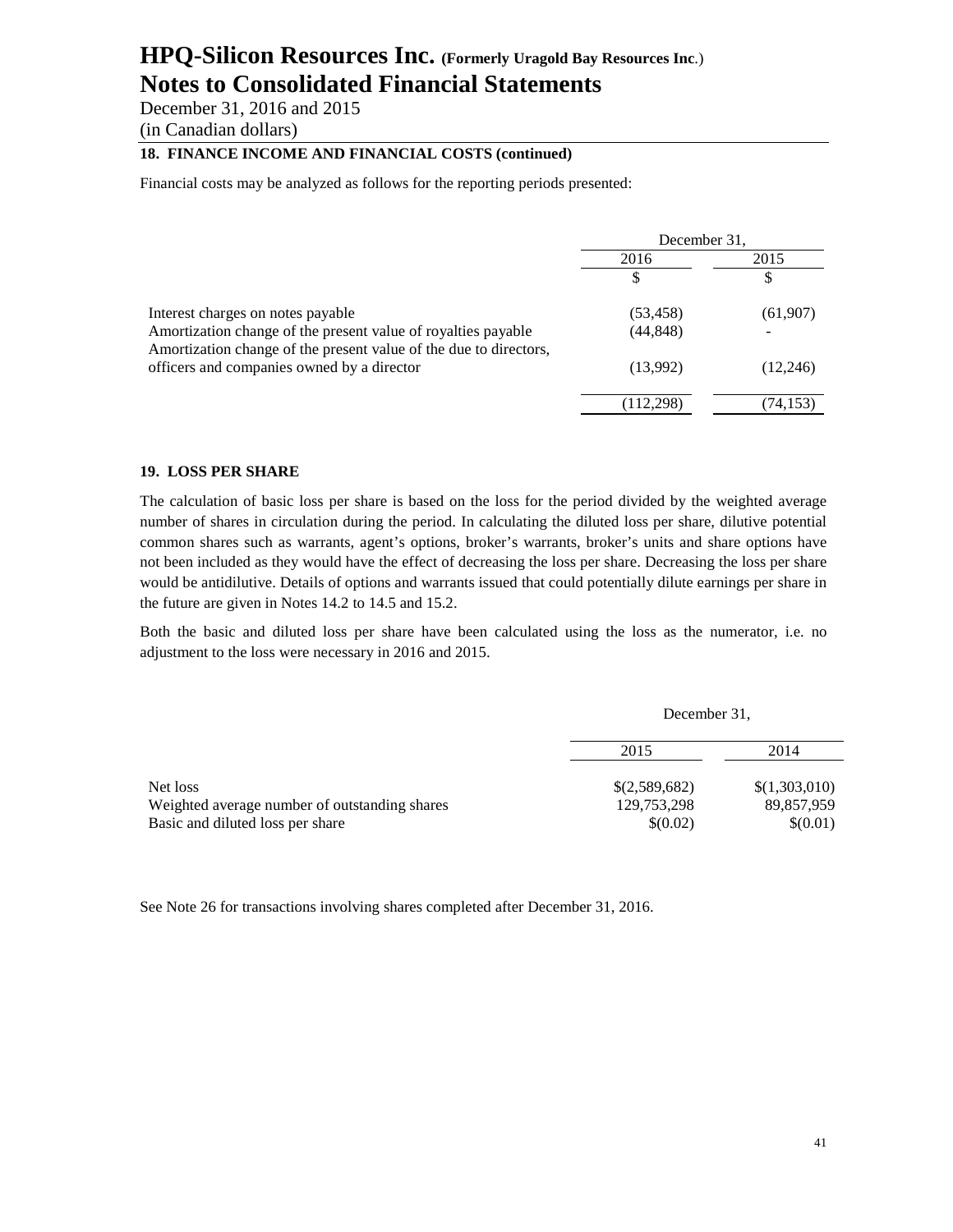December 31, 2016 and 2015 (in Canadian dollars)

## **20. INCOME TAXES**

# **Major components of tax expense (income)**

The major components of tax expense (income) are outlined below:

|                                                        | 2016       | 2015       |
|--------------------------------------------------------|------------|------------|
|                                                        |            |            |
| Origination and reversal of temporary differences      | (498, 405) | (321, 864) |
| Non-capital losses expired during the year             |            | 41,580     |
| Tax effect of flow-through shares                      | 84,515     | 57,321     |
| Reversal of liabilities related to flow-through shares | (517)      | (18, 422)  |
| Prior year adjustments                                 | (4,100)    | 5,829      |
| Temporary differences not recorded                     | 417,990    | 217,134    |
|                                                        | (517)      | (18, 422)  |

### **Relationship between expected tax expense and accounting profit or loss**

The relationship between the expected tax expense based on the combined federal and provincial income tax rate in Canada and the reported tax expense in the consolidated statement of comprehensive loss can be reconciled as follows:

|                                                                 | 2016       | 2015       |
|-----------------------------------------------------------------|------------|------------|
|                                                                 | \$         | \$         |
| Expected tax recovery calculated using the combined federal and |            |            |
| provincial income tax rate in Canada of 26.9%                   | (696, 764) | (355, 465) |
| Adjustments for the following items :                           |            |            |
| Non-capital losses expired during the year                      |            | 41,580     |
| Fiscal impact of temporary difference not recorded              | 417,990    | 217,134    |
| Non-taxable portion of the variation of fair value              | (1,345)    |            |
| Prior year adjustments                                          | (4,100)    | 5,829      |
| Tax effect of flow-through shares                               | 84.515     | 57,321     |
| Reversal of liabilities related to flow-through shares          | (517)      | (18, 422)  |
| Share-based payments                                            | 196,045    | 32,158     |
| Other non-deductible expenses                                   | 3,659      | 1,443      |
| Deferred income tax income                                      | (517)      | (18, 422)  |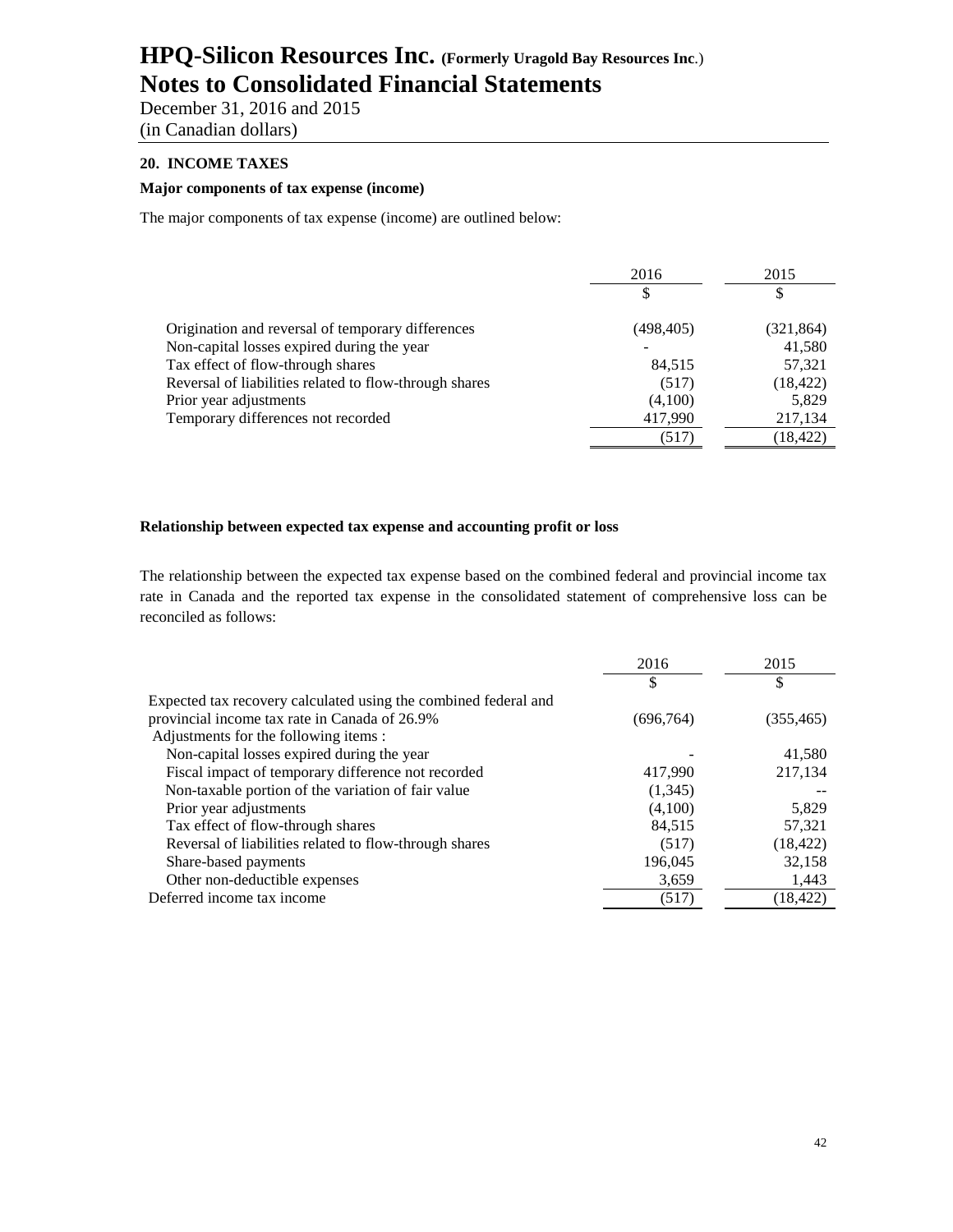December 31, 2016 and 2015 (in Canadian dollars)

### **20. INCOME TAXES (continued)**

#### **Deferred tax assets and liabilities and variation of recognized amounts during the period**

The following differences between the carrying amounts and tax bases from temporary differences, unused tax losses and unused tax credits give rise to the following recognized deferred income tax assets and liabilities, and the following unrecognized temporary differences, unused tax losses and unused tax credits:

|                                                                                       | Balance,<br>January 1,<br>2016 | Recognized in<br>profit or loss | Balance,<br>December 31,<br>2016 |
|---------------------------------------------------------------------------------------|--------------------------------|---------------------------------|----------------------------------|
|                                                                                       | \$                             | \$                              | \$                               |
| Recognized                                                                            |                                |                                 |                                  |
| Marketable securities                                                                 |                                | (1,345)                         | (1,345)                          |
| Tax credits                                                                           | (315)                          | 315                             |                                  |
| Intangible assets                                                                     |                                | (232,800)                       | (232,800)                        |
| Due to directors, officers and a company<br>owned by a director<br>Non-capital losses | (17, 338)<br>17,653            | (999)<br>234,829                | (18, 337)<br>252,482             |
| Recognized deferred tax assets and liabilities                                        |                                |                                 |                                  |
| Reversal of liabilities related to flow-through<br>shares                             |                                | 517                             |                                  |
|                                                                                       |                                | 517                             |                                  |

|                                                 | Balance,<br>January 1,<br>2015 | Recognized<br>in profit or<br>loss | Balance,<br>December<br>31, 2015 |
|-------------------------------------------------|--------------------------------|------------------------------------|----------------------------------|
|                                                 | \$                             | \$                                 | S                                |
| Recognized                                      |                                |                                    |                                  |
| Tax credits                                     | (3,760)                        | (3,445)                            | (315)                            |
| Due to directors, officers and a company owned  |                                |                                    |                                  |
| by a director.                                  | (8,188)                        | (9,150)                            | (17, 338)                        |
| Non-capital losses                              | 11,948                         | (5,705)                            | 17,653                           |
| Recognized deferred tax assets and liabilities  |                                |                                    |                                  |
| Reversal of liabilities related to flow-through |                                |                                    |                                  |
| shares                                          |                                | 18,422                             |                                  |
|                                                 |                                | 18,422                             |                                  |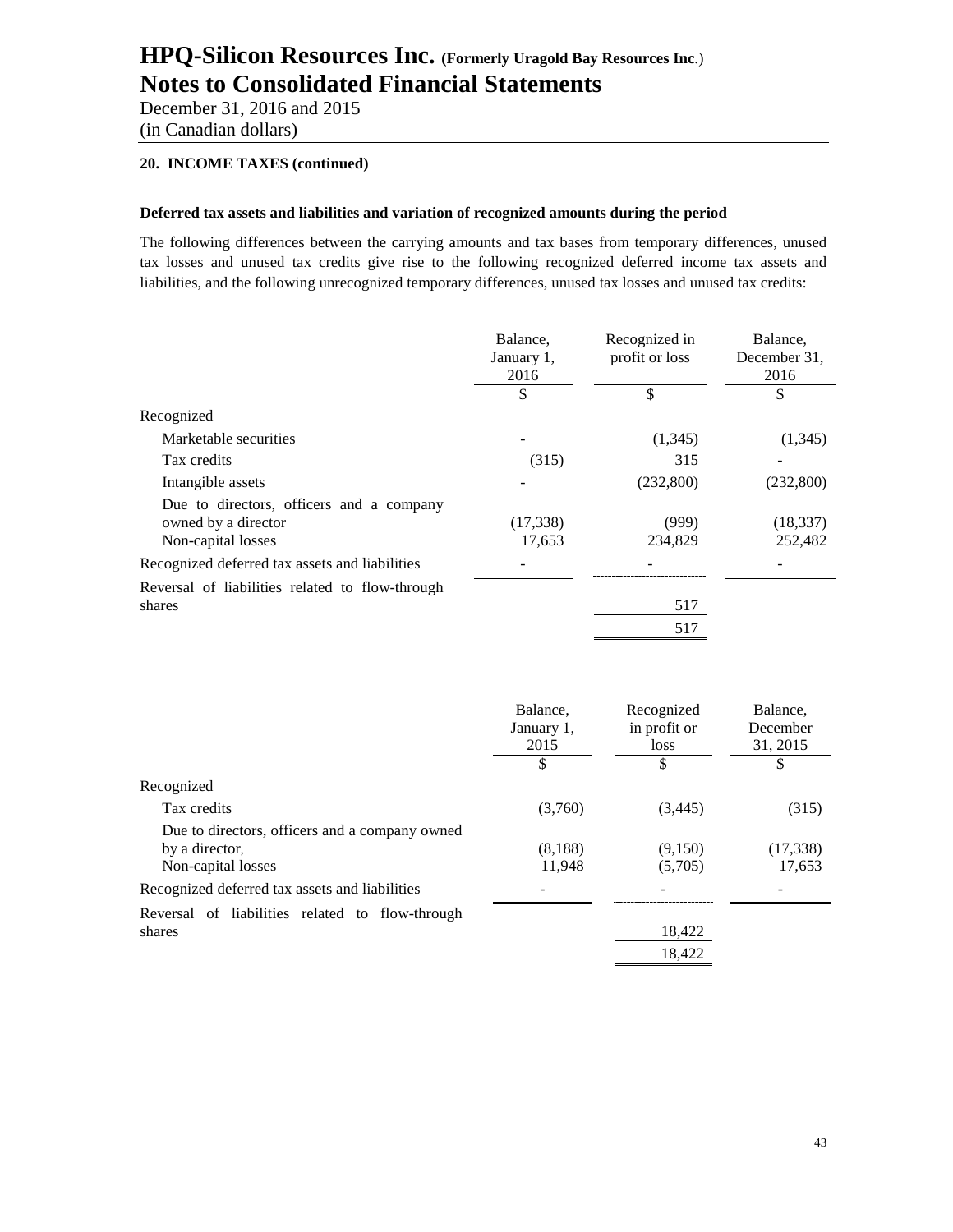December 31, 2016 and 2015 (in Canadian dollars)

# **20. INCOME TAXES (continued)**

|                                                 | December 31, 2016 |            |
|-------------------------------------------------|-------------------|------------|
|                                                 | Federal           | Provincial |
|                                                 | \$                | \$         |
| Deductible temporary differences and tax losses |                   |            |
| not recognized                                  |                   |            |
| Property and equipment                          | 265,341           | 252,348    |
| Intangible assets                               | 29.571            | 23,787     |
| Issuance costs of equity instruments            | 225,277           | 225,277    |
| Exploration and evaluation assets               | 4,064,088         | 6,639,603  |
| Provisions and reserves                         | 1,496,916         | 1,496,916  |
| Installments on due to officers                 | 20,048            | 20,048     |
| Installments on due to a company                | 5,758             | 5,758      |
| Unused loss carry-forwards                      | 7,316,483         | 7,174,230  |
|                                                 | 13.423.482        | 15,837,967 |

|                                                 | December 31, 2015 |            |
|-------------------------------------------------|-------------------|------------|
|                                                 | Federal           | Provincial |
|                                                 | \$                | \$         |
| Deductible temporary differences and tax losses |                   |            |
| not recognized                                  |                   |            |
| Property and equipment                          | 265,001           | 252,008    |
| Intangible assets                               | 29,571            | 23,787     |
| Issuance costs of equity instruments            | 77.683            | 77,683     |
| Exploration and evaluation assets               | 4,395,495         | 6,973,660  |
| Provisions and reserves                         | 436.641           | 436.641    |
| Installments on due to officers                 | 25,982            | 25,982     |
| Installments on due to a company                | 9.199             | 9,199      |
| Unused loss carry-forwards                      | 6,409,023         | 6,274,092  |
|                                                 | 11,648,595        | 14,073,052 |

The ability to realize the tax benefits depends on many factors, including the probability to generate future taxable incomes. The deferred tax assets are recognized only if it is probable that sufficient taxable profits will be available to allow the recovery of these assets. Therefore, some deferred tax assets have not been recognized, these unrecognized assets totaling an amount of \$3,898,239 (\$3,421,980 in 2015).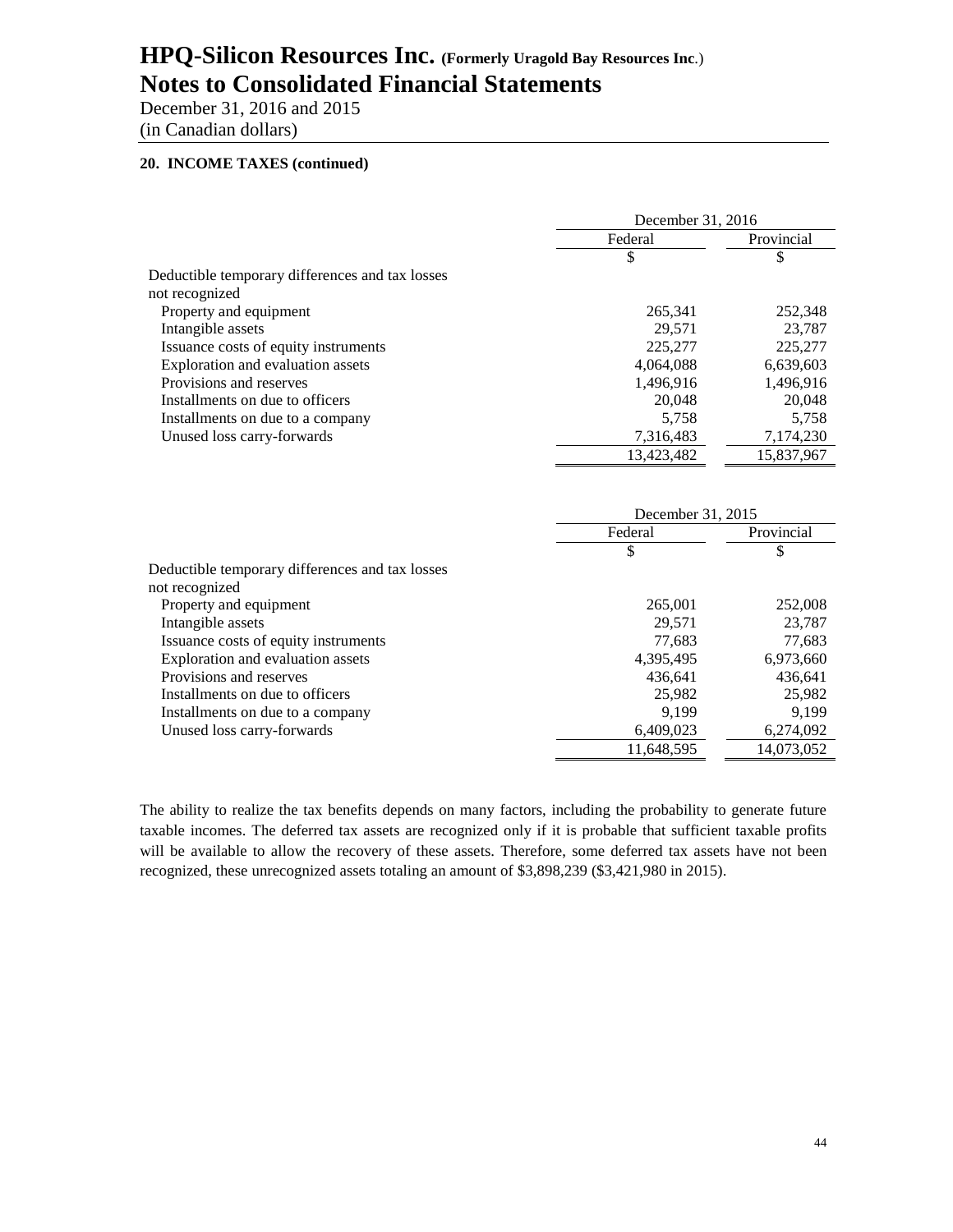December 31, 2016 and 2015 (in Canadian dollars)

### **20. INCOME TAXES (continued)**

The Company has non-capital losses which are available to reduce income taxes in future periods, for which no deferred tax asset has been recorded in the consolidated statement of financial position that can be carried over the following years:

|      | Federal   | Provincial |
|------|-----------|------------|
|      | \$        | \$         |
| 2028 | 289,455   | 184,339    |
| 2029 | 614,130   | 610,009    |
| 2030 | 627,620   | 624,214    |
| 2031 | 759,417   | 755,536    |
| 2032 | 649,448   | 647,675    |
| 2033 | 803,620   | 798,209    |
| 2034 | 723,985   | 720,353    |
| 2035 | 1,082,684 | 1,077,205  |
| 2036 | 1,766,123 | 1,756,689  |
|      | 7,316,482 | 7,174,229  |

The Company has tax credits for investment which are available to reduce income taxes in future periods, for which no deferred tax asset has been recorded. These tax credits can be carried over the following years:

|      | Federal | Provincial                   |
|------|---------|------------------------------|
|      | \$      | \$                           |
| 2017 |         | 204,976                      |
| 2027 | 3,363   | $\overline{\phantom{a}}$     |
| 2028 | 70,404  | $\overline{\phantom{a}}$     |
| 2029 | 8,810   | $\qquad \qquad \blacksquare$ |
| 2030 | 6,540   | -                            |
| 2031 | 310     | -                            |
| 2032 | 4,501   | -                            |
| 2033 | 1,200   | $\overline{\phantom{a}}$     |
|      | 95,128  | 204,976                      |

#### **21. ADDITIONAL INFORMATION – CASH FLOWS**

The changes in working capital items are detailed as follows:

|                                   | December 31, |           |
|-----------------------------------|--------------|-----------|
|                                   | 2016         | 2015      |
|                                   |              |           |
| Goods and services tax receivable | (224, 853)   | (22,746)  |
| Deposit                           |              | (50,000)  |
| Prepaid expenses                  | (64, 834)    | (85, 838) |
| Advances to officers              |              | (63,800)  |
| Advance for exploration expenses  | 69,681       | (115,281) |
| Trade and other payables          | 110,533      | 176,325   |
|                                   | (109,473)    | (33,740)  |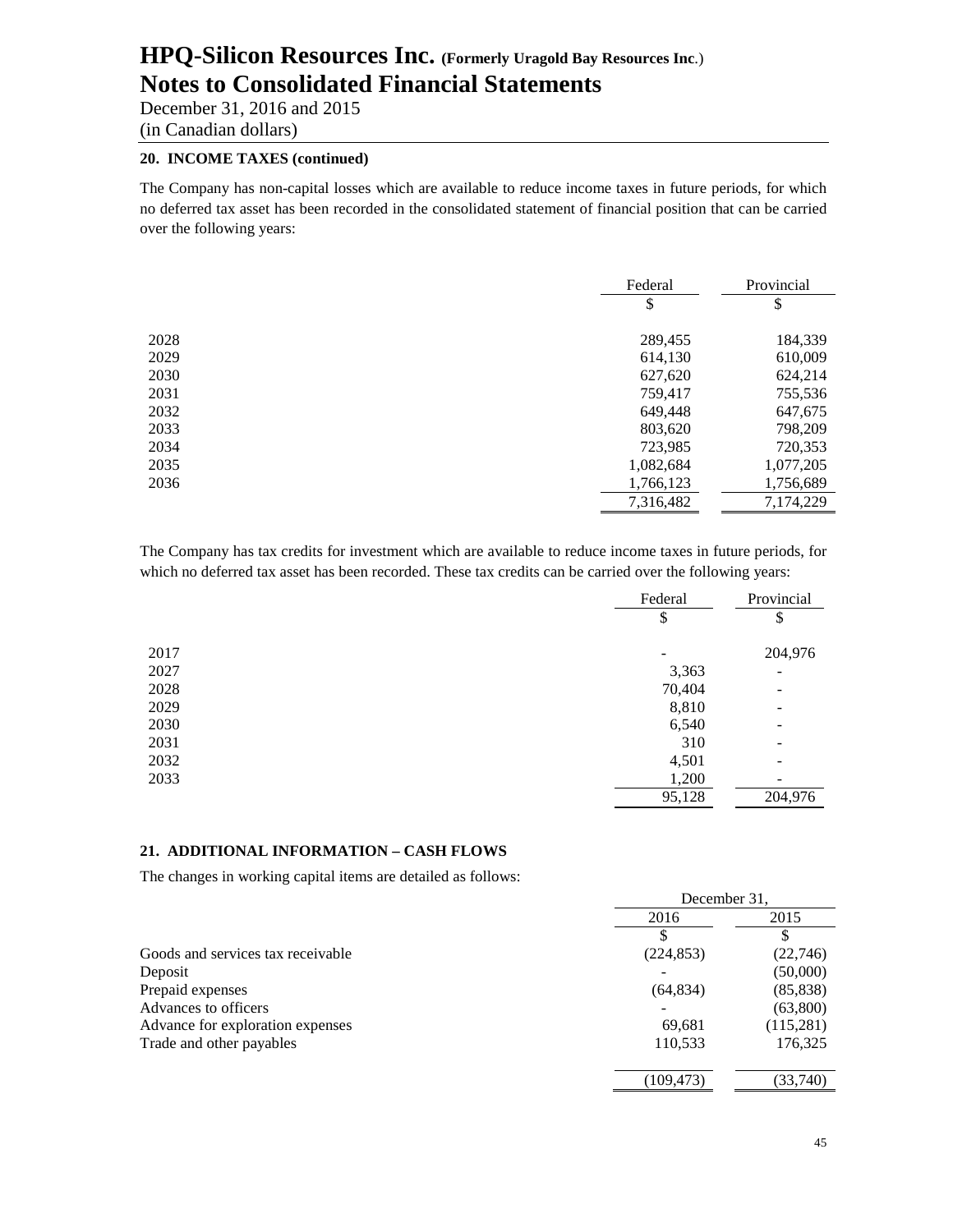December 31, 2016 and 2015 (in Canadian dollars)

### **21. ADDITIONAL INFORMATION – CASH FLOWS (continued)**

Non-cash balance sheet transactions are detailled as follows :

|                                                                        | 2016      | 2015    |
|------------------------------------------------------------------------|-----------|---------|
|                                                                        |           |         |
| Issuance of units for acquisition of exploration and evaluation assets |           | 684,766 |
| Issuance of shares for payment of an account payable                   | 56,500    | 88,759  |
| Issuance of equity instruments for issuance cost of units              | 100,850   | 24,936  |
| Payment of a debt provider by offsetting the installments on due to a  |           |         |
| company                                                                |           | 13,000  |
| Trade and other payables included in exploration and evaluation assets | 93,683    | 100,332 |
| Tax credits receivable included in exploration and evaluation assets   | (19, 455) | 26,841  |
| Deposit included in the intangible assets                              | 50,000    |         |
| Royalties payable included in the intangible assets                    | 815,427   |         |

### **22. RELATED PARTY TRANSACTIONS**

The Company's related parties include key management and a company held by a director or an officer, as described below.

Unless otherwise stated, none of the transactions incorporated special terms and conditions and no guarantees were given or received. Outstanding balances are usually settled in cash.

#### **22.1 Transactions with key management personnel**

Key management personnel of the Company are members of the Board of Directors and officers. Key management personnel remuneration includes the following expenses:

|                                                          | December 31, |         |
|----------------------------------------------------------|--------------|---------|
|                                                          | 2016         | 2015    |
|                                                          | \$.          | \$      |
| Short-term employee benefits                             |              |         |
| Salaries and employee benefits expense                   | 476,851      | 241,074 |
| Management fees <sup>(1)</sup>                           | 300,000      | 150,000 |
| Directors remuneration                                   | 70,500       | 52,000  |
| Consultation fees                                        | 24,780       |         |
| Change in present value of installments on due and       |              |         |
| installments on due to directors, officers and companies |              |         |
| owned by a director or an officer, at the effective rate | (12,764)     | 3,512   |
| Total short-term employee benefits                       | 859,367      | 446,586 |
| Share-based payments                                     | 638,199      | 119,546 |
| Total remuneration                                       | 1,547,566    | 566,132 |

#### (1) Paid to a company owned by a director

On December 31, 2016, advances to officers and installments to directors, officers and companies owned by a director or an officer total \$362,953 (\$277,249 as at December 31, 2015).

Trade and other payables include and amount of \$13,997 due to directors and to a company owned by a director (\$11,109 as at December 31, 2015).

On December 31, 2016, due to directors, officers and a company owned by a director total \$1,209,601 (\$792,816 as at December 31, 2015).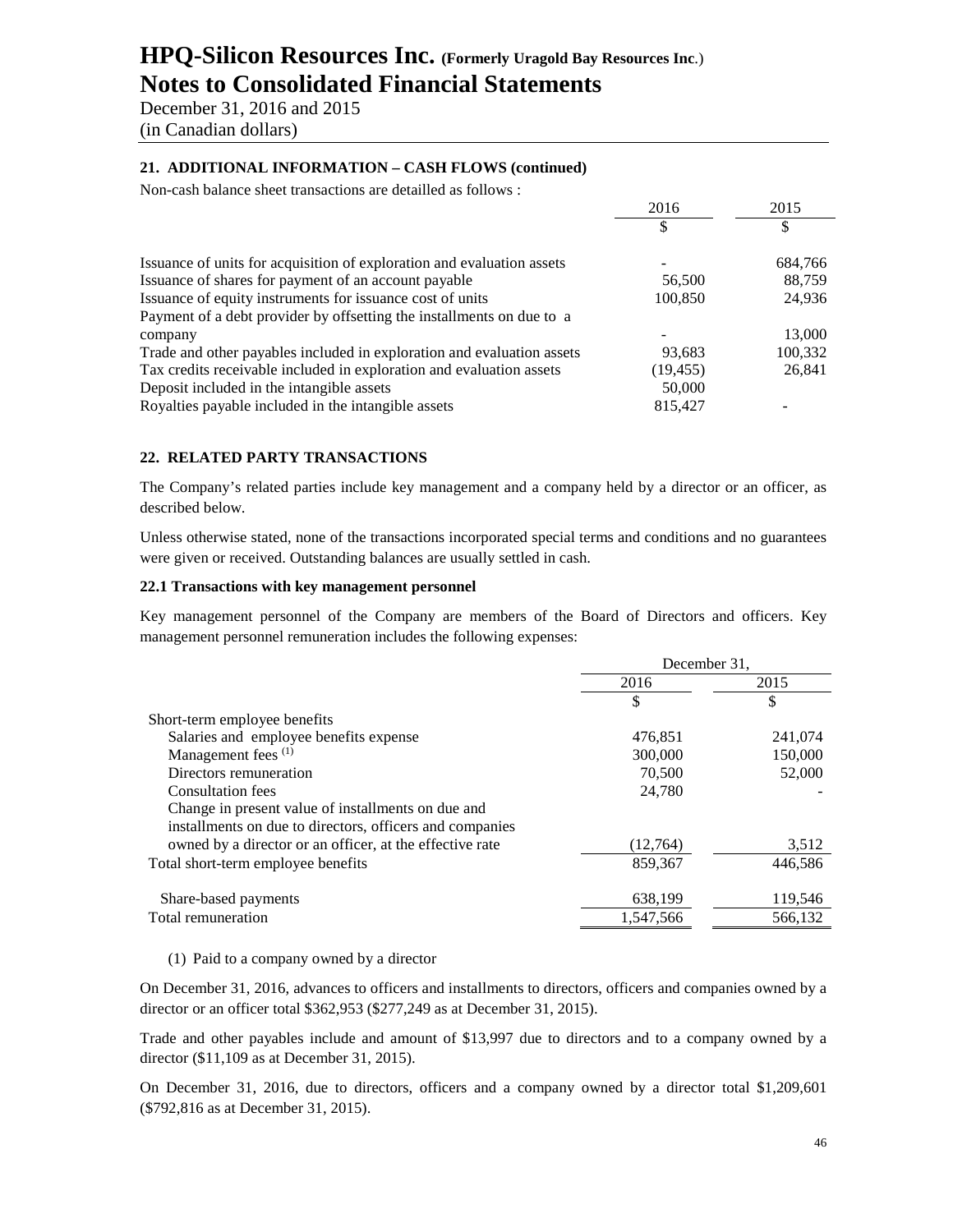December 31, 2016 and 2015 (in Canadian dollars)

# **23. CAPITAL MANAGEMENT POLICIES AND PROCEDURES**

The Company's capital management objectives are to ensure the Company's ability to continue as a going concern, to increase the value of the assets of the business, and to provide an adequate return to owners of the Company.

These objectives will be achieved by identifying the right exploration projects, adding value to these projects and ultimately taking them through to production or sale and cash flows, either with partners or by the Company's own means.

The Company monitors capital on the basis of the carrying amount of equity.

The Company is not exposed to any externally imposed capital requirements except when the Company issues a flow-through placement for which an amount should be used for exploration work. See all the details in Note 25.

The Company finances its exploration and evaluation activities mainly by seeking additional capital either through private placements or public placements. When funding conditions are not optimal, the Company can sign option agreements or other agreements to be able to continue its exploration and evaluation activities or can slow down its activities until conditions funding improves.

# **24. FINANCIAL INSTRUMENT RISKS**

The Company is exposed to various risks in relation to financial instruments. The main types of risks are market risk, credit risk and liquidity risk.

The Company risk management is coordinated in close cooperation with the Board of Directors. The Company's risk management focuses on actively securing the Company short-term to medium-term cash flows by minimizing the exposure to financial markets.

The Company does not actively engage in the trading of financial assets for speculative purposes.

The most significant financial risks to which the Company is exposed are described below.

# **24.1 Market risk**

Market risk is the risk that the fair value or future cash flows of a financial instrument will fluctuate due to changes in market prices. The Company is exposed to other price risk.

Other price risk sensitivity

The Company was exposed to fluctuations in the market prices of its holding marketable securities in a quoted company. The maximum risk to which the shares were exposed is equal to their fair value.

If the quoted share price for these shares had changed by  $\pm 20$  % as at December 31, 2016, the profit or loss and equity would have changed by \$40,000.

# **24.2 Credit risk**

Credit risk is the risk than another party to a financial instrument fails to its obligations and, therefore, leads the Company to incur a financial loss.

The Company's maximum exposure to credit risk is limited to the carrying amount of cash, advance for exploration expenses, deposit (as at December 31, 2015), installments on due to a company and installments on due to directors, officers and companies owned by a director or an officer for an amount of \$974,188 as at December 31, 2016 (\$716,916 as at December 31, 2015).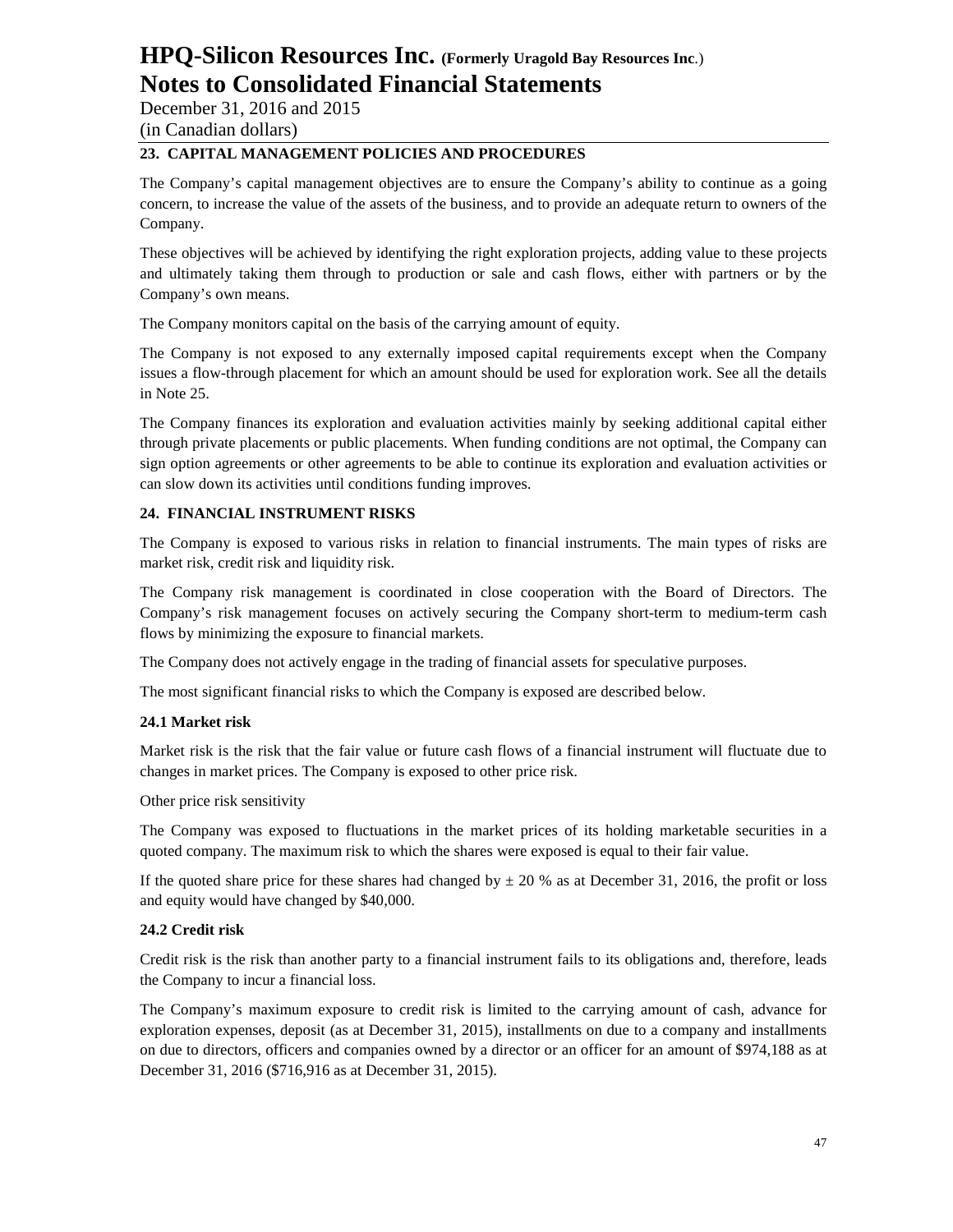December 31, 2016 and 2015

(in Canadian dollars)

# **24.2 Credit risk (continued)**

The credit risk for installments on due to a company and installments on due to directors, officers and companies owned by a director or an officer is considered limited. The Company continuously monitors default of counterparties. No impairment loss has been recognized in the periods presented.

The Company's management considers that all the above financial assets, for each of the reporting dates under review are of good credit quality.

The credit risk for cash is considered negligible, since the counterparty is a reputable bank with high quality external credit ratings.

# **24.3 Liquidity risk**

Liquidity risk is the risk that the Company will encounter difficulty in meeting obligations with financial liabilities that are settled by cash or another financial asset.

Liquidity risk management serves to maintain a sufficient amount of cash and to ensure that the Company has financing sources such as private and public investments for a sufficient amount.

Over the period, the Company has financed its exploration programs, its working capital requirements and acquisitions of mining properties through private placements.

The Company expects to respect its obligations with its cash flows related to placements.

Trade and other payables for an amount of \$373,974 (\$346,494 as at December 31, 2015), the due to directors, officers and a company owned by a director of \$92,530 as at December 31, 2015 and the notes payable for an amount of \$180,000 plus interests of \$11,096 (\$nil as at December 31, 2015) have contractual maturities of less than twelve months. The due to directors, officers and a company owned by a director of \$1,209,601 (\$700,286 as at December 31, 2015) and the notes payable for an amount of \$230,000 as at December 31, 2015 plus interests of \$ 63,500 have maturities until 31 December 2018.

The Company considers expected cash flows from financial assets in assessing and managing liquidity risk, in particular its cash and tax credits receivable.

# **25. CONTINGENCIES AND COMMITMENTS**

The Company is partially financed through the issuance of flow-through units and, according to tax rules regarding this type of financing, the Company is engaged in realizing mining exploration work.

These tax rules also set deadlines for carrying out the exploration work, which must be performed no later than the first of the following dates:

- Two years following the flow-through financings;
- One year after the Company has renounced the tax deductions relating to the exploration work.

However, there is no guarantee that the Company's exploration expenses will qualify as Canadian exploration expenses, even if the Company is committed to taking all the necessary measures in this regard. Refusal of certain expenses by the tax authorities would have a negative tax impact for investors.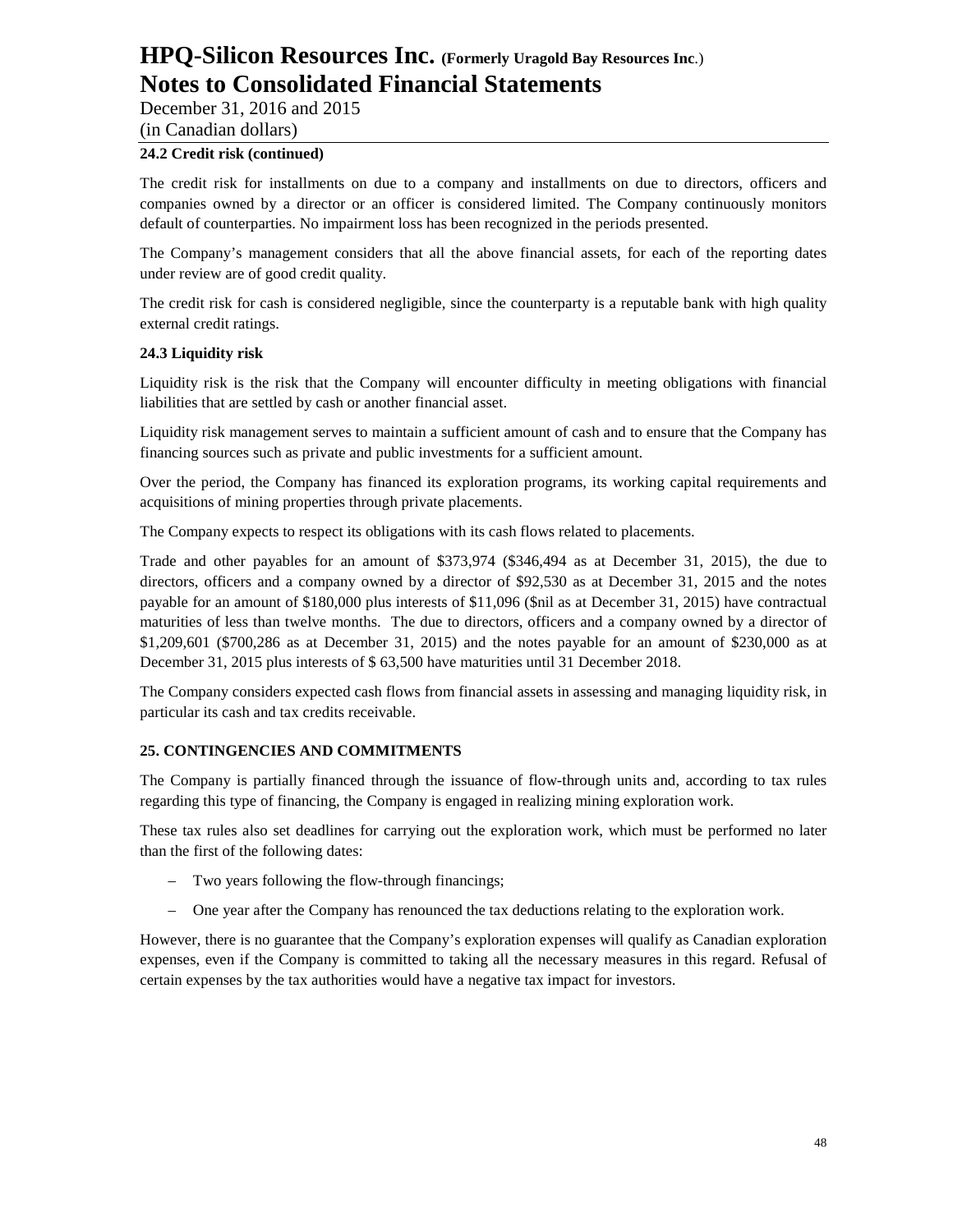December 31, 2016 and 2015 (in Canadian dollars)

### **25. CONTINGENCIES AND COMMITMENTS (continued)**

The Company entered into agreements with subscribers whereby the Company had to incur \$245,000 of Canadian Exploration Expenses ("CEE") before December 31, 2012. The Company had incurred \$163,875 in CEE before December 31, 2012 and an approximate balance of \$77,000 of CEE renounced to the investors was not been incurred as at December 31, 2012 and was used for other purposes than exploration expenses. The maximal contingency for the Company, in relation to non-compliance with its obligations with subscribers, is approximately \$55,000. As at February 28, 2014, the Company had produced the reductions forms related to the amount of \$77,000 in CEE renounced to the investors and that have not been incurred as at December 31, 2012. As at March 31, 2016, an amount of \$8,131 pertaining to part XII.6 taxes is included in trade accounts.

During the year ended December 31, 2015, the Company received \$354,596 following flow-through financings for which the Company renounced tax deductions as at December 31, 2015. At that date, \$135,060 represented proceeds of unspent financing related to flow-through shares.

During the period, the Company received \$1,436,658 following flow-through financings for which the Company renounced tax deductions as at December 31, 2016. At that date, a balance of \$1,257,533 represented proceeds of unspent financing related to flow-through shares.

The Company agreed to continue the contract for another year under the same terms and conditions as stipulated in the agreement signed on July 15, 2014 with AGORACOM. The Company will issue shares for services rendered by AGORACOM in exchange for the online advertising, marketing and branding services. The number of shares to be issued at the end of each period will be determined by using the closing price of the shares of the Company on the TSX Venture Exchange at the date of issue invoice. The term of the agreement is 12 months starting on July 15, 2016 and the services totalizing \$50,000 must be paid by the Company at the end of each quarter for the amount of \$12,500 plus TVH.

On April 12, 2016, the Company entered into a service relationship agreement with investors with the company Paradox Public Relations Inc. Under the agreement, the Company will pay monthly fees of \$6,500 for a period of 24 months and will issue 500,000 options to purchase shares at a price of \$0.15 per share over a period of 12 months following the grant at a rate of 25% per quarter. As at December 31, 2016, 250,000 stock options has been vested.

On September 28, 2015, the Company finalized its development and exclusive rights agreement with PyroGenesis. Under the terms of the agreement, the Company needs to make the following minimal royalty payments:

- For 2016, the greater of 10 % of sales of silicon or \$50,000 (paid on October 21, 2015 by the issuance of 1,000,000 units)
- For 2018, the greater of 10 % of sales silicon or \$150,000
- For 2019, the greater of 10 % of sales of silicon or \$200,000
- For 2020 and beyond, the greater of 10 % of sales of silicon or \$250,000 per annum

As at December 31, 2016, the total commitment for the purchase of the pilot equipment was around \$5,398,000.